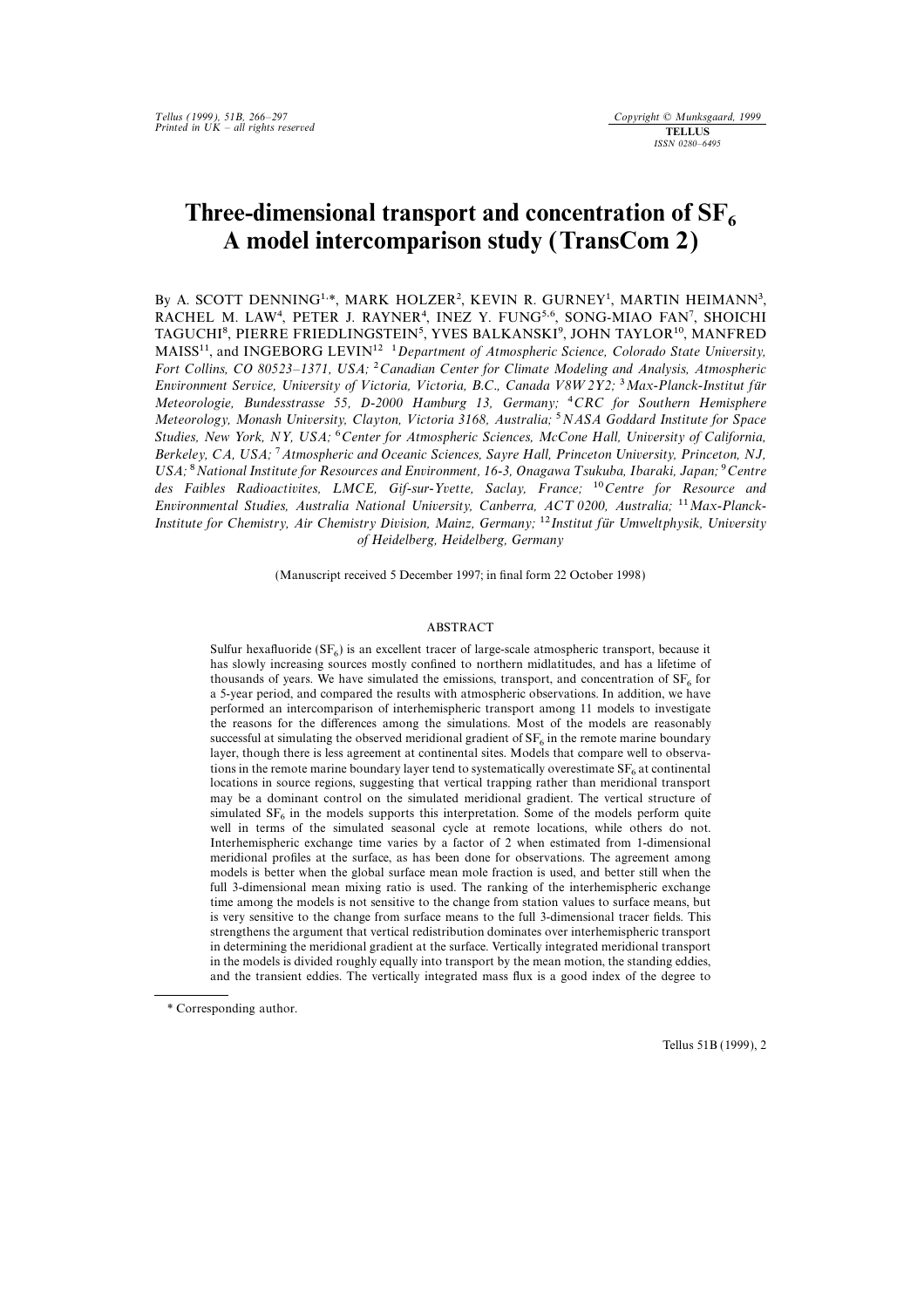which resolved advection vs. parameterized diffusion accomplishes the meridional transport of  $SF<sub>6</sub>$ . Observational programs could provide a much better constraint on simulated chemical trace association trace association of the state of proposation trace association trace association of the state of proposati tracer transport if they included regular sampling of vertical profiles of nonreactive trace gases over source regions and meridional profiles in the middle to upper troposphere. Further analysis of the  $SF<sub>6</sub>$  simulations will focus on the subgrid-scale parameterized transports.

tion of observed atmospheric  $CO_2$  concentration tions, so that errors in the simulated transport contains information about the configuration and could be identified. contains information about the configuration and magnitude of its surface sources and sinks. This For this new experiment, we sought a long-lived information can be extracted by inversion methods tracer with steady anthropogenic emissions anausing chemical tracer transport models (CTMs) (Fung et al., 1983; Heimann and Keeling, 1989; Tans et al., 1990; Enting et al., 1995; Ciais et al., that satisfies these criteria is sulfur hexafluoride 1995). An important source of uncertainty in such inversion calculations is the simulated transport itself, which varies among the many models used. chlorofluorocarbons (CFCs) (Prather et al., 1987;

Atmospheric Tracer Transport Model Inter- Krypton–85 (Jacob et al., 1987; Heimann and comparison Project (TransCom) was initiated fol- Keeling, 1989). Since the adoption of international lowing discussions at the 4th International  $CO<sub>2</sub>$  agreements to phase out production of CFCs, Conference. Thus far, the TransCom community emissions have been falling rapidly (WMO, 1995), has reported on fossil-fuel  $CO_2$  and seasonal complicating their use as calibration tracers.<br>vegetation experiments (Rayner and Law, 1995; Vertical tracer transport has been investigated Law et al., 1996). Here we report on the second through simulations of the short-lived radioisophase of TransCom, in which we carry out a new tope Radon–222 (Heimann and Keeling, 1989; intercomparison of model simulations of sulfur Feichter and Crutzen, 1990; Mahowald et al., 1995; hexafluoride transport. Jacob et al., 1997), but we chose to focus on

sions of  $CO_2$  (primarily in the northern experiment.<br>hemisphere midlatitudes) and the resulting  $CO_2$  Sulfur hexafluoride is an anthropogenic trace concentration at observing sites (primarily in the gas with an atmospheric lifetime of over 3000 remote marine boundary layer, MBL). The simu- years (Ravishankara et al., 1993), whose mixing lated spatial distribution is validated against meas- ratio is increasing rapidly in the troposphere urements from the  $CO_2$  flask network. Analysis of (Maiss and Levin, 1994; Levin and Hesshaimer, the TransCom 1 simulations indicated large 1996; Maiss et al., 1996; Geller et al., 1997). It is differences among models in the simulated distri-<br>believed to be emitted by slow leakage primarily bution of the two  $CO_2$  tracers considered (the from electrical switching equipment. Unlike other fossil-fuel component and the annually balanced anthropogenic tracers such as CFCs and biotic component), particularly in terms of the krypton-85,  $SF_6$  has comparatively steady emis-<br>meridional structure of  $CO_2$ . Conclusions from sions growth, so that the relative spatial distribumeridional structure of  $CO_2$ . Conclusions from sions growth, so that the relative spatial distribu-<br>Transform the relative spatial discovered to simulations of the result described at the region become line TransCom 1 were limited because the simulations tion, well-characterized at the surface by sampling did not include the full carbon budget, so that programs, is nearly constant. The global source simulated concentrations could not easily be com- has been estimated from its concentration time

Tellus 51B (1999), 2

1. Introduction participants and interested contributors agreed to perform a new experiment with a tracer that could The large-scale spatial and temporal distribu- be compared to atmospheric data at many loca-

logous to  $CO<sub>2</sub>$ , abundant observational data, and no interaction with biological processes. A tracer ) . Meridional transport of anthropogenic tracers in CTMs has been investigated using To characterize this uncertainty, the Hartley et al., 1994; Pyle and Prather, 1996) and emissions have been falling rapidly (WMO, 1995), Vertical tracer transport has been investigated The  $CO<sub>2</sub>$  inversion approach relies on the cor- meridional distributions and interhemispheric rect simulation of the relationship between emis- transport of long-lived tracers for the present transport of long-lived tracers for the present

1996; Maiss et al, 1996; Geller et al., 1997). It is anthropogenic tracers such as CFCs and pared to observations. Hence, the TransCom 1 series at various locations (Maiss et al., 1996).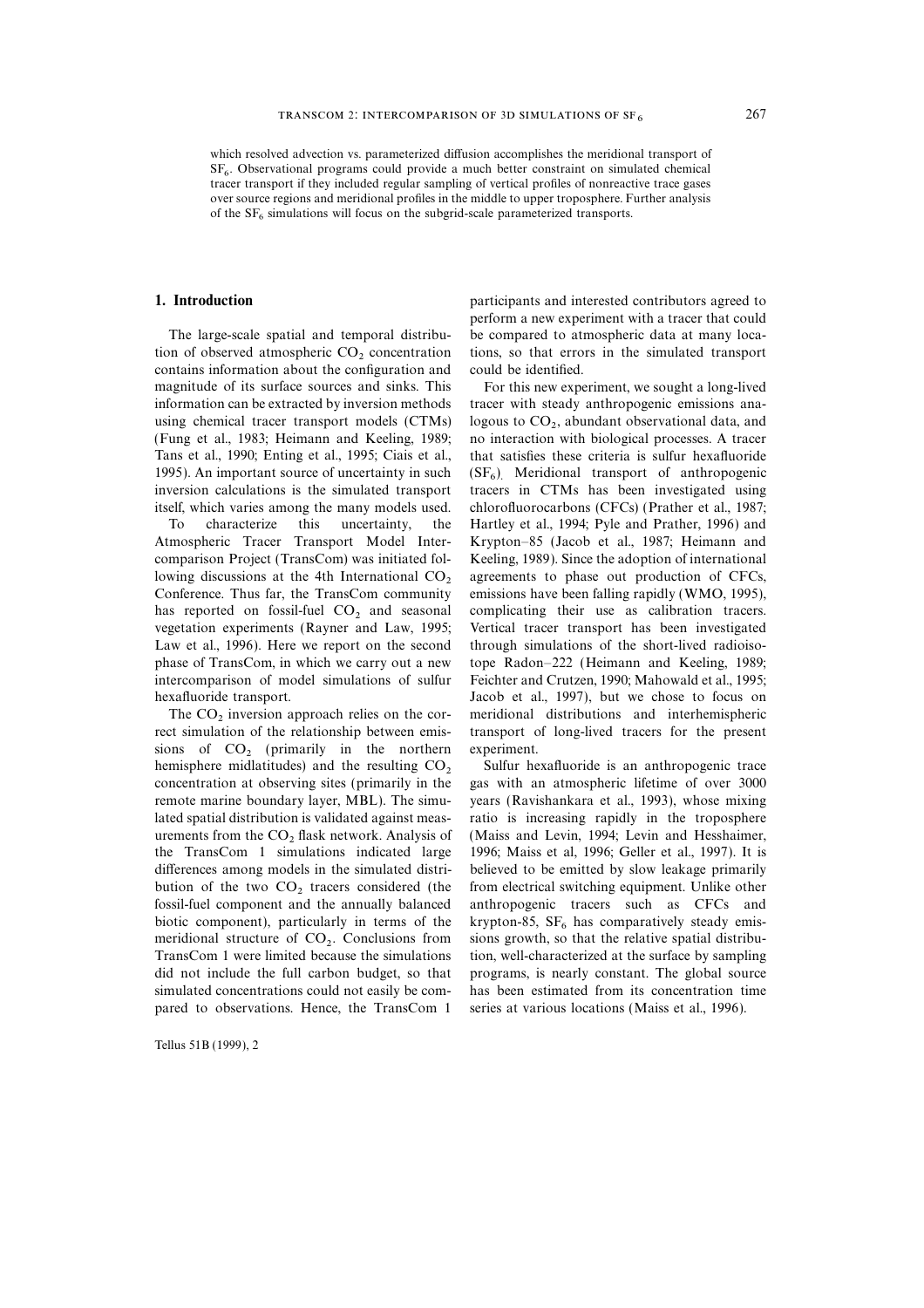of the TransCom project, in which eleven parameterized subgrid-scale processes. 3-dimensional tracer models were used to simulate the distribution of  $SF<sub>6</sub>$ . This study has three<br>chiestimes (1) to compare madel simulations to objectives: (1) to compare model simulations to 2. Experimental method one another and to available observational data; (2) to investigate mechanisms by which the Emissions of  $SF<sub>6</sub>$  were prescribed according to models produce different or unrealistic results; the global estimates of Levin and Hesshaimer models produce different or unrealistic results; and (3) to suggest high-priority areas of (1996). These estimates were linearly interpolated improvement for both model development and to daily values defined on the 15th of each month observational programs, with the aim of between December 1988 and January 1994. The strengthening the observational constraints on global emissions were distributed geographically tracer transport. The focus in this paper is on a  $0.5^{\circ} \times 0.5^{\circ}$  grid (Fig. 1), according to eleccomparison of the simulations to available trical power usage by country (UN Energy observations and on an intercomparison of the Statistics Yearbook, 1992) and population density resolved transport by advection. A subsequent (Tobler, 1995). This distribution attempts to cap-

This paper presents initial results from phase 2 paper will analyze the simulated transport by





Fig. 1. Estimated  $SF_6$  emissions for 1992. The global  $SF_6$  emission rate is derived from a 2D tracer transport model constrained by surface  $SF_6$  observations (Levin and Hesshaimer, 1996). The global emissions were distributed by country according to electrical power usage (UN Energy Statistics Yearbook, 1992). Within individual countries, emissions were distributed by population density (5<sup>'</sup> population map of CIESIN, Tobler et al, 1995) onto a 0.5°  $(lat \times lon)$  grid. The resulting emissions were then averaged to participant model grids.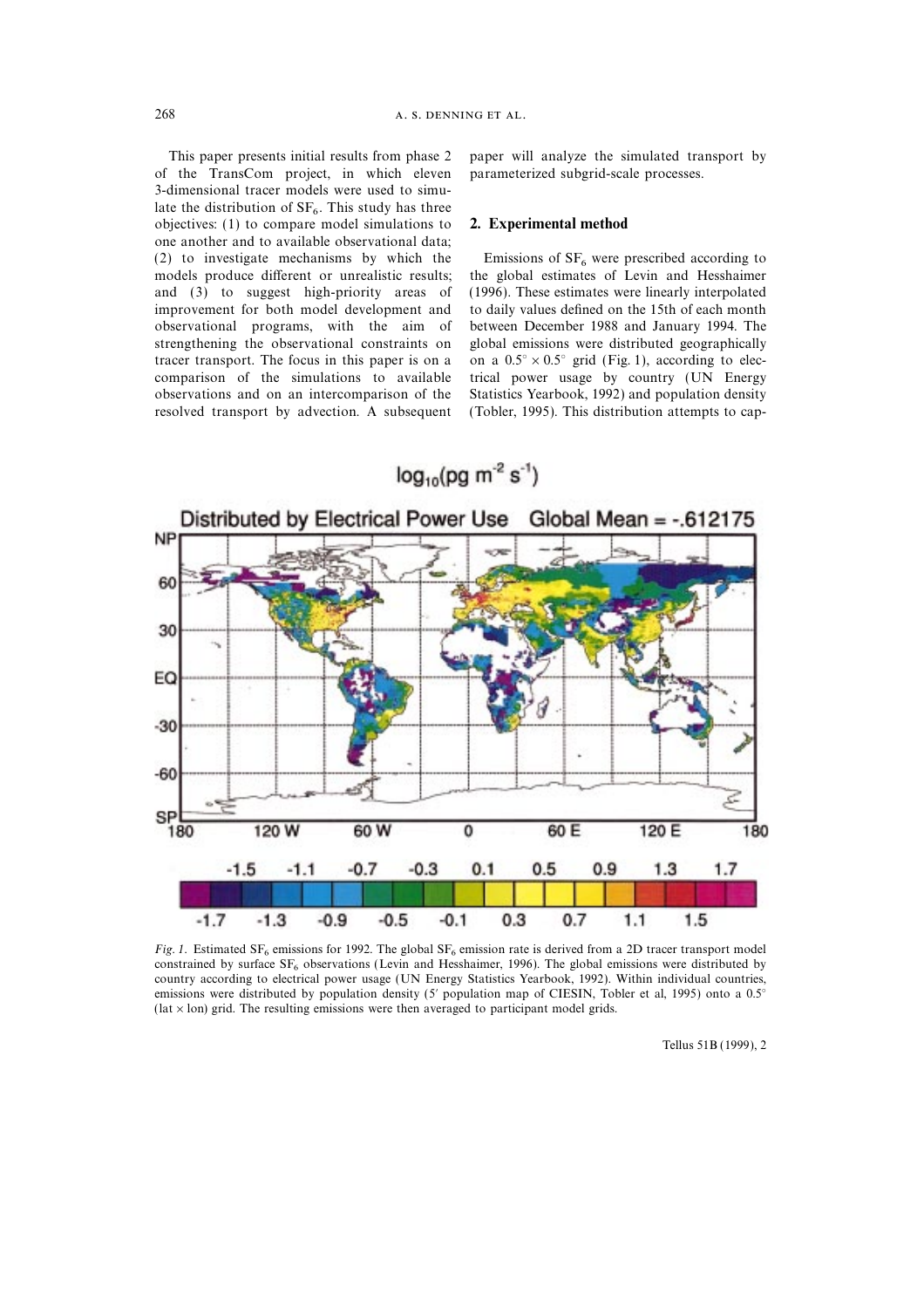ture the predominant source of  $SF<sub>6</sub>$  to the tropo-<br>sphere due to leakage from electrical switching representing various time periods and frequencies equipment. Each participating group then com- (Fig. 2). Many of the observational data have puted the area-weighted average of the emissions become available since the experimental protocol distribution onto their (coarser) model grid, and was developed. The rapid accumulation rate of

for the  $SF<sub>6</sub>$  experiment to date, including most of for 1993. To allow for comparison to model the participants in the TransCom 1 intercompar-<br>output, data collected in other years were therefore ison as well as several additional models (Table 1). extrapolated to the intercomparison year using a A brief description of each model is provided linear trend of 0.202 pptv yr−1 derived from the in Section 7. data (reflecting a mid-1990s growth rate). This

submit results for TransCom 2 (CSIRO9, reported by Maiss et al. (1996), and is based on MUGCM, TM1). In addition, some of the models analysis of many more stations. being compared in the present paper have been modified since the earlier TransCom 1 experiments, or were run at higher resolution (ANU,<br>CSU, GISS, NIRE), and several new models have<br>been added (CCC, GFDL-SKYHI, GISS-UVic,<br>**comparison with observations** TM3). Only three of the models in the present 3.1. Surface tracer distribution intercomparison use codes identical to those used in TransCom 1 (GFDL-GCTM, MUTM, and Initial comparisons (not shown) demonstrated TM2). that the simulated surface mole fraction was higher

with a globally uniform  $SF_6$  concentration of 2.06 year at most of the sites active in 1993. We parts per trillion by volume (pptv) (Maiss et al., interpret this universal overestimate to mean that parts per trillion by volume (pptv) (Maiss et al., 1996). Each model was then integrated for 5 years, either (1) our global emissions estimates were too updating the emissions field continuously, ending large; or (2) our initial condition of 2.06 pptv was on 31 December, 1993. Simulated tracer statistics too high. Surprisingly, these same global emission and diagnostic output were archived for the final rates produced successful simulations in the 12 months of the integration. 2-dimensional model of Levin and Hesshaimer

simulated  $SF<sub>6</sub>$  mixing ratio to observational data, and vertical variations are not well-observed and and to elucidate the mechanisms responsible for in general, are not well captured in 2D models the differences among simulations. Output was compared to 3D models. The initial condition was reported for both resolved advective transport and chosen based on the global mean mole fraction subgrid-scale parameterized transport. To allow estimated from surface observations at a handful for the construction of budgets and the quantitat- of stations (Maiss et al., 1996), and assumed to ive comparison of various budget components, pertain to the entire mass of the atmosphere, transport diagnostics were interpolated to pressure which certainly overestimates the mass of  $SF<sub>6</sub>$  aloft.<br>coordinates and vertically integrated over three We adjusted the simulated mole fraction by coordinates and vertically integrated over three slabs subdividing the troposphere. Resolved scaling the mole fraction *difference* from the initial advection was calculated in terms of mass fluxes, condition of 2.06 pptv, to correct for this apparent and subgrid-scale parameterized transport, in overestimate of the global  $SF<sub>6</sub>$  emissions rate. The terms of tendencies. Mass fluxes were calculated scale factor was obtained by minimizing the from "local anomaly" mixing ratios ( $C^+ \equiv C - C_0$ ) after subtracting the global mean (background) fractions at those stations with measurements for mixing ratio of  $SF_6(C_0)$ , to provide a more robust estimate of the advective transport.

Tellus 51B (1999), 2

representing various time periods and frequencies scaled the values to preserve the global integral.  $SF<sub>6</sub>$  in the troposphere precludes the direct com-<br>Eleven modeling groups have submitted results parison of newer data to the model simulations parison of newer data to the model simulations output, data collected in other years were therefore Several of the TransCom 1 participants did not trend is slightly less than the earlier trend of 0.225

The models were initialized on January 1, 1989 than observed for every model at all times of the The model output was designed to compare the (1996). A probable explanation is that longitudinal in general, are not well captured in 2D models

scale factor was obtained by minimizing the ) difference between simulated and observed mole each month of 1993 (Neumayer, Cape Grim, Izaña, and Alert). Therefore, all simulated mole Observational data used to evaluate model per- fractions presented herein have been adjusted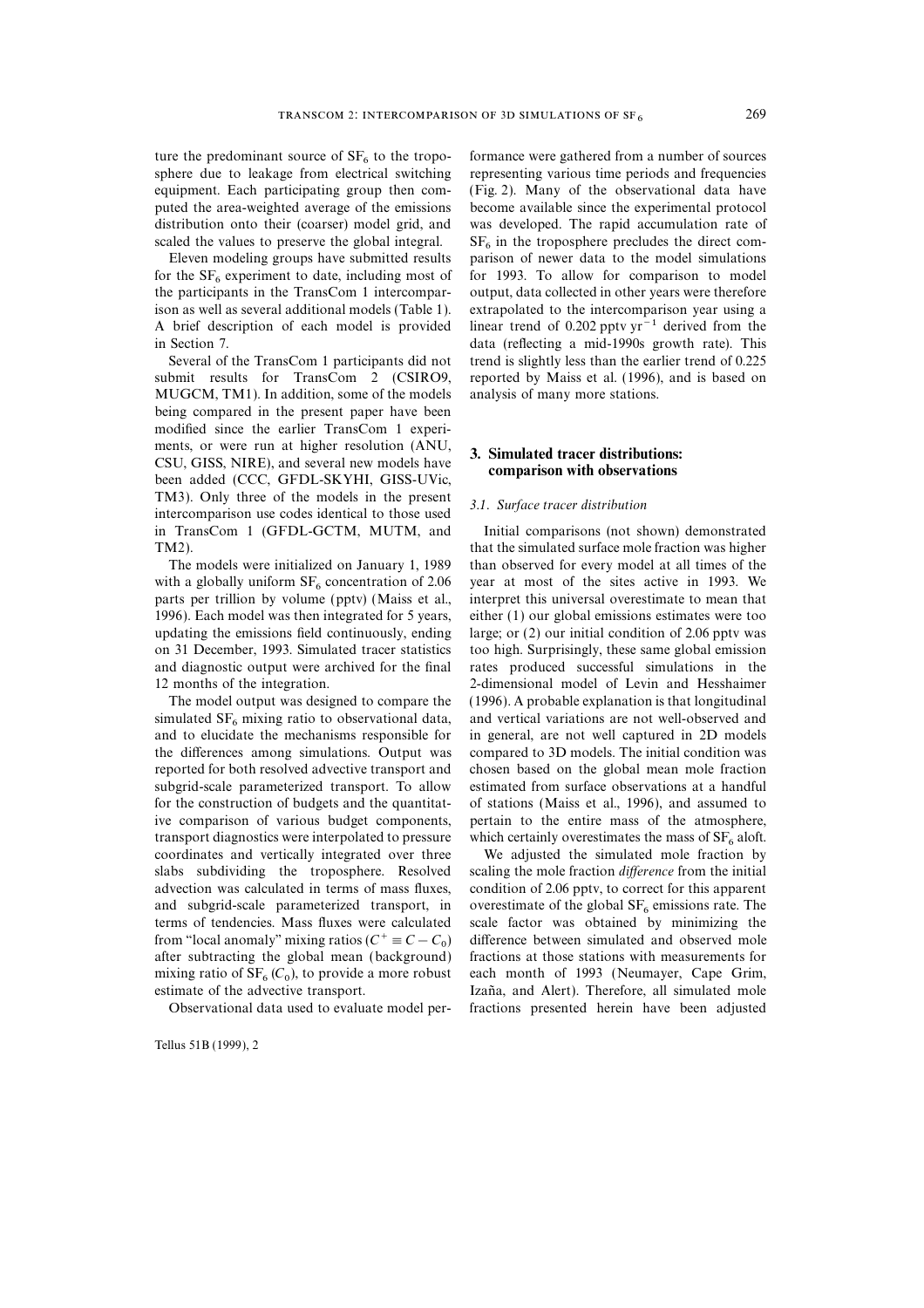|                       |                              |                             |                             |                                    |                    |                                      |                    |                 |             |            | Parameterized transport |                 |
|-----------------------|------------------------------|-----------------------------|-----------------------------|------------------------------------|--------------------|--------------------------------------|--------------------|-----------------|-------------|------------|-------------------------|-----------------|
| Model                 | Contact                      | Type                        | Reference                   | Horizontal<br>grid                 | $#$ Levels         | Advection                            | Wind               | Freq.           | Н<br>diff.  | V<br>diff. | Conv.                   | Explicit<br>PBL |
| <b>ANU</b>            | Taylor                       | <b>CTM</b>                  | Taylor, 1989                | $2.5^\circ$                        | 15 pressure        | Langrangian                          | ECMWI (88-93)      | 6 h             | Y           | Y          | C                       | Y               |
| <b>CCC</b>            | Holzer                       | <b>GCM</b>                  | McFarlane<br>et al. (1992)  | $3.75^{\circ}$                     | 10 $\sigma$ /pres. | spectral                             | on-line            |                 | Y           | Y          | $\bf{B}$                | N               |
| <b>CSU</b>            | Denning                      | <b>GCM</b>                  | Denning et al.<br>(1996)    | $4^\circ \times 5^\circ$           | $17\sigma$         | 2nd order                            | on-line            |                 | N           | N          | $\mathcal{C}$           | Y               |
| GFDL-<br><b>GCTM</b>  | Fan                          | $\ensuremath{\mathbf{CTM}}$ | Mahlman and<br>Moxim (1978) | 256 km<br>$11\sigma$               | 2nd order          | <b>GFDL ZODIAC</b>                   | 6 h                | Y               | Y           | A          | ${\bf N}$               |                 |
| GFDL-<br><b>SKYHI</b> | Fan                          | <b>GCM</b>                  | Hamilton et al.<br>(1995)   | $3^\circ \times 3.6^\circ$         | $40\sigma$         | 2nd order (horiz.)<br>4th (vertical) | on-line            |                 | Y           | Y          | $\mathbf{A}$            | N               |
| <b>GISS</b>           | Fung                         | $\ensuremath{\mathbf{CTM}}$ | Hansen et al.<br>(1984)     | $4^\circ \times 5^\circ$           | $9\sigma$          | slope                                | <b>GISS CGM II</b> | 4 <sub>h</sub>  | Y           | N          | $\bf{B}$                | N               |
| GISS-<br>UVic         | Fung/<br>Friedlingstein      | <b>CTM</b>                  | Hansen et al.<br>(1997)     | $4^\circ \times 5^\circ$           | $9\sigma$          | slope                                | GISS GCM II'       | 1 <sub>h</sub>  | $\mathbf N$ | N          | $\mathcal{C}$           | N               |
| <b>MUTM</b>           | Law                          | <b>CTM</b>                  | Law et al.<br>(1992)        | $3.33^{\circ} \times 5.63^{\circ}$ | $9\sigma$          | spectral                             | MU GCM 7           | 24 h            | Y           | Y          | B                       | N               |
| <b>NIRE</b>           | Taguchi                      | <b>CTM</b>                  | Taguchi (1996)              | $2.5^{\circ}$                      | 15 $\sigma$ /pres. | semi-Langrangian                     | ECMWF(93)          | 6 h             | N           | N          | ${\bf N}$               | Y               |
| TM <sub>2</sub>       | Balanski/<br><b>Bousquet</b> | <b>CTM</b>                  | Bousquet et al.<br>(1996)   | $7.5^\circ$                        | $9\sigma$          | slope                                | ECMWF(93)          | 12 <sub>h</sub> | N           | Y          | $\mathcal{C}$           | N               |
| TM3                   | Heimann                      | <b>CTM</b>                  | Heimann (1995)              | $3.75^{\circ} \times 5^{\circ}$    | $19\sigma$         | slope                                | <b>ECHAM3 GCM</b>  | 6 h             | N           | Y          | $\mathcal{C}$           | $\mathbf N$     |

The convection schemes generally fell into one of three categories: (A) simple diffusion, (B) pairwise layer mixing, (C) penetrative mass flux. "On-line" models, (CCC, CSU, and GFDL-SKYHI) simulate tracer transport in <sup>a</sup> fully prognostic general circulation model (GCM), calculating winds and subgrid-scale transport on time steps of minutes. ''Off-line'' models (CTMs) calculate tracer transport from either analyzed winds (ANU, NIRE, TM2) or GCM output (GFDL-GCTM, GISS, GISS-UVic, MUTM, TM3). The off-line models are able to use much longer time steps, and specify input wind fields with frequencies varying from 1 h to 1 day. Subgrid-scale vertical transport was parameterized in all models, using <sup>a</sup> variety of techniques. Off-line models generally include schemes to calculate these terms from the prescribed wind input, whereas on-line models calculate subgrid-scale transports at the same time as the dynamical calculation of the GCM winds. GCM calculations used on-line winds calculated using climatological sea–surface temperatures as a lower boundary condition. For additional details please refer to Section 7.

Tellus 51B (1999), 2 Tellus 51B (1999), 2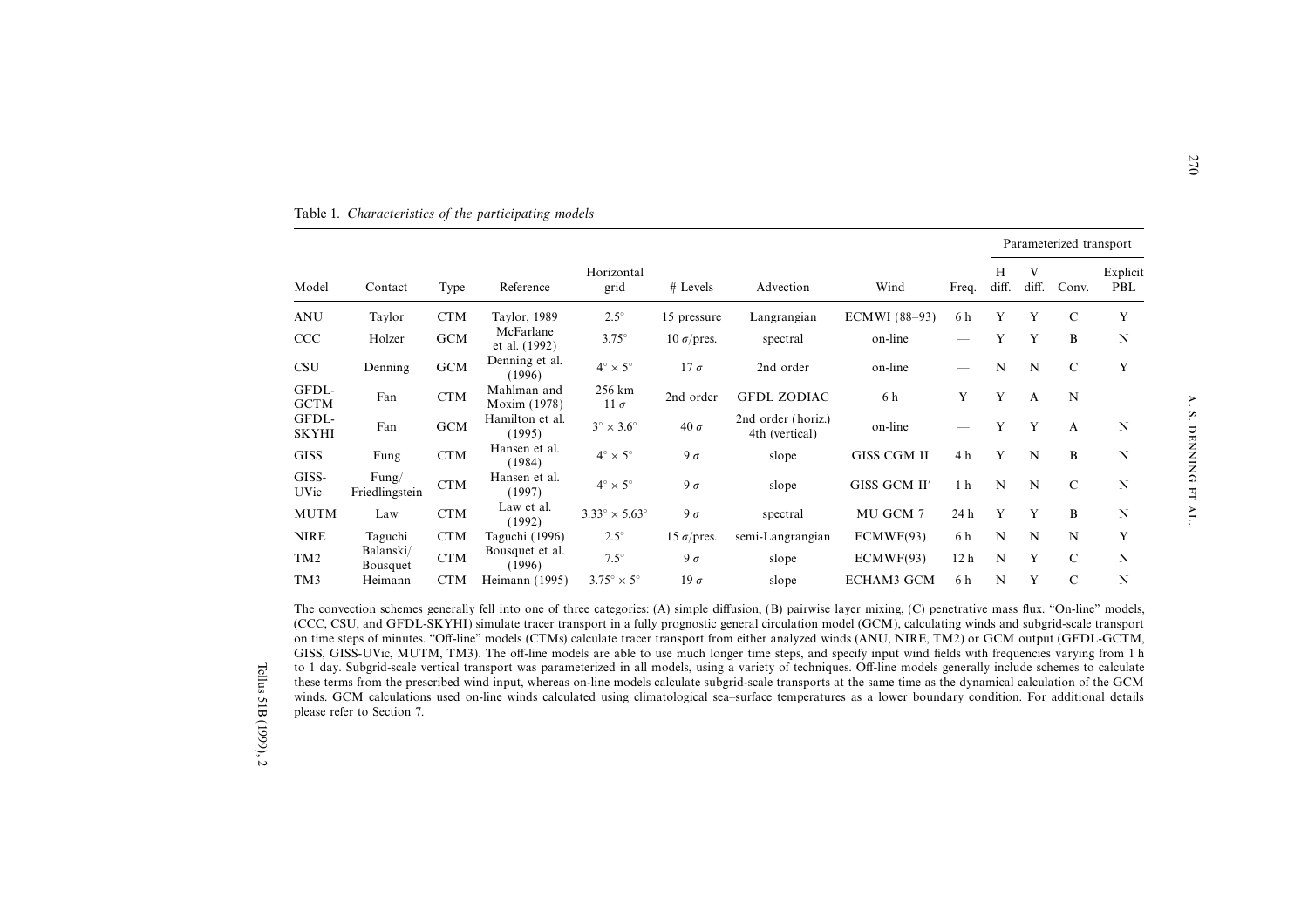

Fig. 2. Locations of observed  $SF_6$  mole fractions used for comparison to model simulations. Asterisks denote measurements taken during a ship cruise in the Atlantic Ocean during October/November, 1993 (Maiss et al., 1996; Levin and Hesshaimer, 1996). Plus symbols denote  $SF<sub>6</sub>$  measurements taken during two Trans-Siberian Railroad transects across Eurasia from Moscow to Vladivostok during July/August, 1996 (Crutzen et al., 1998). Squares denote measurements taken at 5 stations representing the remote troposphere at latitudes from 83°N to the Antarctic coast over time periods ranging from 1 to 25 years (Maiss et al., 1996; Levin and Hesshamier, 1996). Circles denote the NOAA-CMDL flask data analyzed for  $SF_6$  since late 1995 (E. Dlugokencky and P. Tans, personal communication). Included with the NOAA-CMDL data are 2 hourly time series of  $SF_6$  measured near the top of tall television towers in North Carolina (WITN-TV) and Wisconsin, USA (WLEF-TV) since 1994 (Hurst et al., 1997).

ation and is supported by a recent reanalysis of ents in surface concentration, was not included in the  $SF<sub>6</sub>$  time series (Manfred Maiss, personal TransCom 2. Furthermore, less variation is communication) which produced emissions estim-<br>expected for "clean air" sites in the remote MBL ates that are about 3–4% lower than those of than for the surface zonal means that were com-Levin and Hesshaimer (1996). pared in TransCom 1.

display a pole-to-pole difference of about  $10\%$ gradient, with considerably less model-to-model exhibit much higher concentrations in the vicinity

Tellus 51B (1999), 2

downward according to variance than for TransCom 1 (Law et al., 1996).  $\chi_{\text{adj}} = 2.06 + 0.936(\chi - 2.06)$  pptv.<br>This may be due to improvements in some of the models since the earlier experiment. In addition, This adjustment is consistent with our initializ- the CSIRO9 model, which produced strong gradiexpected for "clean air" sites in the remote MBL

Simulated mole fractions in the remote MBL Maps of the simulated annual mean  $SF_6$  surface splay a pole-to-pole difference of about 10% mole fraction and its deviation from observed  $(-0.3 \text{ pptv})$  (Fig. 3, Table 2). Most of the models values (Fig. 4) show that some models (CCC, capture the observed magnitude of this meridional GFDL-GCTM, GFDL-SKYHI, NIRE, and TM3)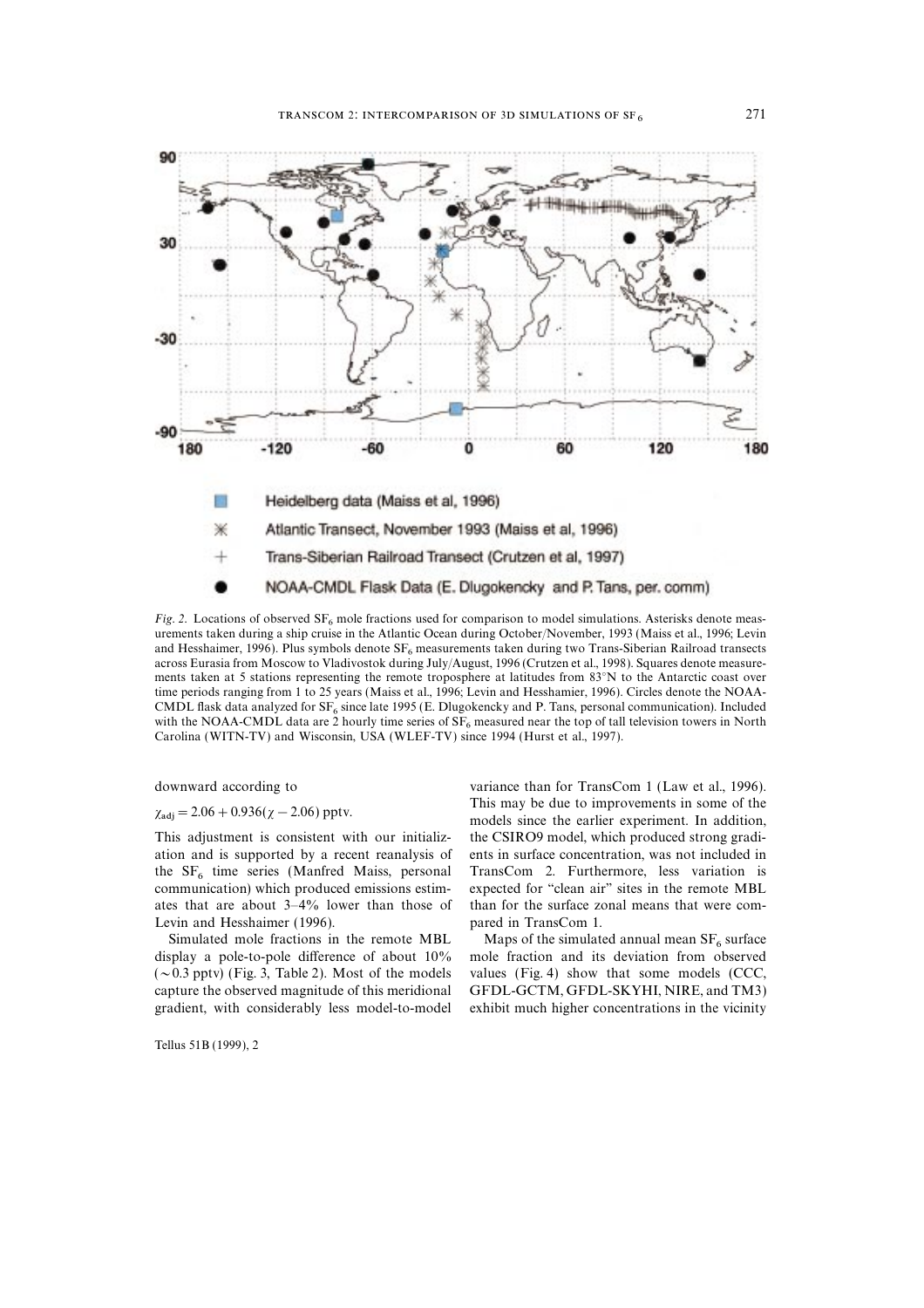

Fig. 3. Meridional profiles of simulated and observed 1993 annual mean surface mole fraction of  $SF_6$ . Observed data<br>include all October Neuember 1003 Atlantic transect measurements, station locations considered within th include all October/November 1993 Atlantic transect measurements, station locations considered within the marine boundary layer, and Izaña, which is in the mid-troposphere. The observations were extrapolated in time using a linear trend of 0.202 pptv/yr derived from the data for the mid-1990s. This value reflects the average growth rate at the measurement stations.

mate  $SF_6$  throughout the Northern Hemisphere, resolution.<br>and the NIRE model overestimates  $SF_6$  almost Meridional transects of surface concentrations and the NIRE model overestimates  $SF_6$  almost everywhere.

surface mixing ratio simulated in the source interhemispheric exchange. Such an interpretation regions depends on the horizontal resolution of may be an oversimplification given the results the models (compare Fig. 4 and Table 1). This presented in Fig. 4 because both the simulations would be expected since the prescribed emissions and the observations show considerable longitudfield (Fig. 1) exhibits local extrema that would be inal variation. Estimates of interhemispheric gradismeared out on the coarser model grids. This ents from surface data depend strongly on the might explain the very strong concentration locations of observing stations, and may reflect

of emission maxima than the remaining models maxima in the NIRE and GFDL-GCTM models (CSU, GISS, MUTM, and TM2). The ANU and compared to the much weaker maxima simulated GISS-UVic models are intermediate between these by the coarser MUTM, GISS, and CSU models. extremes. Some of the models that are most suc- The coarsest grid is used by the TM2 model, cessful in reproducing the meridional gradient in however, which simulates moderate mixing ratios the remote MBL overestimate the mole fraction over the source regions, whereas the highest conin the source regions (GCTM, TM3, and to a centrations of any model are those simulated by lesser extent CCC). The ANU model simulates the TM3 model with a relatively coarse grid. moderately high mixing ratios in the source When averaged over the European source region regions, but exhibits the lowest mixing ratios from  $0^{\circ}$  to  $30^{\circ}$ E longitude and from  $40^{\circ}$  to  $60^{\circ}$ N elsewhere in the northern hemisphere. The ANU, latitude, there is no significant relationship CSU, GISS, MUTM, and TM2 models underesti- between mean surface mixing ratio and model

of anthropogenic tracers have frequently been There is some indication that the maximum interpreted in terms of meridional transport and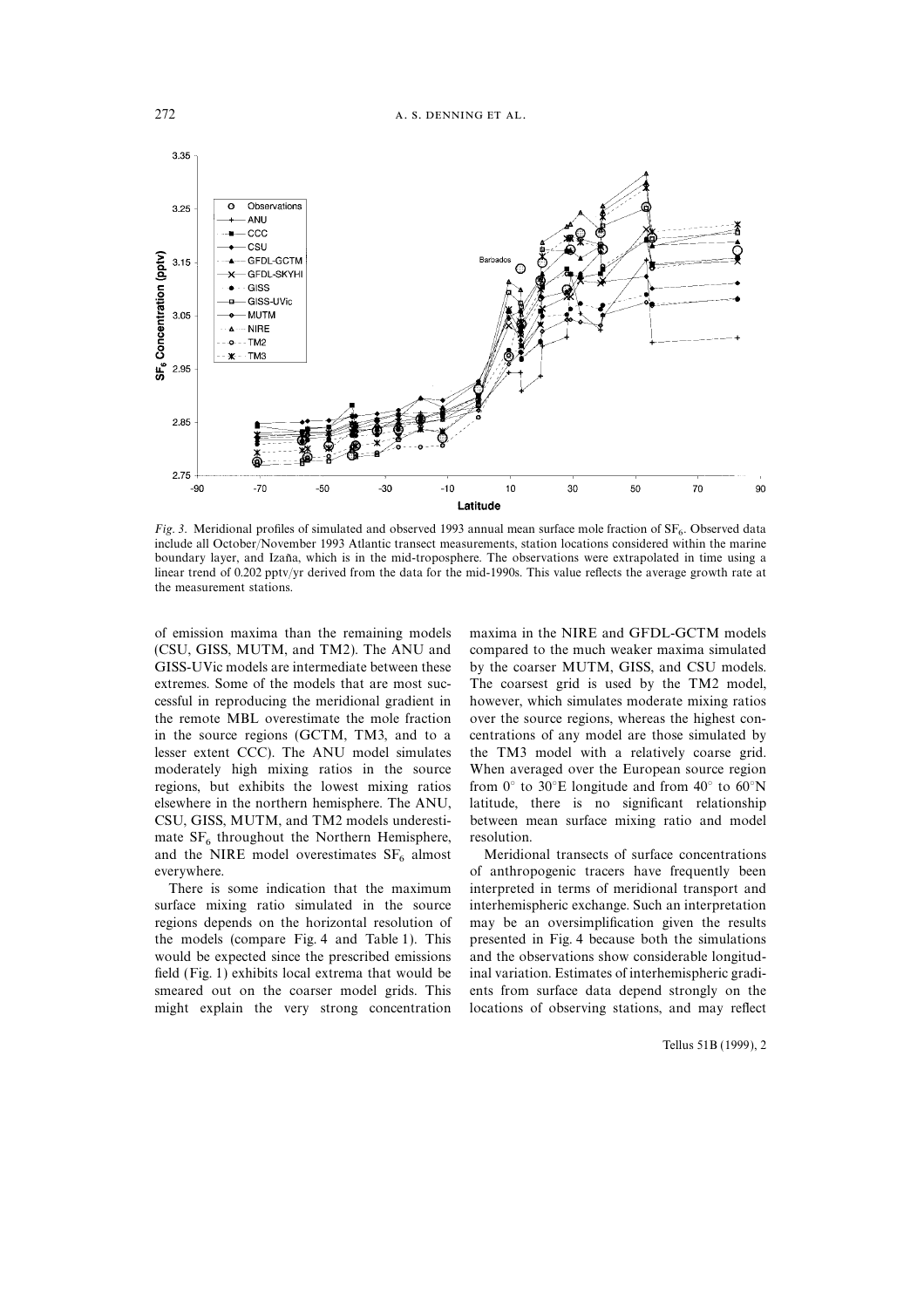Tellus 51B (1999), 2 Tellus 51B (1999), 2

| Table 2. Simulated and observed $SF_6$ mole fraction (pptv) comparison at most measured locations indicated in Fig. 2 (Trans-Siberian transect is |  |  |  |  |  |  |
|---------------------------------------------------------------------------------------------------------------------------------------------------|--|--|--|--|--|--|
| not included here)                                                                                                                                |  |  |  |  |  |  |

| Station               | Laditude | Longitude | <b>Observations</b><br>(pptv) | <b>ANU</b><br>(pptv) | <b>CCC</b><br>(pptv) | <b>CSU</b><br>(pptv) | <b>GFDL-GCTM</b><br>(pptv) | <b>GFDL-SKYHI</b><br>(pptv) | <b>GISS</b><br>(pptv) | GISS-UVic<br>(pptv) | <b>MUTM</b><br>(pptv) | <b>NIRE</b><br>(pptv) | TM <sub>2</sub><br>(pptv) | TM <sub>3</sub><br>(pptv) |
|-----------------------|----------|-----------|-------------------------------|----------------------|----------------------|----------------------|----------------------------|-----------------------------|-----------------------|---------------------|-----------------------|-----------------------|---------------------------|---------------------------|
| Neumayer              | $-71.0$  | $-8.0$    | 2.78                          | 2.83                 | 2.84                 | 2.85                 | 2.82                       | 2.83                        | 2.81                  | 2.77                | 2.82                  | 2.82                  | 2.78                      | 2.79                      |
| Tierra del Fuego      | $-54.9$  | $-68.5$   | 2.78                          | 2.84                 | 2.84                 | 2.85                 | 2.82                       | 2.83                        | 2.82                  | 2.78                | 2.83                  | 2.83                  | 2.78                      | 2.80                      |
| Cape Grim, Tasmania   | $-40.7$  | 144.7     | 2.79                          | 2.86                 | 2.88                 | 2.86                 | 2.84                       | 2.85                        | 2.83                  | 2.80                | 2.84                  | 2.85                  | 2.80                      | 2.83                      |
| <b>Barbados</b>       | 13.2     | $-59.4$   | 3.14                          | 2.94                 | 3.02                 | 3.00                 | 3.06                       | 3.02                        | 2.98                  | 3.07                | 2.98                  | 3.10                  | 3.06                      | 3.04                      |
| Guam                  | 13.4     | 144.8     | 3.03                          | 2.91                 | 2.99                 | 2.98                 | 3.03                       | 2.99                        | 2.97                  | 3.07                | 2.97                  | 3.05                  | 3.02                      | 3.04                      |
| Kumukahi, Hawaii      | 19.5     | $-154.8$  | 3.12                          | 2.94                 | 3.06                 | 3.03                 | 3.09                       | 3.03                        | 3.00                  | 3.12                | 3.00                  | 3.12                  | 3.08                      | 3.10                      |
| Izaña                 | 28.0     | $-16.0$   | 3.10                          | 3.01                 | 3.14                 | 3.10                 | 3.17                       | 3.09                        | 3.05                  | 3.17                | 3.04                  | 3.22                  | 3.13                      | 3.20                      |
| Bermuda               | 32.4     | $-64.7$   | 3.20                          | 3.05                 | 3.12                 | 3.13                 | 3.16                       | 3.12                        | 3.07                  | 3.19                | 3.04                  | 3.24                  | 3.12                      | 3.19                      |
| North Carolina Tower* | 35.4     | $-77.4$   | 3.41                          | 3.22                 | 3.47                 | 3.21                 | 3.51                       | 3.28                        | 3.10                  | 3.29                | 3.23                  | 3.54                  | 3.30                      | 3.54                      |
| Tae Ahn Peninsula*    | 36.7     | 126.1     | 3.25                          | 3.05                 | 3.31                 | 3.23                 | 3.28                       | 3.65                        | 3.12                  | 3.29                | 3.12                  | 3.34                  | 3.23                      | 3.45                      |
| Azores                | 38.8     | $-27.1$   | 3.21                          | 3.02                 | 3.13                 | 3.17                 | 3.18                       | 3.11                        | 3.06                  | 3.18                | 3.03                  | 3.21                  | 3.13                      | 3.18                      |
| Utah*                 | 39.9     | $-113.7$  | 3.21                          | 3.07                 | 3.18                 | 3.11                 | 3.35                       | 3.19                        | 3.09                  | 3.19                | 3.07                  | 3.24                  | 3.15                      | 3.23                      |
| Wisconsin Tower*      | 45.9     | $-90.3$   | 3.31                          | 3.16                 | 3.32                 | 3.17                 | 3.28                       | 3.27                        | 3.12                  | 3.41                | 3.18                  | 3.39                  | 3.21                      | 3.63                      |
| Hungary*              | 47.0     | 16.4      | 3.42                          | 3.54                 | 3.55                 | 3.25                 | 3.79                       | 3.39                        | 3.16                  | 3.42                | 3.26                  | 3.70                  | 3.29                      | 3.98                      |
| Fraserdale*           | 50.0     | $-82.0$   | 3.25                          | 3.07                 | 3.24                 | 3.12                 | 3.24                       | 3.23                        | 3.10                  | 3.33                | 3.09                  | 3.27                  | 3.17                      | 3.27                      |
| Mace Head, Ireland    | 53.3     | $-9.9$    | 3.25                          | 3.16                 | 3.19                 | 3.12                 | 3.30                       | 3.21                        | 3.09                  | 3.25                | 3.08                  | 3.32                  | 3.19                      | 3.29                      |
| Cold Bay, Alaska      | 55.2     | $-162.7$  | 3.20                          | 3.00                 | 3.15                 | 3.10                 | 3.18                       | 3.15                        | 3.07                  | 3.19                | 3.07                  | 3.18                  | 3.14                      | 3.21                      |
| Alert                 | 82.5     | $-62.5$   | 3.17                          | 3.01                 | 3.16                 | 3.11                 | 3.19                       | 3.15                        | 3.08                  | 3.21                | 3.08                  | 3.21                  | 3.16                      | 3.22                      |
| Atlantic transect 1   | 39.5     | $-14.3$   | 3.18                          | 3.05                 | 3.14                 | 3.11                 | 3.25                       | 3.12                        | 3.07                  | 3.22                | 3.05                  | 3.26                  | 3.14                      | 3.24                      |
| Atlantic transect 2   | 29.2     | $-17.1$   | 3.17                          | 3.13                 | 3.13                 | 3.10                 | 3.17                       | 3.09                        | 3.06                  | 3.20                | 3.04                  | 3.22                  | 3.13                      | 3.20                      |
| Atlantic transect 3   | 20.1     | $-21.2$   | 3.15                          | 2.99                 | 3.10                 | 3.08                 | 3.13                       | 3.06                        | 3.05                  | 3.17                | 3.02                  | 3.19                  | 3.11                      | 3.16                      |
| Atlantic transect 4   | 9.4      | $-23.7$   | 2.97                          | 2.94                 | 3.06                 | 3.05                 | 3.05                       | 3.03                        | 2.99                  | 3.09                | 2.96                  | 3.11                  | 2.98                      | 3.06                      |
| Atlantic transect 5   | $-0.2$   | $-18.5$   | 2.91                          | 2.88                 | 2.90                 | 2.93                 | 2.93                       | 2.90                        | 2.90                  | 2.88                | 2.87                  | 2.89                  | 2.86                      | 2.89                      |
| Atlantic transect 6   | $-11.7$  | $-7.3$    | 2.82                          | 2.87                 | 2.87                 | 2.89                 | 2.88                       | 2.87                        | 2.86                  | 2.83                | 2.86                  | 2.86                  | 2.81                      | 2.83                      |
| Atlantic transect 7   | $-18.8$  | 8.0       | 2.86                          | 2.87                 | 2.86                 | 2.90                 | 2.90                       | 2.86                        | 2.86                  | 2.84                | 2.85                  | 2.85                  | 2.80                      | 2.84                      |
| Altantic transect 8   | $-25.9$  | 10.1      | 2.84                          | 2.87                 | 2.86                 | 2.87                 | 2.86                       | 2.85                        | 2.84                  | 2.82                | 2.85                  | 2.85                  | 2.80                      | 2.82                      |
| Atlantic transect 9   | $-32.7$  | 8.6       | 2.83                          | 2.86                 | 2.85                 | 2.87                 | 2.84                       | 2.85                        | 2.83                  | 2.79                | 2.84                  | 2.84                  | 2.79                      | 2.81                      |
| Atlantic transect 10  | $-39.5$  | 7.9       | 2.81                          | 2.85                 | 2.84                 | 2.86                 | 2.83                       | 2.84                        | 2.83                  | 2.79                | 2.83                  | 2.84                  | 2.79                      | 2.81                      |
| Atlantic transect 11  | $-48.1$  | 9.1       | 2.81                          | 2.84                 | 2.84                 | 2.85                 | 2.82                       | 2.83                        | 2.82                  | 2.78                | 2.83                  | 2.83                  | 2.79                      | 2.80                      |
| Atlantic transect 12  | $-56.6$  | 9.1       | 2.82                          | 2.83                 | 2.83                 | 2.85                 | 2.82                       | 2.83                        | 2.81                  | 2.77                | 2.82                  | 2.83                  | 2.78                      | 2.80                      |

The values have been extrapolated to mid-1993 using the average of the linear regression slope coefficients derived from the individual station data (in the case of Izaña and Neumayer, adequate 1993 data were available). All model values have been adjusted according to the revised emissions estimates described in the text. \*Not considered <sup>a</sup> ''marine boundary location''.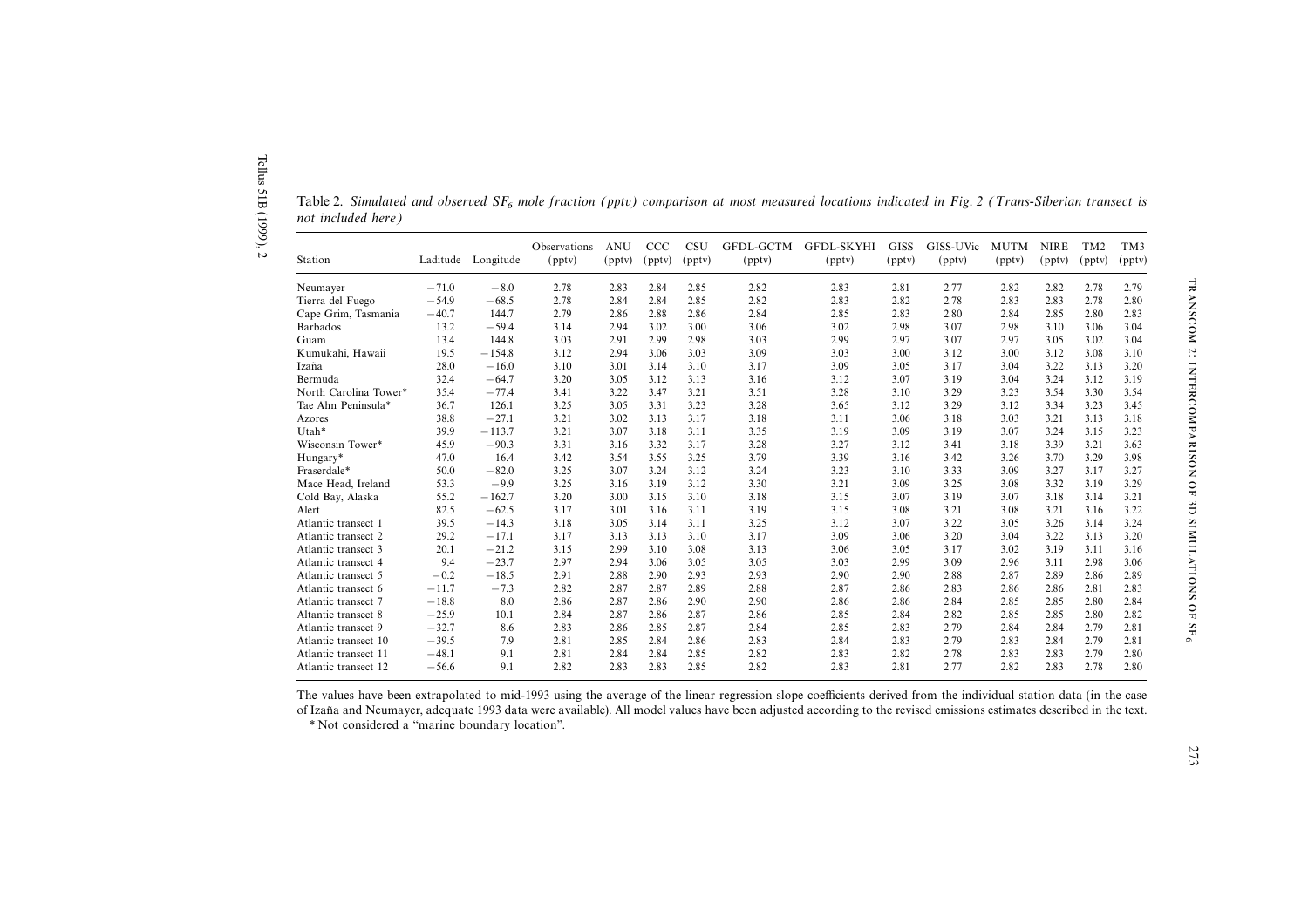

Fig. 4. Simulated annual mean surface mole fraction of  $SF<sub>6</sub>$  (pptv) for each of 11 model calculations (emissions adjusted as described in the text). Contour interval is 0.05 pptv from 2.75 to 3.30; 0.1 from 3.30 to 3.80; and 0.20 from 3.8 to 4.20 pptv. Global means indicated are area-weighted annual means for the surface only. White triangles represent the deviation (simulated minus observed) for the station locations and Atlantic transect measurements (time-adjusted as described in the Fig. 3 caption). Upward-pointing triangles indicate model overestimates, and downward-pointing triangles indicate model underestimates with the magnitude defined in the legend.

surface mean mole fractions are significantly lower the models, this transect is characterized by a gradi-

the degree to which tracer mass is retained in the ratio extending eastward from the European source source regions against zonal or vertical mixing as region across Eurasia was measured by Crutzen well as meridional mixing. We note that the global et al. (1998) aboard the Trans-Siberian Railroad. In for those models with the weakest mean meridi- ent in concentration whose magnitude may reveal onal gradients (ANU, CSU, MUTM, GISS) than important differences among simulated transport. for those with the strongest gradients (NIRE, The measurements and simulations were not con-GFDL-GCTM, TM3). temporaneous, so the simulated mixing ratio was A longitudinal transect of surface  $SF_6$  mixing extrapolated in time by using the linear trend to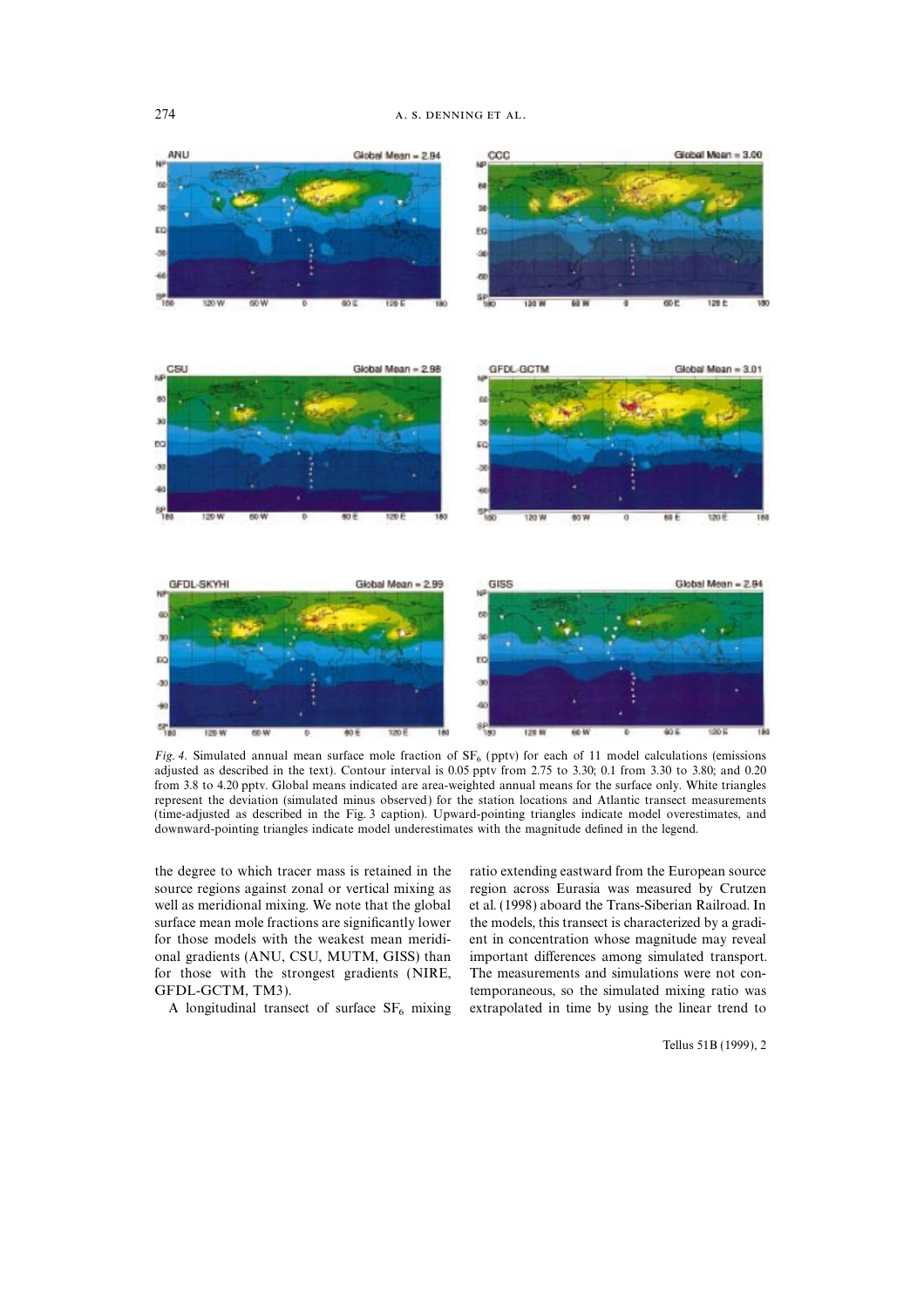











Mixing Ratio

Fig. 4. (cont'd.)

each model's growth rate averaged along the trans- To focus on the model-to-model differences, we

ect in 1993. The simulated trend could only be compare in Fig. 5b the deviation of  $SF<sub>6</sub>$  mole estimated from 12 monthly mean values at each fraction from its along-transect longitudinal mean. fraction from its along-transect longitudinal mean. location in 1993 and these estimates varied consider-<br>Some of the models overestimate the west-east ably by model and by longitude. Comparison of the gradient (ANU, CCC, GFDL-GCTM, GFDLmodels to the data in Fig. 5a should therefore be SKYHI, GISS-UVic, NIRE, TM3), particularly made with caution. The prescribed emissions near the western end of the transect, with the increase linearly with time, and all of the models remainder performing better (CSU, GISS, exhibited stronger growth rates for the western part MUTM, TM2). The simulated gradients represent of the transect (nearest the emissions maximum). 1993 conditions, and would be even stronger in Using a longitudinally-dependent growth rate for 1996 due to the growth of emissions. The observathe time extrapolation would steepen the west-east tions show surprisingly little longitudinal structure gradient in the extrapolated values. across this region, with less than 0.1 pptv difference

Tellus 51B (1999), 2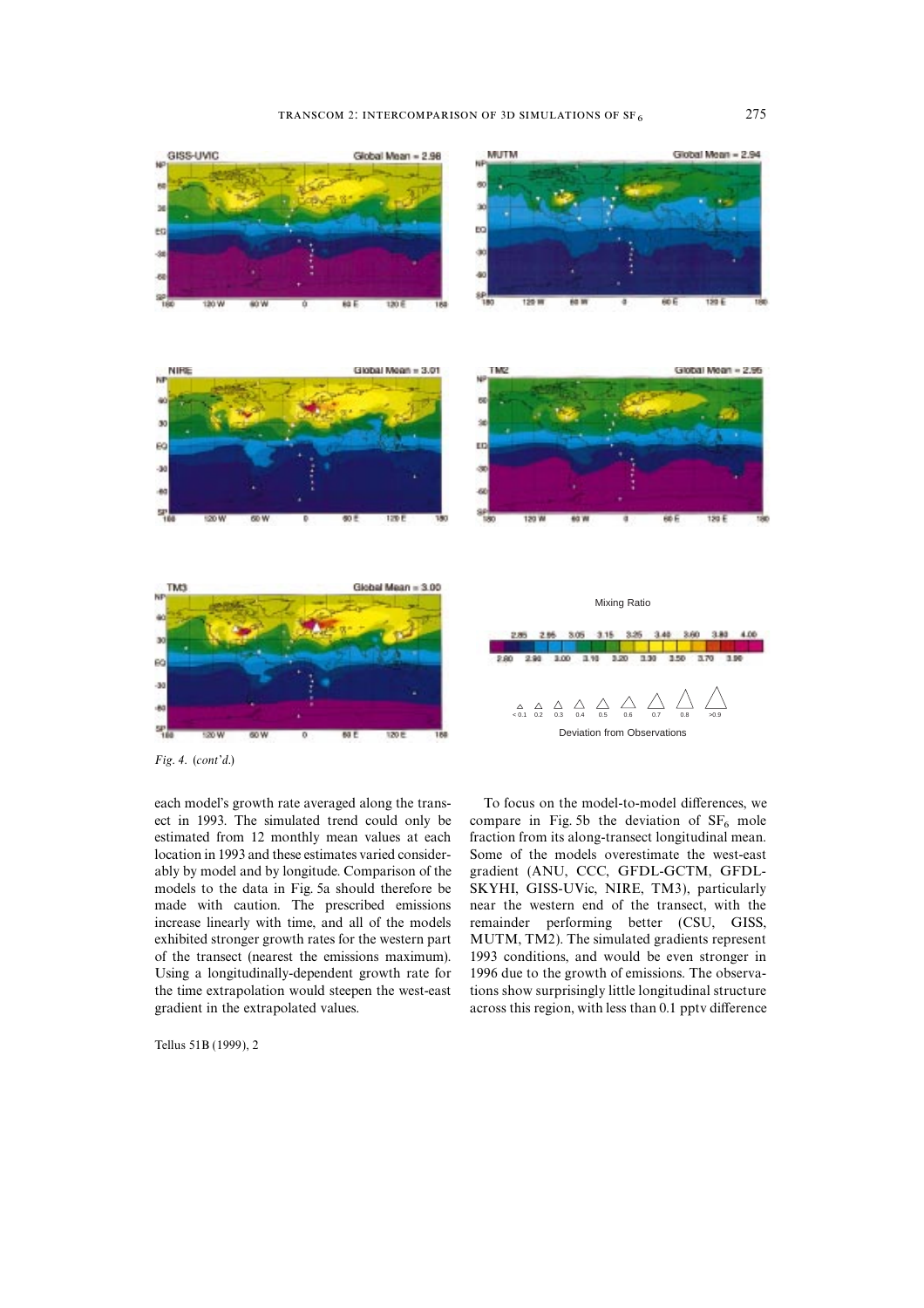

### Figure 5a. Siberian rail observations and model predictions

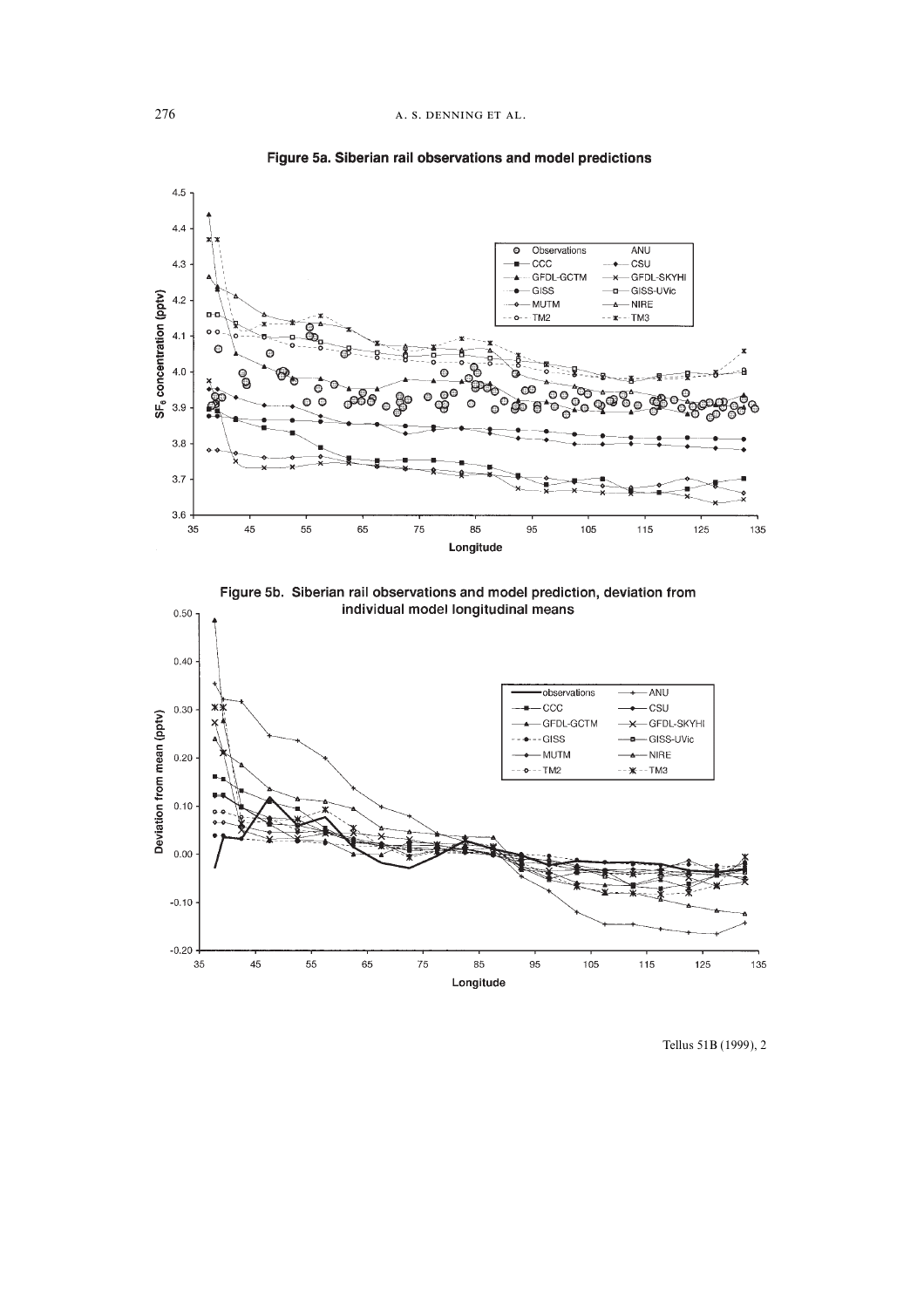between Moscow and Vladivostok. It is possible and especially NIRE) generate stronger vertical that significant Siberian  $SF_6$  emissions, not pre-<br>seribed in our emissions field, account for the reflects differences in the subgrid-scale paraweak observed gradient. For example, electrical meterization of vertical transport or in the simuand industrial infrastructure located along the lated thermal stability of the atmosphere among Railroad itself would produce local  $SF_6$  maxima the models.<br>along the length of the Siberian transect. The The ANU model exhibits much less spatial along the length of the Siberian transect. The observations are also quite ''noisy'' with consider- structure everywhere than the other models, except able local-scale variance and as much as 0.2 pptv in the immediate vicinity of the emissions (cf. difference between the eastbound and westbound Fig. 4). The pole-to-pole difference in the midlegs of the transect. Crutzen et al. (1998) attribute troposphere simulated by ANU is only 0.15 pptv, these differences to different air-mass trajectories compared to 0.25 for MUTM and 0.40 pptv for encountered en route. TM3. This is consistent with the fossil fuel simula-

constraints of the observed meridional gradient in moderately strong zonal mean gradient at the the marine boundary layer and the longitudinal surface, but almost no meridional gradient aloft. gradient across Eurasia. Such simultaneous This model apparently traps tracer in the immedimatching of constraints could be accomplished by ate vicinity of sources, but exhibits vigorous more vigorous horizontal mixing in the lower mixing in the free troposphere. troposphere, reducing regional maxima in the The division of the models into a ''strongly source regions, and increasing values in the remote mixed" and a "weakly mixed" population is con-MBL. However, those models that matched the sistent with the differences in simulated surface MBL measurements would have to compensate model fraction discussed above. Models that by allowing more vertical mixing of tracer to exhibit weak vertical mixing (NIRE, TM3, and prevent overestimating the MBL data. Similarly, the GFDL models) tend to accumulate more  $SF<sub>6</sub>$  those models that matched the Eurasian transect in the northern lower troposphere, and thus have measurements would require reduced vertical stronger surface meridional gradients than the mixing to prevent underestimates of the west- strongly mixed models. These models are generally east gradient. successful at simulating the observed meridional

simulated  $SF<sub>6</sub>$  mole fraction for each model are converse is true for models with large vertical compared in Fig. 6. All models show elevated mixing (CSU, GISS, MUTM, cf. Figs. 3 and 4). values at the surface in the northern hemisphere These results suggest that differences in parasource region. The models can be classified into meterized vertical transport among the models, two populations based on these cross-sections: rather than differences in resolved horizontal one group (ANU, CSU, GISS, MUTM, and TM2) advection, may account for most of the differences generates relatively weak vertical gradients over in meridional structure at the surface. the northern extratropics, whereas a second group It is difficult to decide which population of (CCC, both GFDL models, GISS-UVic, TM3, models is closest to reality, because nearly all the

reflects differences in the subgrid-scale para-

None of the models simultaneously satisfy the tions in TransCom 1, in which ANU simulated a

gradient in the remote MBL (Fig. 3), but systemat-3.2. Zonal mean vertical and meridional structure ically overestimate  $SF<sub>6</sub>$  at continental sites (WLEF, WITN, Hungary, and the western end of Zonal mean cross-sections of annual mean the Eurasian transect, see Figs. 4 and 5). The mixing (CSU, GISS, MUTM, cf. Figs. 3 and 4).

Fig. 5. (a) Longitudinal gradient of  $SF_6$  mole fraction (pptv) across Eurasia as simulated (using July/August model monthly means interpolated to measurement date) and measured (July 25 through August 12, 1996) along the route of the Trans-Siberian Railroad (Crutzen et al., 1998). The simulated mixing ratios were extrapolated to 1996 using each model's linear trend of transect-average mixing ratios for 12 monthly values reported for 1993. Model results have been averaged into 5° longitudinal bins, except for the two western-most bins, which are 1.5°. ANU exhibited an anomalously high growth rate in this region, leading to extrapolated mixing ratios in excess of 4.5 pptv across most of the transect; these values have not been plotted. (b) The deviation of  $SF_6$  mole fractions from the respective simulated and measured across-transect means.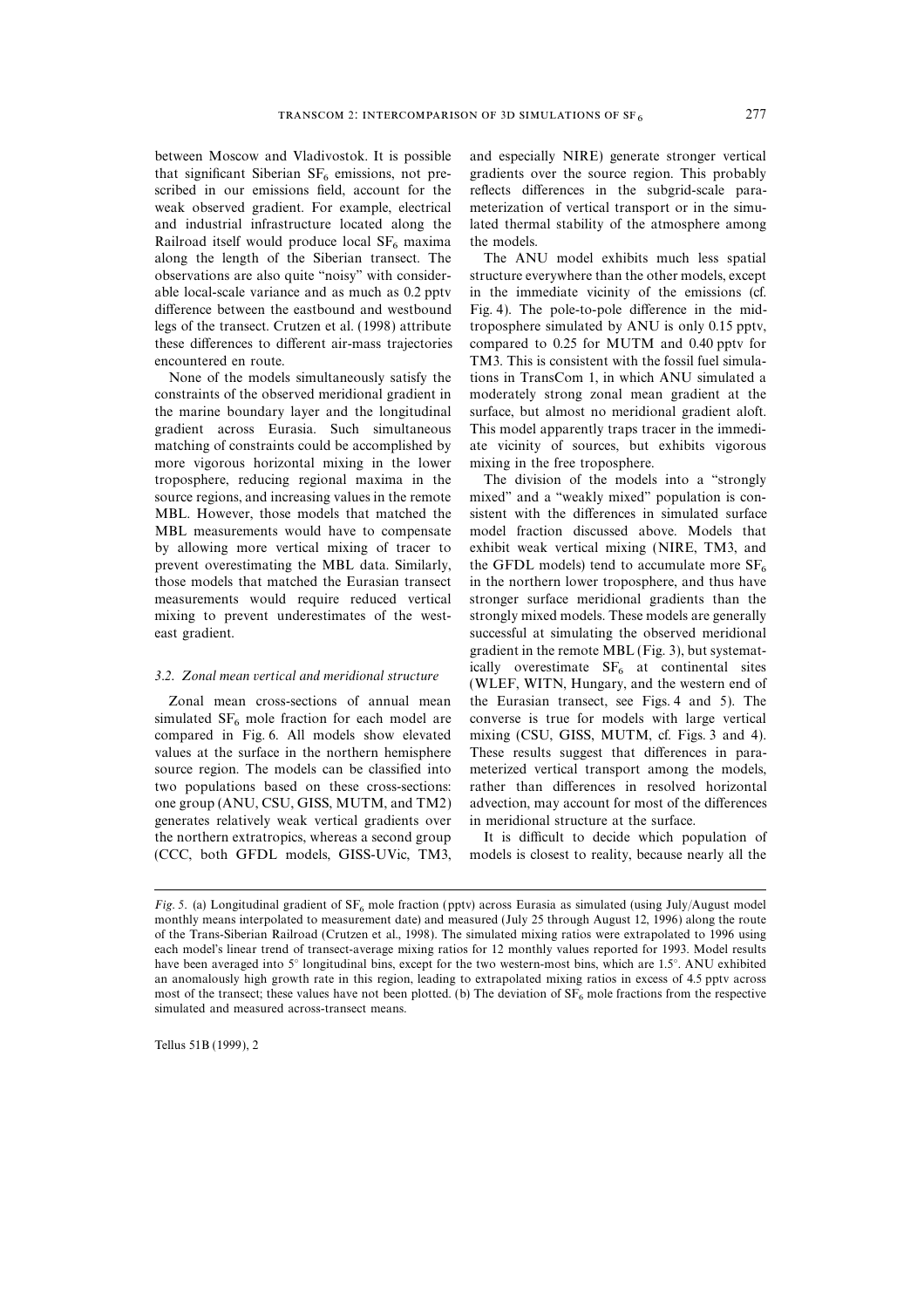

Fig. 6. Latitude-pressure cross-sections of annual mean simulated  $SF_6$  mole fraction (pptv) for 1993 for each model. The contour interval is 0.025 pptv, with shading thresholds at 2.875, 2.975, 3.075, and 3.175 pptv

striking differences between the two populations files of  $SF<sub>6</sub>$  have been from stratospheric sampling of models is in their simulated vertical structure. programs (Harnisch et al., 1996; Patra et al., 1997); Vertical profiles through the depth of the tropo- these data provide almost no constraint on the sphere over the source regions would be extremely behavior of the TransCom models with their trohelpful in falsifying one of the populations of pospheric focus. Recent efforts to measure vertical

observational data is at the surface and the most models. To date, the only published vertical proprograms (Harnisch et al., 1996; Patra et al., 1997);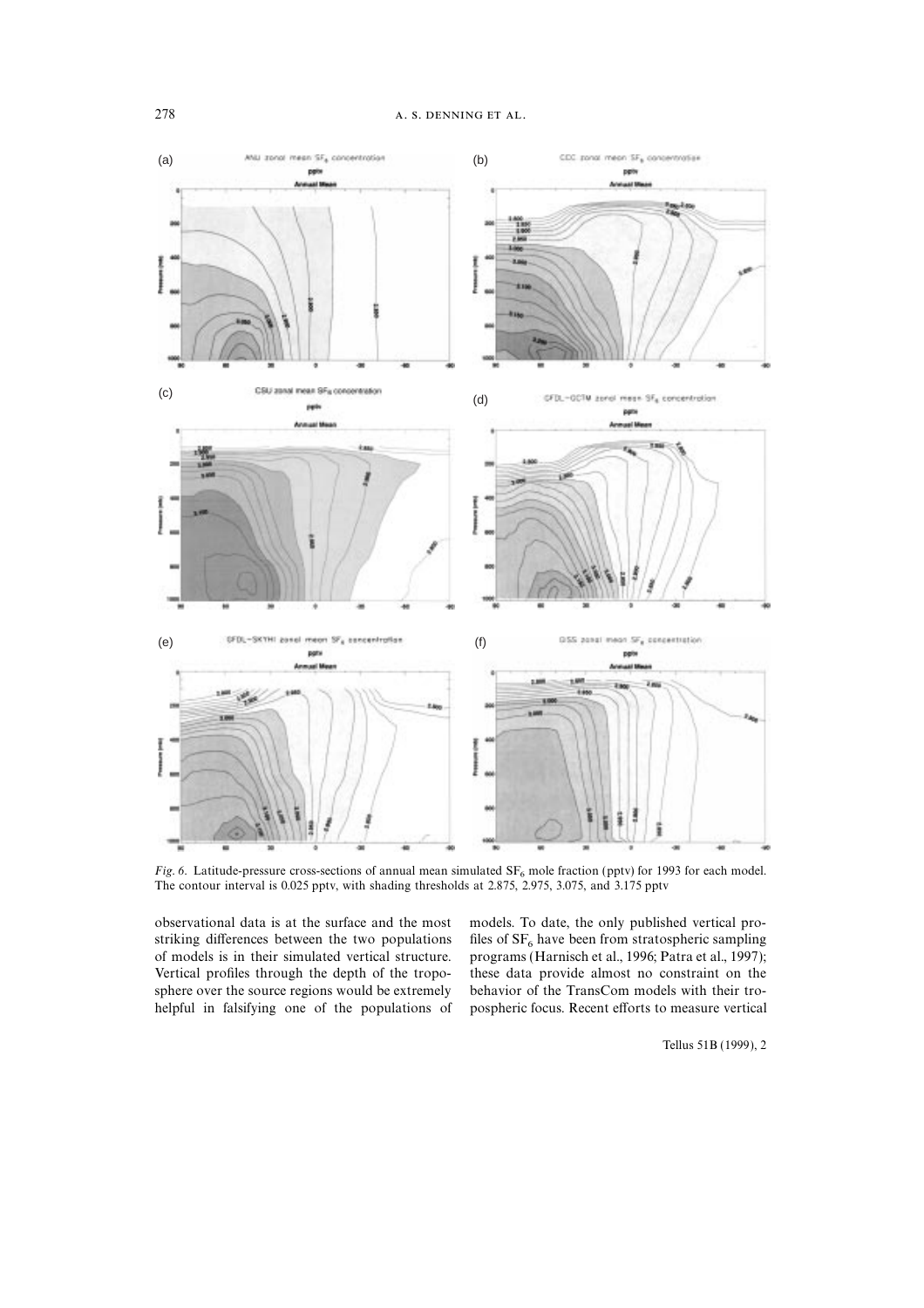

profiles in the lower troposphere over Tasmania increasing with height. This suggests that south-(Ray Langenfelds, personal communication) and ward penetration of  $SF<sub>6</sub>$  across the equator occurs at several locations in the upper troposphere (the primarily in the upper troposphere. Interestingly, LACE experiment, Eric Ray, personal commun- this interhemispheric penetration is most pro-

primarily in the upper troposphere. Interestingly, ication) will be much more helpful in this regard. nounced for the models that exhibit the strongest All models except ANU show a reversed vertical vertical gradient in the northern hemisphere. This gradient in the southern hemisphere, with  $SF<sub>6</sub>$  result suggests that great care must be taken in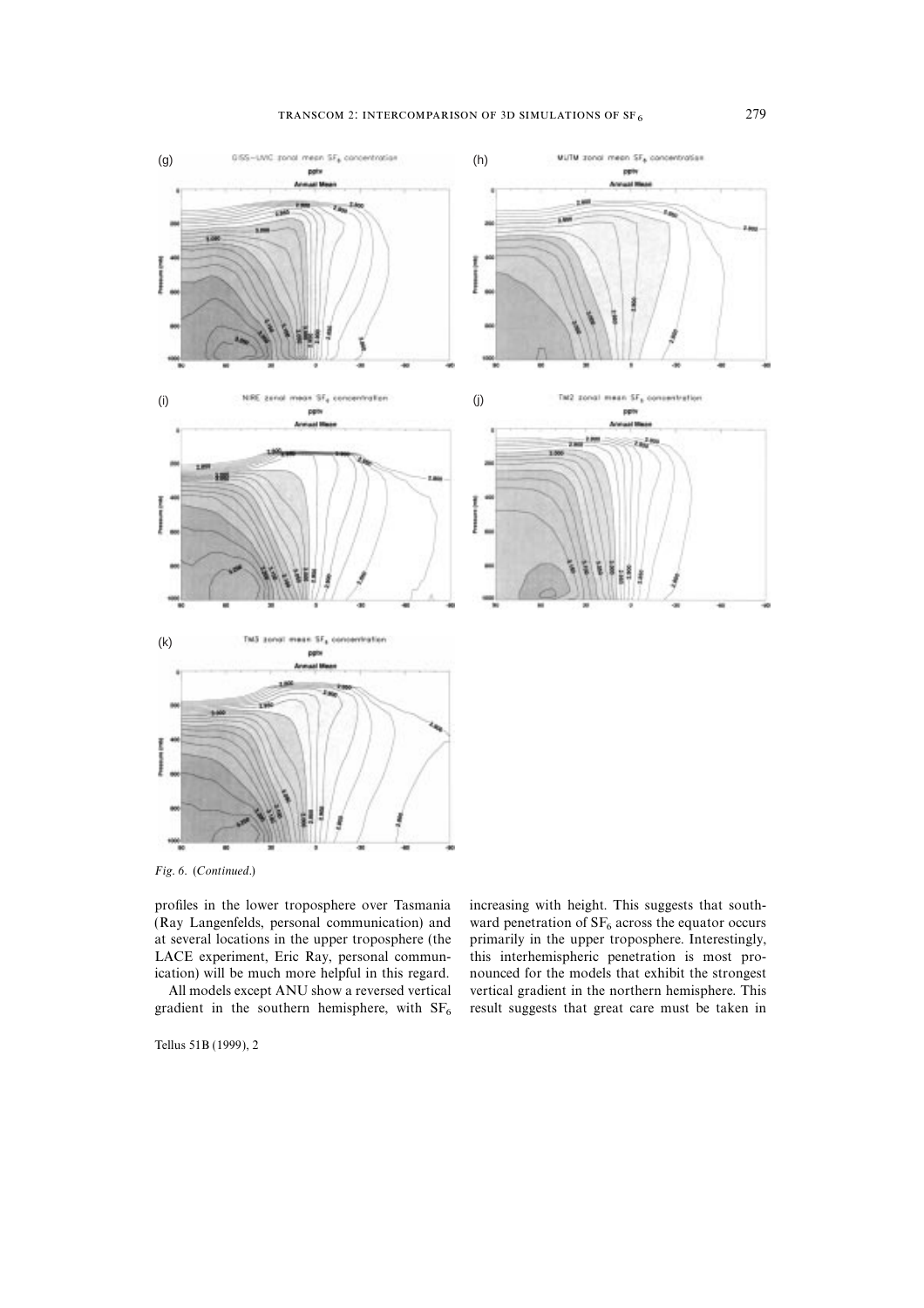profiles in terms of interhemispheric mixing. We interesting given that the NIRE model does not return to this problem in Subsection 4.1 below. represent vertical transport by subgrid-scale con-

the different models at particular sampling sites. 16°W, 2367 m elevation) and for the Antarctic The participants were asked to report the  $SF_6$  coastal station Neumayer (NEU, 71°S, 8°W, 42 m concentration at specified sites, with the highest elevation) are compared to observations in Fig. 9. time resolution deemed appropriate for the par-<br>The emissions of  $SF<sub>6</sub>$  are not known to exhibit<br>ticular model. Each participating group used their seasonality and have been incorporated into the own standard horizontal and vertical interpolation experiment as such. The mean seasonal variability scheme to determine the simulated concentration in  $SF_6$  concentration shown in Figure 9 therefore at the chosen sites.

was compared to observed high-resolution timeseries at two television tower monitoring sites source region, has two maxima, in the spring and (Fig. 7). In most cases, the differences between the autumn, with minima in the summer and winter. first and third quartiles is reasonably well simu- Back-trajectories calculated from 1991–1997 lated. The highest concentration events are not ECMWF data (Maiss, unpublished data) show simulated by any of the models. This is to be that both maxima coincide with periods of elevexpected since the single point tower observations ated westerly air mass transport from latitudes capture local scale gusts, fronts and other features higher than 40°N while the minima reflect transnot included in the large scale models. The models port of air from Africa. The autumn maximum with the smallest variability on synoptic time and the winter minimum are further enhanced by scales have either coarse spatial resolution (TM2), a seasonality in the altitude of the originating air coarse temporal resolution of winds (MUTM, masses which is, on average, hundreds of meters TM2), or coarse temporal resolution of convection lower in autumn compared to spring. (TM2, GISS), so they cannot be expected to At Neumayer, seasonality is somewhat weaker represent high concentration "events" of short (peak-to-peak amplitude of less than 0.02 pptv vs. duration. 0.04 pptv at Izaña), with a well-defined maximum

the temporal structure of  $SF_6$  variability was examined by comparing the autocorrelation function at these two sites. Fig. 8 compares the simulations input of  $SF<sub>6</sub>$  into the southern hemisphere, with a at the two television towers in terms of the auto-<br>phase lag determined by the transport time from correlation function. At both sites the autocorrel- the Equator to the station. Comparisons of the ation of the observations decreases much more simulations to the data must be interpreted with quickly than in the model simulations: the 50% caution, because the accuracy of the monthly point is reached in the observations at a lag of observations is estimated at 0.01 pptv at best (M. 6 h at WITN and at about 10 h at WLEF. This Maiss, personal communication), more than 30% point is reached by the simulations between 18 of the observed range of variation at the and 48 h at WITN and between 15 and 48 h at Antarctic station. WLEF. This reflects the finite resolution, both in All the models capture the fact that the seasonal space and time, of the model results. This is cycle is stronger at Izaña than Neumayer. At especially apparent for the models which use Izaña, most models capture the absolute amplimonthly mean convection statistics (TM2 and tude but only TM2 and MUTM simulate the GISS). The NIRE autocorrelation function at observed double-peaked cycle with approximately WITN contains a small diurnal signal, for which correct phase. At Neumayer, the SKYHI and TM2 there is an indication in the observations, but models simulate best the observed seasonal cycle.

the interpretation of observed surface meridional which is not present in the other models. This is vective mixing, although it does use a stability-3.3 Time series analysis at selected stations dependent formulation of the depth of the planet-<br>ary boundary layer (Taguchi, 1996).

In this section we describe the performance of Simulated seasonal cycles for Izaña (IZO,  $20^{\circ}$ N, seasonality and have been incorporated into the arises entirely from seasonal transport processes. The temporal variability of  $SF_6$  concentration The seasonal cycle at Izaña, a mid-tropospheric, as compared to observed high-resolution time- mountaintop station located to the south of a

The degree to which the simulations capture in the austral spring and minimum values in the austral autumn (February through April). The Antarctic seasonal cycle reflects periodicity in the phase lag determined by the transport time from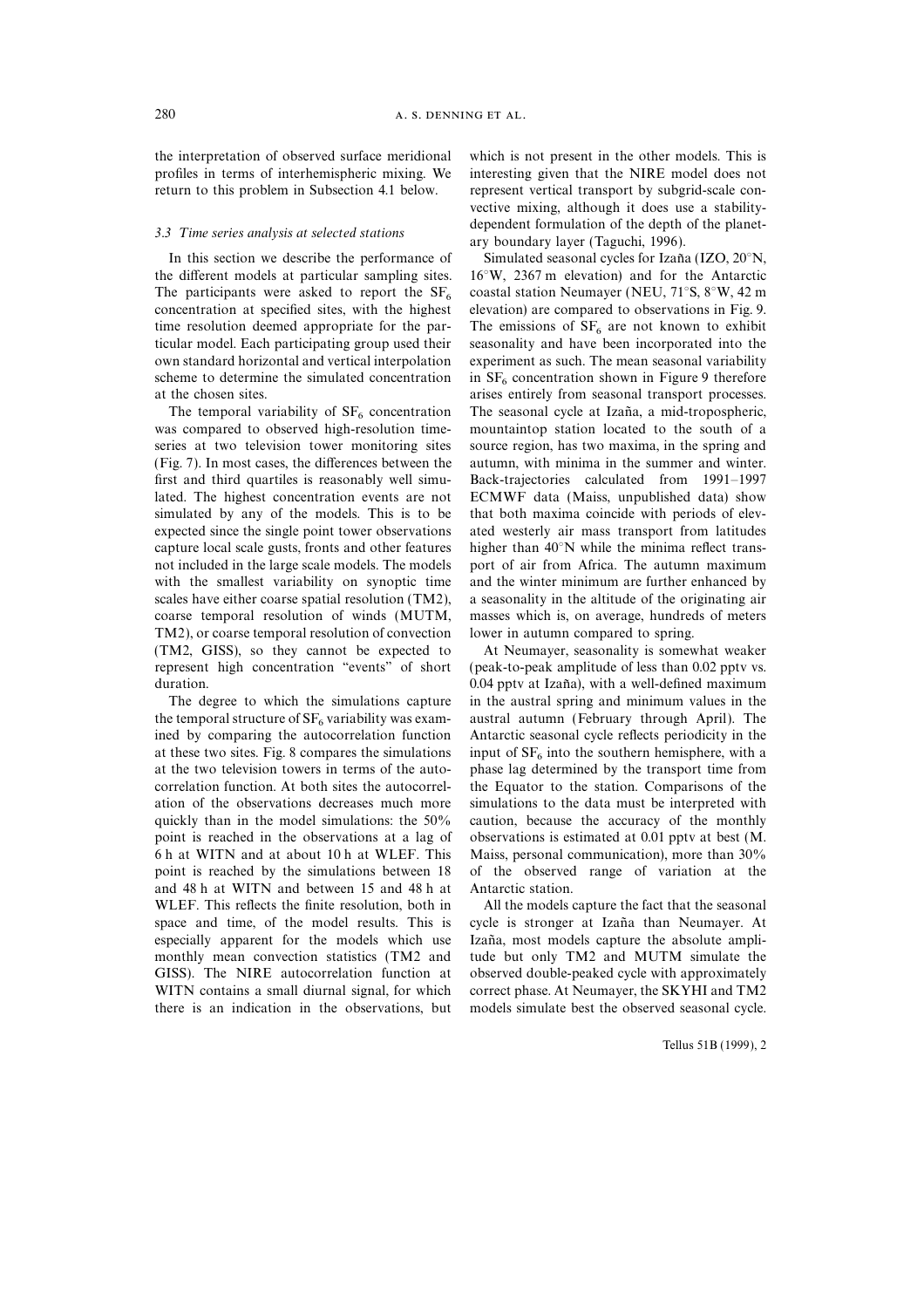

Fig. 7. Summary statistics of the model simulations at two television towers (WITN, North Carolina, 35° 37′N, 77° 39∞W, 496 m elevation and WLEF, Wisconsin, 45° 56∞N, 90° 16∞W, 868 m elevation). The monitoring program at these sites started in 1995, so the data were extrapolated back in time to January 1993 by subtracting the global linear trend of 0.202 pptv/yr. The ''errorbars'' show minimum and maximum, the upper (lower) borders of the boxes show the third(first) quartile of the simulated  $SF<sub>6</sub>$  concentrations. The horizontal lines within the boxes denote the mean (gray), and median (black) of the simulated concentration. Also shown are the similar statistics obtained from the hourly observations at these sites (D. Hurst, NOAA-CMDL, personal communication). Time series data were not available for the ANU model.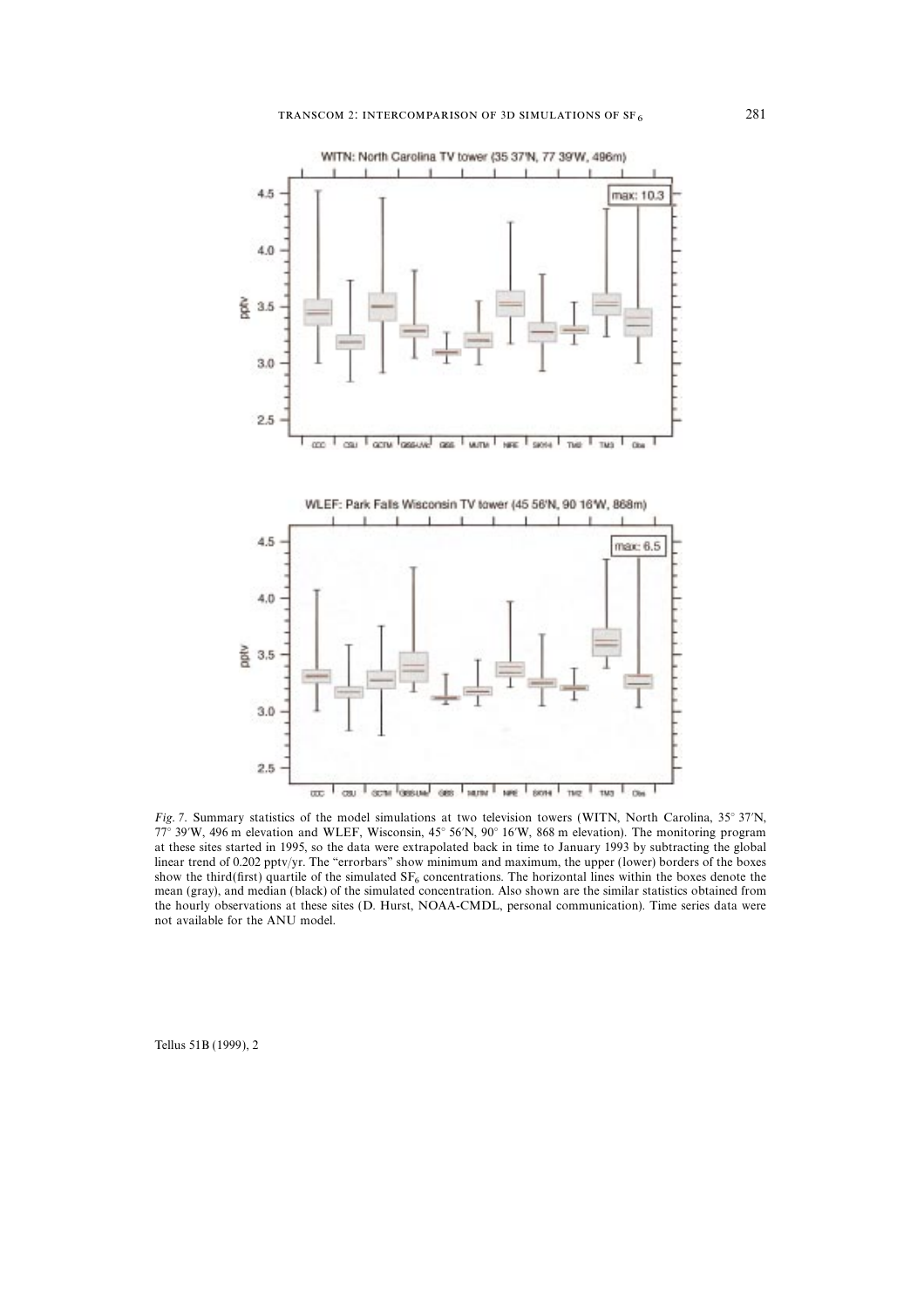

Figure 8a. Autocorrelation function at the WITN Tower



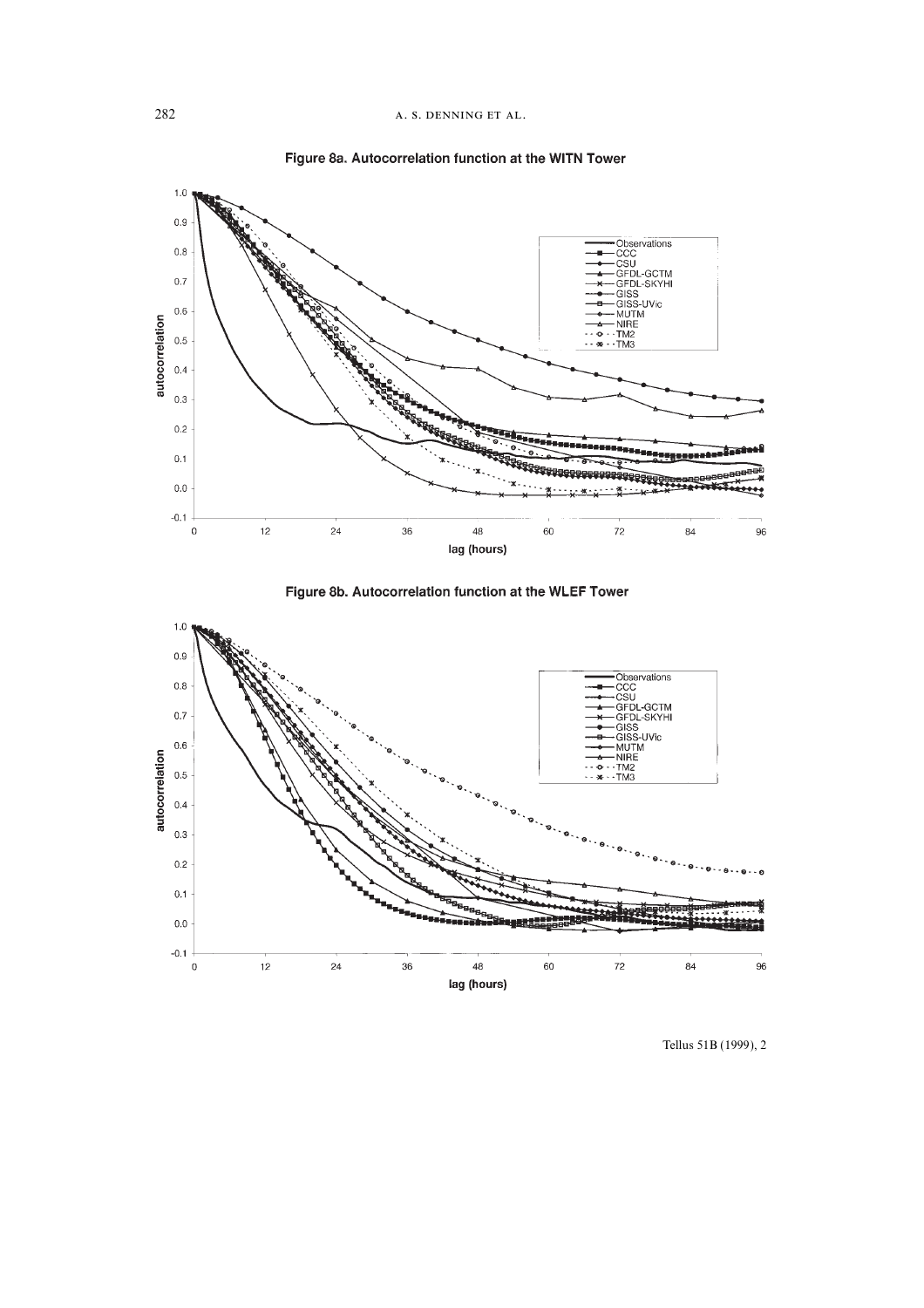$$
rX^2 = \sqrt{\frac{\sum ((\chi_{\rm i} - \chi_{\rm obs})/\sigma)^2}{12}},
$$

| Models            | Izaña | Meumayer |  |  |
|-------------------|-------|----------|--|--|
| CCC               | 1.00  | 0.97     |  |  |
| <b>CSU</b>        | 0.85  | 0.68     |  |  |
| <b>GFDL-GCTM</b>  | 1.10  | 0.66     |  |  |
| <b>GFDL-SKYHI</b> | 0.89  | 0.67     |  |  |
| <b>GISS</b>       | 0.65  | 1.21     |  |  |
| GISS-UVic         | 0.79  | 0.43     |  |  |
| <b>MUTM</b>       | 0.80  | 0.83     |  |  |
| <b>NIRE</b>       | 0.85  | 1.23     |  |  |
| TM <sub>2</sub>   | 0.51  | 0.37     |  |  |
| TM <sub>3</sub>   | 0.63  | 0.38     |  |  |

## **4. Intercomparison of the simulated transport**  $\frac{\text{fastest to slowest.}}{\text{3.5}}$

which mass differences between the boxes (repres- interpolated from the global estimates of Levin enting the hemispheres) are damped out with a and Hesshaimer (1996). Interhemispheric time scale  $\tau_{\text{ex}}$  (Czeplak and Junge, 1974; Weiss exchange times varied between 1 and 2 years for et al., 1983; Heimann et al., 1986). The time-scale both the steady-state case and the instantaneous et al., 1983; Heimann et al., 1986). The time-scale  $\tau_{\rm ex}$  is a useful transport diagnostic because it case [calculated from (2) and labeled " $\tau_{\rm ex}$  (1D)"]. collapses all the transport mechanisms into a This 1D method, often used to estimate interhemi-

Table 3. The reduced  $X^2$  (in pptv) of the seasonal simulations and to observations. Although the model simulation from observations at Izaña (IZO, two-box formulation has been used to estimate  $20^{\circ}$ N, 16°W, 2367 m elevation) and at Neumayer atmospheric mixing from observed meridional (NEU, 71°S, 8°W, 42 m elevation), computed with profiles of trace gases, the value of  $\tau_{ex}$  is sensitive the formula: the formula: to the method of calculation (Jacob et al., 1987; Levin and Hesshaimer, 1996; Law et al., 1996).  $rX^2 = \sqrt{\frac{2 \left( \left( \chi_i - \chi_{\text{obs}} \right) / \sigma \right)^2}{12}},$  and to the meridional distribution of emissions of the tracer used (Plumb and McConalogue, 1988).<br>In a two-box model of the atmosphere in steady-

In a two-box model of the atmosphere in steady- where the sum is over 12 months state,  $\tau_{\text{ex}}$  can be expressed as,

$$
\tau_{\text{ex}} = \frac{2\Delta M}{\Delta S},\tag{1}
$$

where  $\Delta M = M_N - M_S$  denotes the SF<sub>6</sub> mass difference between the northern and southern hemispheres, and  $\Delta S$  denotes the difference in the emission of  $SF<sub>6</sub>$  masses between the hemispheres. The steady-state assumption can be relaxed and  $\tau_{\rm ex}$  can be computed on an instantaneous basis as,

$$
\tau_{\text{ex}} = \frac{2\Delta M}{\Delta S - d\Delta M/dt}.
$$
 (2)

Critical to the calculation of  $\tau_{ex}$  is the way in The seasonal amplitude is underestimated by the which the hemispheric masses  $M_N$  and  $M_S$  are estimated. Table 4 shows  $\tau_{ex}$  based on both model control models and which the estimated. Table 4 shows  $\tau_{ex}$  based on bo CCC and TM3 models. The GISS and MUTM<br>models show the minimum too early in austral<br>summer. The maximum in austral spring is simulated late by the CSU model and too early by the<br>CCC, GISS, and MUTM models. A summary of<br>the CCC, GISS, and MUTM models. A summary of<br>the statistics of the seasonal cycle is provided in<br>Table 3, which lists the reduced chi-squared of the<br>model simulation and the observations.<br>The differences among the models,<br>in the annual mean  $\tau_{ex}$  values are also ranked from

 $_{\text{ex}}(1D)$ ",  $\tau_{\text{ex}}$  was 4.1. Interhemispheric transport exchange times  $\frac{1}{2}$  computed using (1). The hemispheric mean  $SF_6$  mixing ratios were based on the October/ Interhemispheric transport may to first order November 1993 Atlantic transect  $SF<sub>6</sub>$  measure-<br>be described in terms of a two-box model, in ments with a 1 November, 1993 emissions rate ments with a 1 November, 1993 emissions rate single parameter which can be compared across spheric exchange from field programs, implicitly

Fig. 8. Temporal autocorrelation function for the model fraction of  $SF<sub>6</sub>$  at the two tall television towers, as simulated and observed. Time series data were not available for the ANU model.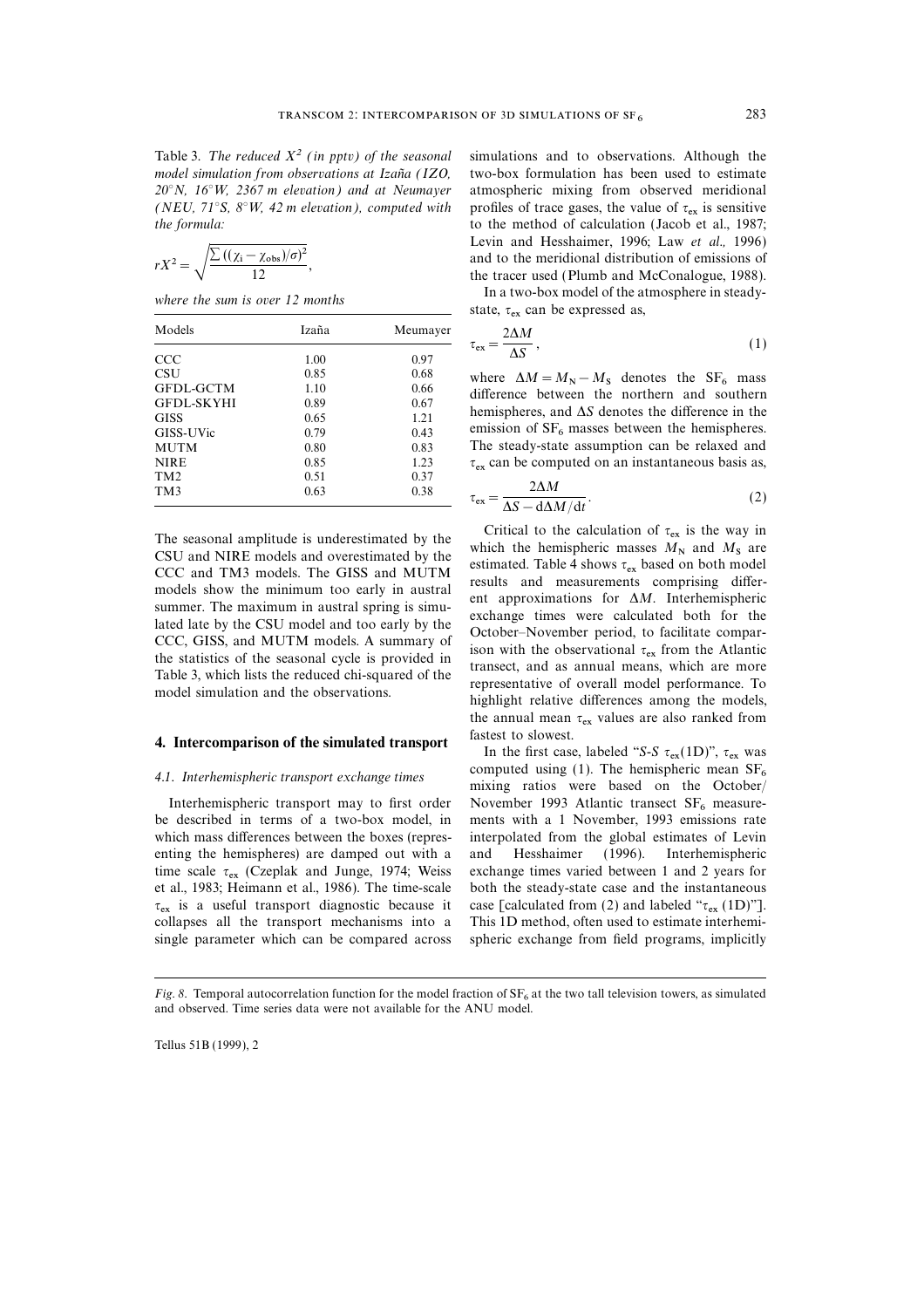





Figure 9b. Detrended SF<sub>6</sub> Seasonal Cycle: Neumayer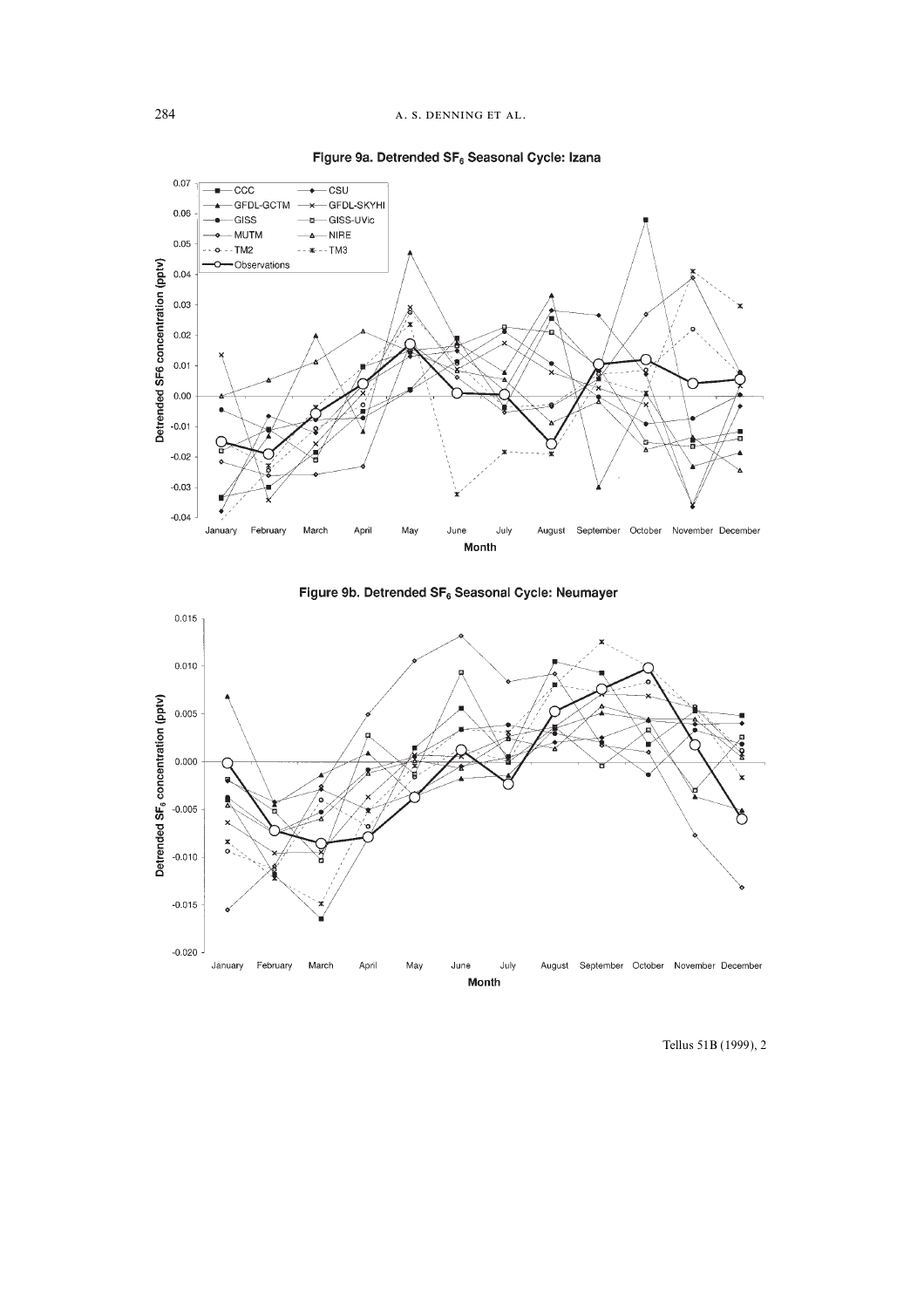|                     |                                | Annual          |                |                 |                |                     |      |  |  |  |  |
|---------------------|--------------------------------|-----------------|----------------|-----------------|----------------|---------------------|------|--|--|--|--|
|                     | Oct/Nov<br>S-S $\tau_{\rm ex}$ | $\tau_{ex}(1D)$ | rank           | $\tau_{ex}(2D)$ | rank           | $\tau_{\rm ex}(3D)$ | rank |  |  |  |  |
| <b>ANU</b>          | 0.79                           | 0.77            |                | 0.94            |                | 0.55                |      |  |  |  |  |
| <b>CCC</b>          | 1.31                           | 1.34            | 6              | 1.55            | 6              | 0.58                | 2    |  |  |  |  |
| <b>CSU</b>          | 0.95                           | 1.09            | 3              | 1.15            | 3              | 0.69                | 4    |  |  |  |  |
| <b>GFDL-GCTM</b>    | 1.46                           | 1.55            |                | 1.68            | 7              | 0.84                | 6    |  |  |  |  |
| <b>GFDL-SKYHI</b>   | 0.92                           | 1.25            | 5              | 1.46            | 5              | 0.73                |      |  |  |  |  |
| <b>GISS</b>         | 0.88                           | 1.12            | 4              | 1.17            | 4              | 0.89                | 8    |  |  |  |  |
| GISS-UVic           | 1.64                           | 1.89            | 10             | 2.05            | 11             | 1.26                | 10   |  |  |  |  |
| <b>MUTM</b>         | 0.76                           | 0.97            | $\overline{c}$ | 1.13            | $\overline{c}$ | 0.64                | 3    |  |  |  |  |
| <b>NIRE</b>         | 1.97                           | 2.03            | 11             | 1.97            | 9              | 0.85                | 7    |  |  |  |  |
| TM <sub>2</sub>     | 1.42                           | 1.56            | 8              | 1.77            | 8              | <b>NA</b>           | NA   |  |  |  |  |
| TM3                 | 1.60                           | 1.80            | 9              | 2.01            | 10             | 1.05                | 9    |  |  |  |  |
| <b>Observations</b> | 1.34                           |                 |                |                 |                |                     |      |  |  |  |  |

Table 4. Interhemispheric exchange times (years) derived from the model output and the Atlantic transect measurements

In the case of the 1D estimates, all the measurement locations north (south) of the equator were averaged weighted by the cosine of latitude to estimate the northern (southern) hemisphere mean  $SF<sub>6</sub>$  mixing ratios. The monthly mean 1993 model predictions for the Atlantic measurement locations were interpolated from the monthly means to the measurement dates. 3D tracer mass was unavailable for the TM2 model.

assumes that each point measurement is both increases over the 1D case also reflects the degree zonally and vertically representative. This is prob- to which the models mix  $SF<sub>6</sub>$  zonally and vertically.<br>ably quite unrealistic because Figs. 4 and 6 clearly For example, those models that exhibit strong

from the global distribution of surface mixing regions (see Subsection 3.2). ratio, assuming that each surface point represents Finally,  $\Delta M$  was computed using the labeled " $\tau_{ex}$  (2D)" (Table 4). The interhemispheric than  $\tau_{ex}$  (1D) for all the models except NIRE. Higher mole fractions in longitudinal regions are North America and Western Europe. The values of  $\tau_{\text{ex}}$  (2D) assume that each surface point repres-<br>by the full 3D mixing ratios to calculate  $\tau$ of  $\tau_{\text{ex}}$  (2D) assume that each surface point repres-<br>ents a column mean. The ranking of the  $\tau_{\text{ex}}$  values produces shifts relative to the other estimates of among models changes very little in going from estimation. The extent to which the 2D  $\tau_{ex}$ 

For example, those models that exhibit strong demonstrate that the Atlantic transect is neither vertical mixing exhibit 2D  $\tau_{ex}$  times that are less zonally or vertically representative.  $\blacksquare$  affected by the inclusion of source regions because The hemispheric masses were also computed they retain less tracer near the surface in those

a column mean. These masses were then used in 3-dimensional mean mixing ratios and (2). (2) to calculate an instantaneous exchange time Interhemispheric exchange times obtained in this labeled " $\tau_{ex}$  (2D)" (Table 4). The interhemispheric way are true to the spirit of the two-box mixing exchange times calculated in this fashion are larger model in that they represent the true hemispheric model in that they represent the true hemispheric masses of each box. Not surprisingly, the inter-<br>hemispheric exchange times calculated from 3D strongly influenced by  $SF_6$  source areas in eastern monthly means are much lower than their 2D<br>North America and Western Europe. The values analogs.

 $\tau_{ex}$  which are much more pronounced than the the 1D station-based, to the 2D surface-based changes in ranking between the 1D and 2D calculations. Models that exhibit generally greater ver-

Fig. 9. Seasonal cycles (model and observations) for the (a) northern hemisphere station Izaña (IZO,  $20^{\circ}$ N,  $16^{\circ}$ W, 2367 m elevation) on Tenerife and for (b) the Antarctic station Neumayer (NEU, 71°S, 8°W, 42 m elevation). The model simulations have been detrended by subtracting the annual mean and a linear trend of 0.201 pptv/yr prior to forming monthly averages. The biweekly observations of  $SF<sub>6</sub>$  for 1993 have been aggregated to monthly averages and subsequently detrended. Time series data were not available for the ANU model.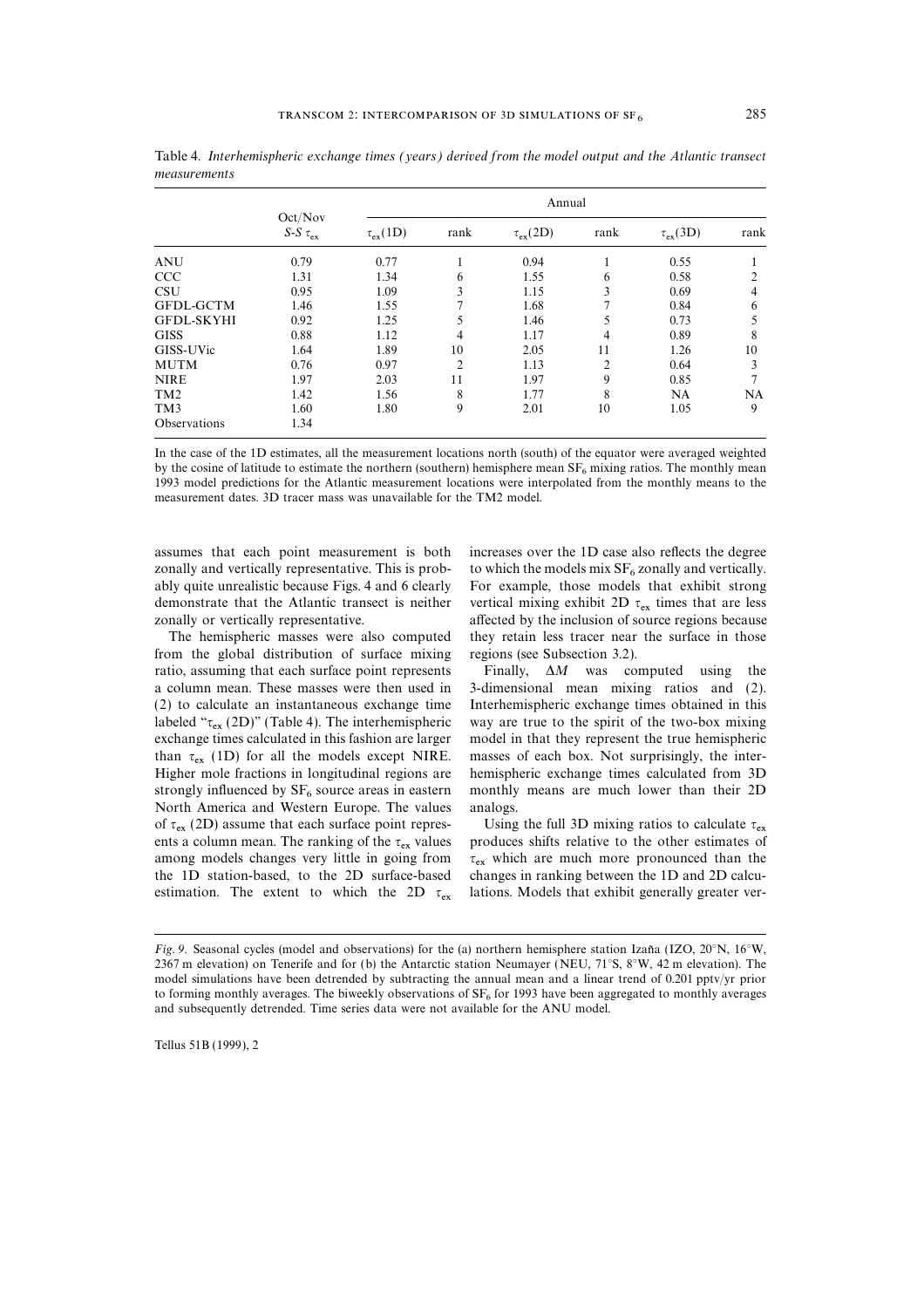tical mixing tend to have the lowest  $\tau_{ex}$  values tical mixing tend to have the lowest  $\tau_{ex}$  values is due to eddies, the time and zonally averaged (ANU, CSU, MUTM, and GISS), but for some horizontal tracer flux is usefully partitioned into models  $\tau_{\text{ex}}$  (3D) is drastically different from  $\tau$  $(2D)$ . The CCC model has one of the slowest exchange times as estimated from surface gradi-<br>ents, yet is one of the fastest when true mass-<br>weighted means are used. The GISS model, on where for some variable X,  $\overline{X^*} \equiv \overline{X} - [\overline{X}]$ , and weighted means are used. The GISS model, on where for some variable X,  $X^* \equiv X - [X]$ , and the other hand, exhibits a slow 3D  $\tau_{\text{max}}$  (ranked  $X' \equiv X - \overline{X}$  are the deviations from the timethe other hand, exhibits a slow 3D  $\tau_{\text{ex}}$  (ranked  $X' \equiv X - X$  are the deviations from the time-<br>exists the other hand, factor 3D a sweeped zonal and local temporal (monthly here)

values, especially at only a small number of longit-<br>udes is clearly a poor predictor of true interhemi-<br>the means have a natural physical interpretation udes, is clearly a poor predictor of true interhemi-<br>spheric mixing in these models. The fact that the and do not correspond to the mere motion of a spheric mixing in these models. The fact that the and do not correspond to the mere motion of a<br>ranking of exchange time estimates is nearly coordinate surface. We will consider here only the ranking of exchange time estimates is nearly coordinate surface. We will consider here only the unchanged from the 1D to the 2D case, but vertical integrals of the terms on the rhs of (4), unchanged from the 1D to the 2D case, but vertical integrals of the terms on the rhs of  $(4)$ , changes dramatically from the 2D case to the 3D which were necessarily also done in pressure changes dramatically from the 2D case to the 3D case indicates that differences in vertical structure<br>among the models dominate the differences in true interhemispheric exchange.  $\blacksquare$  interpolation errors, this ensures that the integrals

4.2.1. Vertically integrated transport constraint and eddies. We consider the vertically integrated flux of  $SF<sub>6</sub>$  as the simplest characterization of the divergence of  $[\langle vC \rangle]$  in the southern hemisphere.<br>resolved transport. The monthly and zonally aver-<br>Given that  $C^+$  is in a statistically quasiresolved transport. The monthly and zonally averaged, vertically integrated transport equation for stationary state,  $\overline{\partial C^+/\partial t}$  can to first order be  $C^+=C-C_0$ , where  $C_0$  is the spatially uniform background mass mixing ratio, can be written as

$$
\frac{\partial}{\partial t} \left[ \langle C^+ \rangle \right] + \frac{\partial}{\partial y} \left[ \langle v C^+ \rangle \right] = \left[ \overline{S_{\text{err}}} \right] + \left[ \overline{\langle P_H \rangle} \right].
$$
\n(3)

In (3), we use the notation  $\langle X \rangle = \int P^s$ In (3), we use the notation  $\langle X \rangle = \int^{p_s} X dp/g$  Thus, as long as  $P_H$  is small, the total meridional for the vertical integral of X, define, flux is determined by the running integral of  $\partial X/\partial y \equiv \partial (X \cos \phi)/\partial (a \sin \phi)$ , a is the radius of the earth,  $P_H$  represents the horizontal subgrid total flux is an important basic constraint on the parameterized "tendencies", and  $\frac{3 \text{-dimensional transport via (5), and contains some}}{3 \cdot \frac{3 \cdot 3}{2 \cdot \frac{3}{2}} \cdot \frac{3}{2}}$ 

$$
S_{\text{eff}} \equiv S - \langle \partial C_0 / \partial t \rangle = S - \frac{p_s}{(p_s)_g} (S)_g \approx S - (S)_g
$$

eddy fluxes.<br>To quantify how much of the resolved transport The const  $C_0$ .

horizontal tracer flux is usefully partitioned into its standard mean-motion, standing-eddy, and transient-eddy components as

$$
\left[\overline{v}\overline{C}^{+}\right] = \left[\overline{v}\right]\left[\overline{C}^{+}\right] + \left[\overline{v}^{*}\overline{C}^{+}\right] + \left[\overline{v}'\overline{C}^{+}\right],\tag{4}
$$

eighth), though has the third-fastest 2D  $\tau_{\text{ex}}$  averaged zonal and local temporal (monthly, here)<br>The exchange time estimated from surface average, respectively. This decomposition was average, respectively. This decomposition was done on pressure surfaces so that deviations from coordinates with unphysical locations where  $p > p_s$ properly masked out (Boer, 1992). {Except for of the right hand side of (4) sum to  $[\sqrt{\sqrt{C^+}}]$ .<br>For ease of interpretation, note that for the

For ease of interpretation, note that for the 4.2. Resolved transport vertically integrated fluxes it does not matter In this Subsection, we examine some key fea- whether the full mixing ratio  $C^+ = C - C_0$  or its tures of the transport due to the resolved (non- deviation,  $C^+$ , are used. For vertically integrated deviation,  $C^+$ , are used. For vertically integrated parameterized) winds of the models. **fluxes** we therefore drop the  $+$  on C. The utility of splitting the mixing ratio into  $C^+$  and  $C_0$  lies in the fact that we can interpret  $\partial C_0/\partial t$  as an effective sink which balances the bulk of the

neglected in  $(3)$  so that the net zonally and vertic-<br>ally integrated flux is approximately given by

$$
\frac{1}{\ln \lambda}.
$$
 cos  $\phi \left[ \overline{\langle v C \rangle} \right] \approx a \int_{-\pi/2}^{\phi} \left( \overline{\left[ S_{\text{eff}} \right]} + \overline{\left[ \overline{\langle P_H \rangle} \right]} \right) d \left( \sin \phi' \right).$  (3)

flux is determined by the running integral of, eff], or  $\int y[\overline{S}_{\text{eff}}] dy'$  for short hand. As such, the  $3$ -dimensional transport via  $(5)$ , and contains some information about the importance of horizontal diffusion and the degree to which  $\frac{\partial C^+}{\partial t}$  is small. Otherwise, the highly constrained total flux carries is the effective source term for  $C^+$ , where  $(...)_{g}$  little more information than what the specified denotes the global surface average. The global sources are, so that the interest here lies in how average  $(S_{\text{eff}})_{\text{g}}$  vanishes, so that  $C^+$  is exactly the total flux partitions into contributions from conserved as must be the case since we removed different mechanisms, i.e., into mean-motion, and

The constraint  $(5)$  may be regarded as a continu-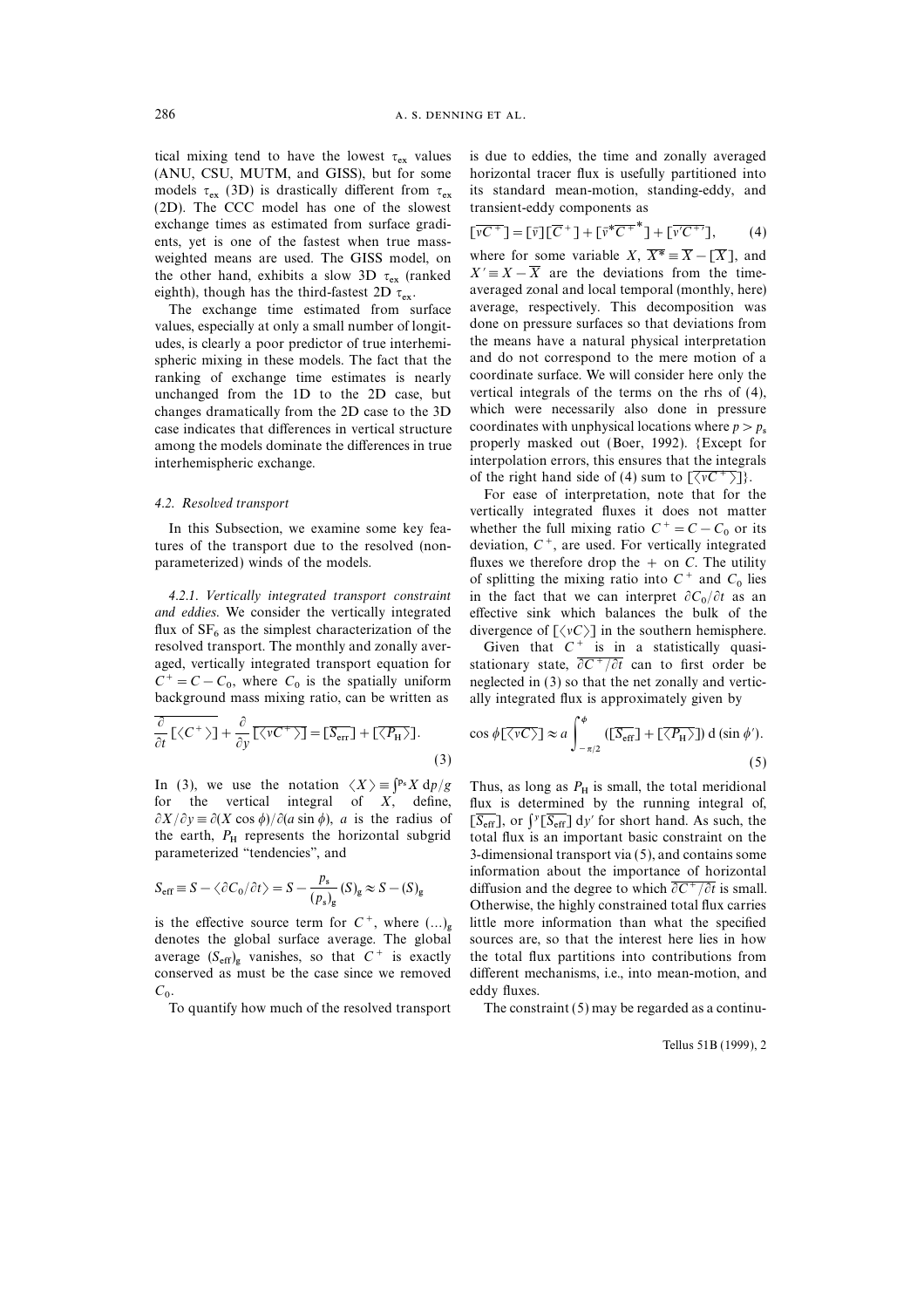ous generalization of the 2-box model [cf. eqs (1) divergence). These annual averages render and (2)]. For  $\phi = 0$  (and multiplying by 2*na*), the  $\frac{\partial C^+}{\partial t}$  negligible so that the total flux can be left-hand side of (5) is simply the rate of mass flow expected to obey the constraint (5) to good accuacross the equator, while the right-hand side (for in racy, provided  $P_H$  is small. Except for GISS, this negligible  $P_H$ ) becomes  $-\Delta S/2$ . This relates to the 2-box model, where the cross-equatorial flux is 2-box model, where the cross-equatorial flux is **reasonably close to the**  $\int_{\mathcal{E}}^{\mathcal{E}} [\overline{S}_{\text{eff}}] dy'$  curve. The expressed as  $\Delta M/\tau_{\rm ex}$ . Equating this 2-box flux to the result from (5) gives  $\tau_{ex} = 2\Delta M/\Delta S$  precisely as in the 2-box formulation.

shows the total vertically integrated meridional which was added to compensate for inadequate mass flux (across an entire latitude circle) and the interhemispheric mixing (Prather et al., 1987). The terms of its monthly-mean transport partition GISS model is consequently also distinguished averaged over the months of the intercomparison from other models in terms of its mean-motion year. The curves are plotted versus  $sin(\phi)$ , so that and eddy components. When the GISS model is their slope is directly proportional to the flux run without the parameterized diffusive transport, divergence (positive/negative slope for con/ it produces resolved fluxes that obey (5) as

is the case for all models in that they cluster significant departure from this curve for GISS<br>indicates that its parameterized and resolved horizontal transport are of the same order of magnitude. The large parameterized horizontal transport 4.2.2. Model results and intercomparison. Fig. 10 of the GISS model is a well-known design feature



Fig. 10. Vertically integrated net mass flux across latitude circles decomposed as described in the text into contributions from the mean motion, standing eddies and transient eddies in addition to the total flux computed as their sum. The decomposition was computed from the monthly means and then averaged over the intercomparison year (Northward flux is positive).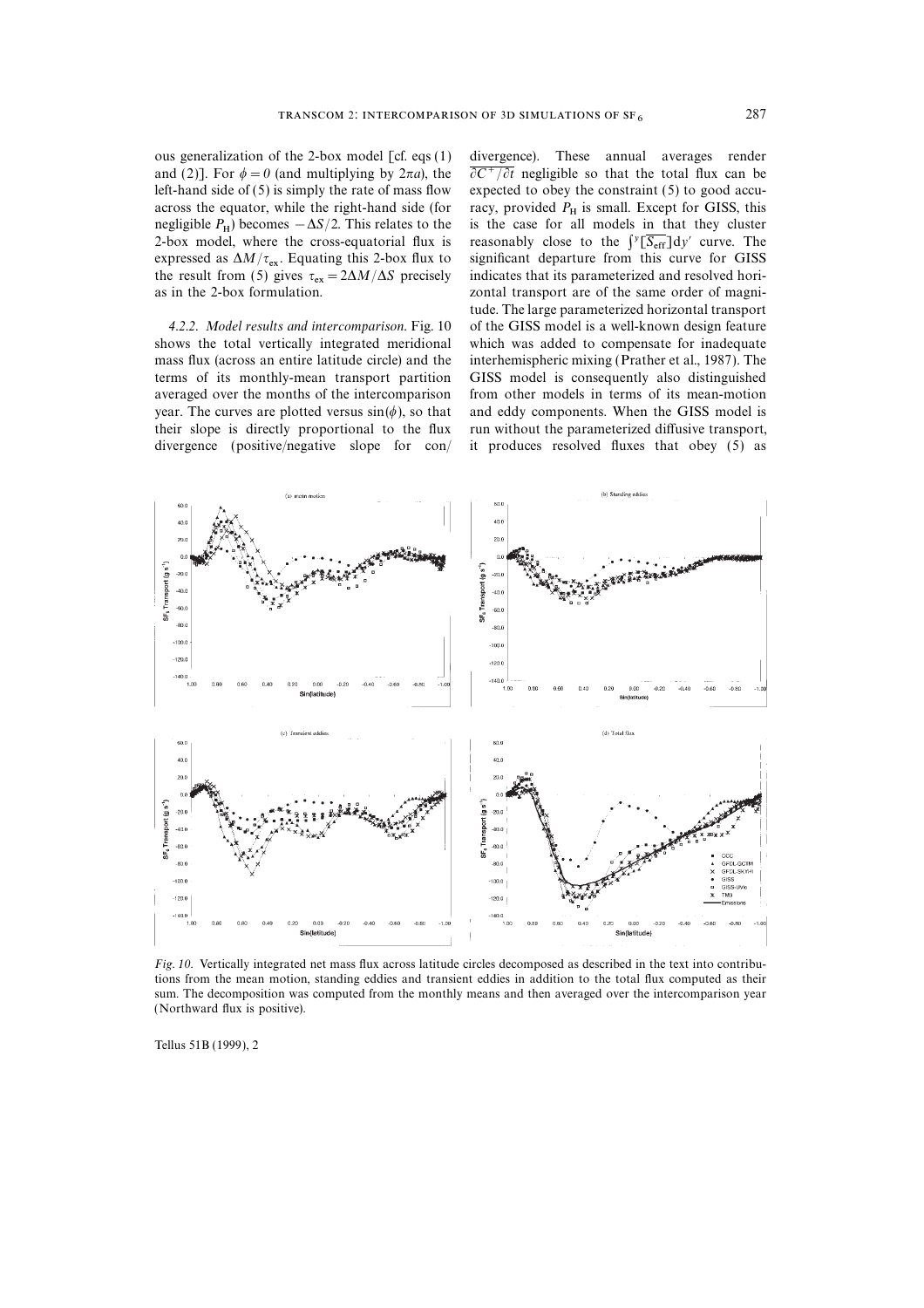expected, but at the price of a north-south gradient that much of the East-West structure in mixing

the  $\int^y[\overline{S}_{\text{eff}}]dy'$  curve cannot necessarily be inter-<br>preted as physically meaningful because of which could either mean that its fields are more unavoidable vertical interpolation error. The total zonally symmetric, or less efficient in transporting vertically integrated flux was computed as the sum because of unfavorable spatial phasing between of the mean-motion and eddy terms, each of which  $\overline{C}^*$  and  $\overline{v}^*$ . North of about 60°N (sin  $\phi = 0.87$ ), were by necessity computed from data interpolated the CCC and GISS-UVIC models have the strongto pressure surfaces. Depending on the vertical est standing-eddy northward transport. At resolution of the model, interpolation errors can Northern latitudes tracer tends to be confined be on the order of  $\sim 10\%$ . For example, if the close to the surface in winter, so that the spread vertical integral of the total flux of the CCC model amongst models there might be due to inconsistenis computed on model surfaces, and thereby form- cies in the ways in which terrain piercing pressure ally exact, it is nearly coincident with  $\sqrt{\frac{y}{S_{\text{eff}}}}$  dy'. effinition is nearly coincident with  $\int^y [\overline{S}_{\text{eff}}]dy'$ . surfaces have been masked out.<br>A central, though not *a priori* obvious, result For the transient eddy flux

displayed by Fig. 10, which holds for all models, models show relative maxima at mid-latitudes in is that the fluxes due to mean motion, standing, both hemispheres, while some models show in and transient eddies are all of the same order of addition a relative maximum at the equator. The magnitude in the northern hemisphere. In south- enhanced transient transport at mid latitudes ern hemisphere mid-latitudes, a lack of east-west (sin  $\phi = 0.6$ ) is attributable at least in part to the asymmetry, and weaker vertical gradients reduce high variability associated with the mid-latitude the standing eddies and the mean-motion term, jets. The largest spread between the models is seen respectively, and the transient eddies dominate. in the transient eddies pointing to the difficulty in

 $\langle [\bar{v}][\bar{C}]\rangle$ , (Fig. 10a) is a measure of the models' modest vertical resolution. Models with higher circulation and mixing-ratio climatology, vertical resolution such as TM3 and GFDL have circulation and mixing-ratio climatology. vertical resolution such as TM3 and GFDL have Common to all models is enhanced southward the strongest transient eddy transport. (negative) subtropical mean-motion flux in both hemispheres. This enhancement results from the 5. Discussion and conclusions low-level convergence northward of the ITCZ, where  $\overline{[C]}$  is large at low levels, and the upper-<br>tropospheric divergent outflow southward of the  $\overline{ICTZ}$ , where  $\overline{[C]}$  is large aloft. Differences in the *observations* mean-motion term point to differences in the We find that the  $SF<sub>6</sub>$  simulations are generally modeled mass stream function and mean mixing divided into those which reproduce the meridional ratio. For example, for the same mass stream gradient in the remote MBL but overestimate function, weaker vertical gradients of mixing ratio continental  $SF<sub>6</sub>$  maxima and the west-east gradient result in a weaker mean-motion term, since as measured by the railroad transect (CCC,  $\langle \bar{v} \rangle = 0$  to an excellent approximation. This GFDL-GCTM, GFDL-SKYHI, and GISS-UVic), effect may account for some of the differences and those which underestimate the MBL gradient between models, though the equatorward shift in but match observations better at continental locathe curve for SKYHI is due to that model's tions (CSU, GISS, and MUTM). The more unusually latitudinally narrow circulation cells. ''convective'' models tend to systematically under- (Air-mass flow diagnostics will be compared to estimate  $SF<sub>6</sub>$  at most surface locations where meas-<br>observations in a future publication.) whenever are available. The NIRE and TM3

same structure in the standing-eddy flux (Fig. 10b), onal gradient in the MBL and also the zonal with relative maxima in the subtropics in both gradient across Eurasia. The ANU model underhemispheres. The standing-eddy fluxes show the estimates  $SF<sub>6</sub>$  relative to observations except least spread among models, possibly suggesting in the immediate vicinity of emissions. least spread among models, possibly suggesting

of  $SF<sub>6</sub>$  double that without diffusion (not shown). ratio is simply determined by the source pattern The small departures of the other models from (common to all models). TM3 has the lowest (common to all models). TM3 has the lowest which could either mean that its fields are more

For the transient eddy fluxes (Fig. 10c), all The vertically integrated mean-motion term, capturing temporal fluctuations in models of

divided into those which reproduce the meridional as measured by the railroad transect (CCC, urements are available. The NIRE and TM3 All models (except GISS) show roughly the models appear to overestimate both the meridi-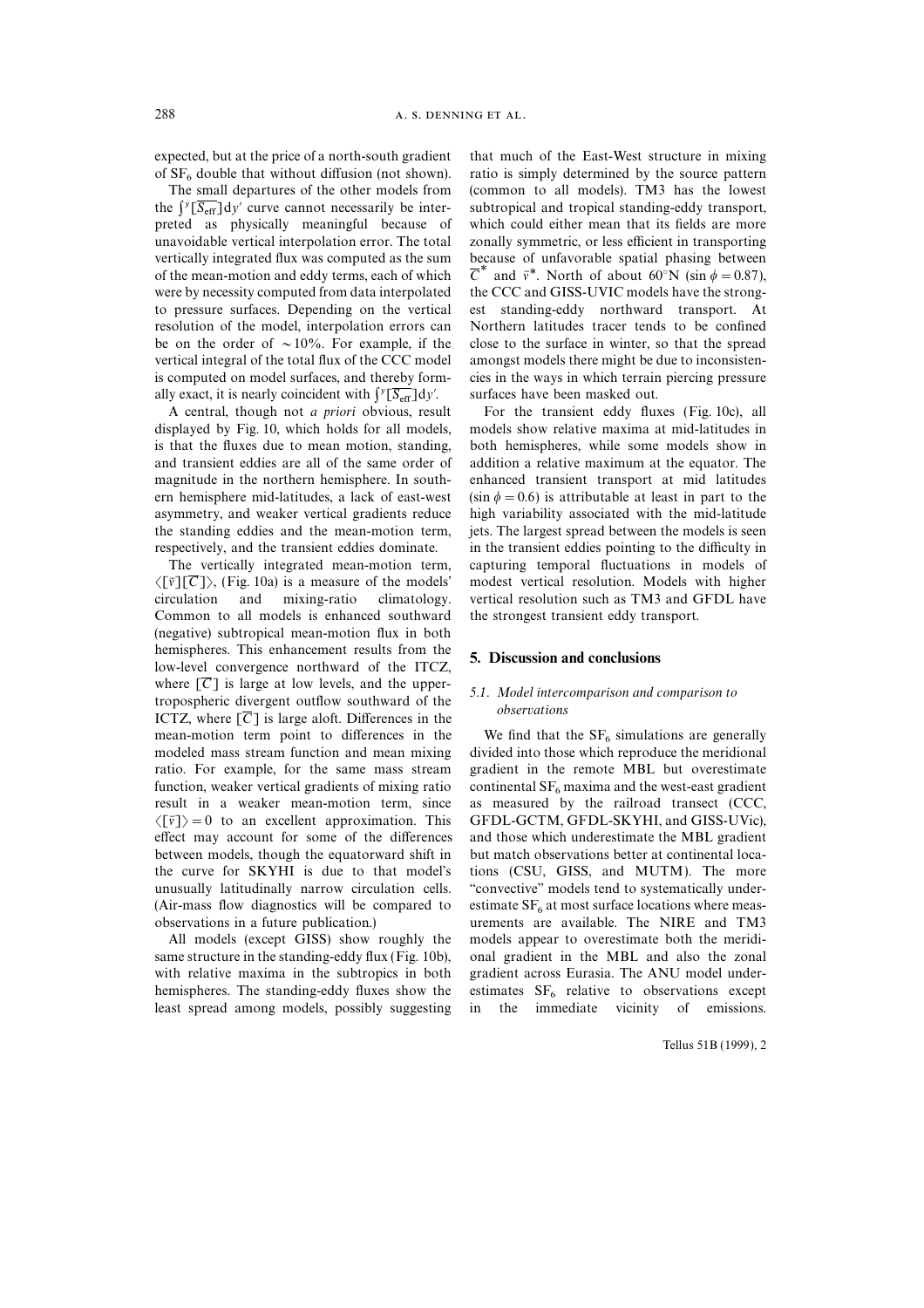Overestimation in source regions implies stronger plishes much of its meridional transport via meridional gradients in the zonal mean for subgrid-scale diffusion. In all cases, the meridional TransCom 1, which suggests that "outlier" models transport by the mean motion, standing eddies, (GFDL-GCTM, CSIRO9) that simulated very and transient eddies are of the same order of strong gradients for the fossil fuel experiment were magnitude. The least spread among models is seen probably unrealistic. In contrast to the results of in the standing-eddy flux, while the transient-eddy TransCom 1 (Law et al., 1996), there was less flux displays the largest spread. spread in the simulated north-south tracer gradient in the remote MBL ( $\sim$  50% vs.  $\sim$  100% for 5.3. Recommended improvements to models and the fossil fuel experiment in TransCom 1).

transport, even for interhemispheric transport. ive tracer. Model development should focus on Differences in the meridional gradient of  $SF<sub>6</sub>$  at improvements to this aspect of the tracer transport observing sites in the remote MBL among models rather than on improved numerical schemes for cannot be explained solely in terms of differences in horizontal advection or the use of better analyzed meridional transport or interhemispheric mixing. wind products. Rather, a combination of vertical and meridional Unfortunately, the vertical distribution of atmotransport is involved, with strong meridional gradi- spheric trace gases is much more difficult and ents at the surface being associated with strong expensive to measure in the atmosphere than is vertical gradients over the source regions. The the horizontal spatial structure at the surface. differences among models are best explained in Observational data collected at the surface may terms of differences in the intensity of subgrid-scale easily be misinterpreted in terms of meridional parameterized vertical transport rather than in transport and interhemispheric mixing unless a terms of distinctions between CTMs and GCMs, or better constraint is placed on vertical profiles in the use of analyzed wind observations rather than areas of elevated surface concentrations and on GCM simulated winds for the resolved transport. meridional gradients aloft. A series of regular These differences may reflect differences in the ther-<br>wertical profiles of  $SF<sub>6</sub>$  over western Europe and<br>modynamic stability of the troposphere in the northeastern United States would add consid-"parent" models from which the transports are erable constraints to models. If such a program taken, or they may reflect differences in the methods were combined with periodic meridional profiles used to calculate the transports among models. in the middle to upper troposphere, it would be

spheric exchange time by up to a factor of two ''families'' of simulations presented here. cannot be understood in terms of spatial distribu-<br>tions of tracer at the surface (Subsection 4.1), but a wealth of information on the participating are dominated by differences in vertical structure. models' resolved and parameterized transport pro-Observed meridional gradients of tracers should cesses (see Section 8), much of which still remains be interpreted with caution, since a two-box to be analyzed. Future analysis of these results mixing model based on surface observations can will focus on understanding the interaction of the clearly produce qualitatively false results in which subgrid-scale tendencies with the resolved transvertical mixing is misconstrued as interhemi- port that produced the differences presented in spheric transport. this paper.

of  $SF<sub>6</sub>$  due to resolved winds is constrained to spheric inversion studies is a valuable tool that balance the surface emissions, provided para-can add significant information about sources and balance the surface emissions, provided parameterized horizontal transport is small. To within sinks of atmospheric trace gases. Such calculations unavoidable interpolation error, this constraint is currently face considerable uncertainty due to obeyed by all models except GISS, which accom- differences in simulated transport, as outlined here

Tellus 51B (1999), 2

Our results underline the importance of subgrid- 5.2. Mechanisms for di*V*erences among simulations scale parameterized vertical transport, even for Our results underline the importance of vertical the interhemispheric transport of a long-lived passrather than on improved numerical schemes for

the northeastern United States would add consid-Differences among models in the interhemi- feasible to falsify one or the other of the two

a wealth of information on the participating

The total vertically integrated meridional flux The use of tracer transport models for atmo-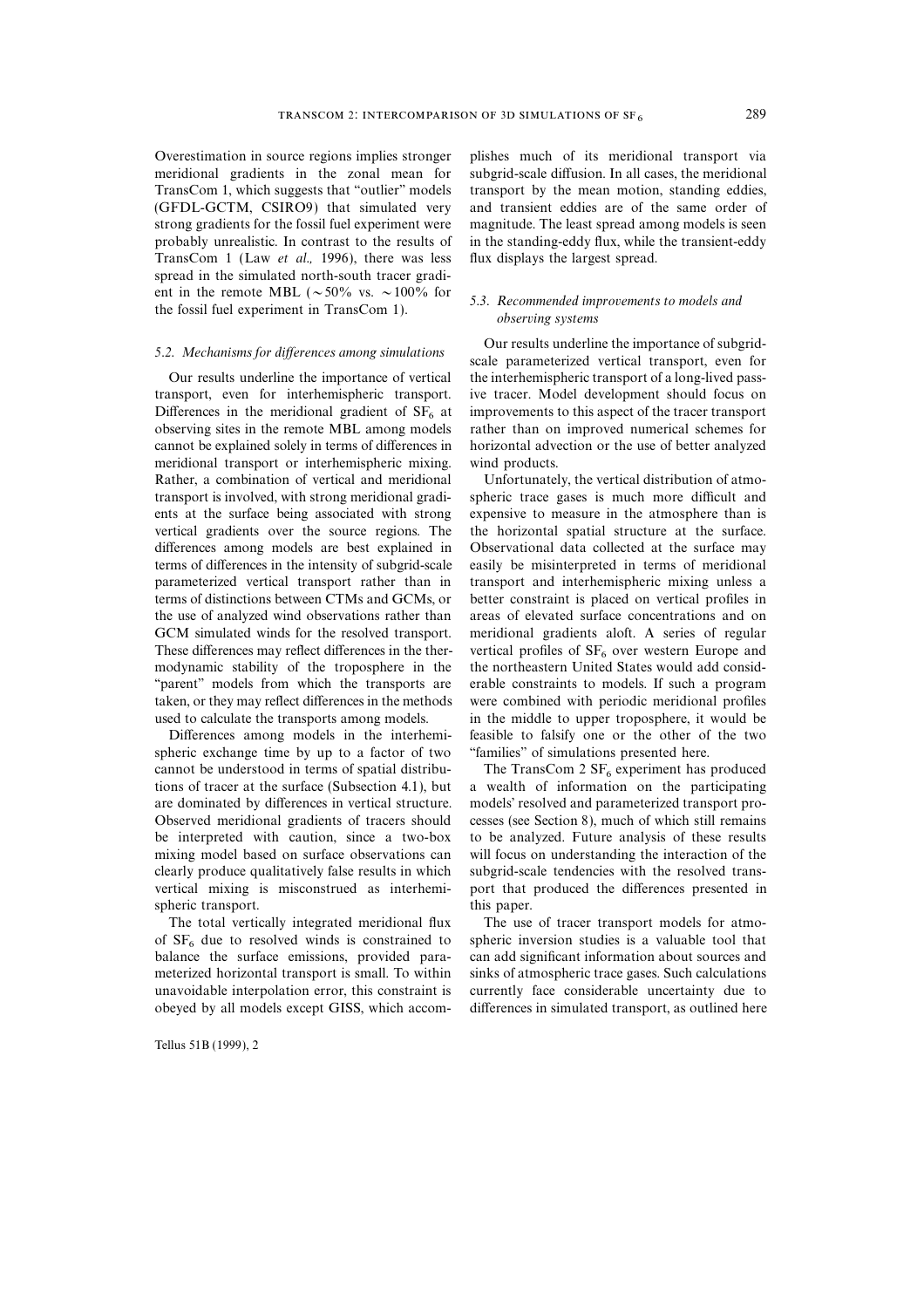worthwhile future goal would be to quantify the is accounted for by definition in the Lagrangian uncertainty in carbon cycle inversion calculations transport scheme so no mass fixer is required. The arising from transport uncertainties, through an model surface layer is defined by the NCAR

(GAIM) Project. Coordination of the activity was partially funded by the GAIM Office. Additional CCC support for TransCom coordination was provided<br>by the Canadian<br>by the NASA EOS Interdisciplinary Science<br>Program, under contract NAS5–97146. We thank<br>Pieter Tans and Ed Dlugokencky, who provided<br>performed with CCC GCMII (M the NOAA-CMDL flask data on  $SF_6$ , and Dale<br>Hurst, who provided the tall tower timeseries data.<br>We are grateful to Sebastian Heimann for assist-<br>we number 32 and 10 hybrid sigma-<br>We are grateful to Sebastian Heimann for a Government Cooperative Research Centres an impediment for a purely passive tracer, such Programme. I. Y. Fung was supported by the as  $SF_6$ . Parameterizations of unresolved tracer NASA FOS-IDS program and the Canadian exp NOAA Geophysical Fluid Dynamics Laboratory<br>amping is applied spectrally to high wave num-<br>and the Office of Global Programs through the<br>carbon Modeling Consortium, and thanks Jerry<br>model has recently been systematically an of Mike Apps and an anonymous reviewer.  $CSU$ 

Lagrangian advection scheme to move air parcels 1993] and cloud microphysics (Fowler et al., representing a known mass of tracer in air accord- 1996). A key feature of the model is its formulation ing to a monthly mean and variance wind field, in a modified sigma coordinate which is defined derived from ECMWF data for the period such that the top of the PBL is a coordinate 1980–1994, on a T42 latitude/longitude grid surface (Suarez et al., 1983). The depth of the (Taylor, 1989). The ECMWF data has between turbulent PBL is determined as a prognostic variseven and fifteen vertical levels depending on the able in the model using a method based on the year. The wind field includes a mean and time turbulence kinetic energy equation (Randall et al.,

and in other model intercomparison studies. A varying component. Conservation of tracer mass inversion intercomparison. CCM3 boundary layer heights. Convection is based on a Tiedke scheme derived from the **6. Acknowledgements** ECMWF model by Martin Heimann. For FransCom 2 the ECMWF wind fields representing the years 1988–1993 were employed in the model<br>Global Analysis, Interpretation, and Modeling<br>Modeling

NASA EOS-IDS program and the Canadian<br>
transport parallel those used for moisture. In the<br>
Climate Research Network. Jasmin John carried<br>
out the computations of the GISS and GISS-UVic<br>
diffusion and a simple moist convect

7. Appendix A: Model Descriptions The Colorado State University (CSU) General Circulation Model (GCM) was derived from the NU UCLA GCM by D. Randall and colleagues. The model includes parameterizations of the effects of The ANU-CTM includes a stochastic moist cumulus convection [Randall and Pan, surface (Suarez et al., 1983). The depth of the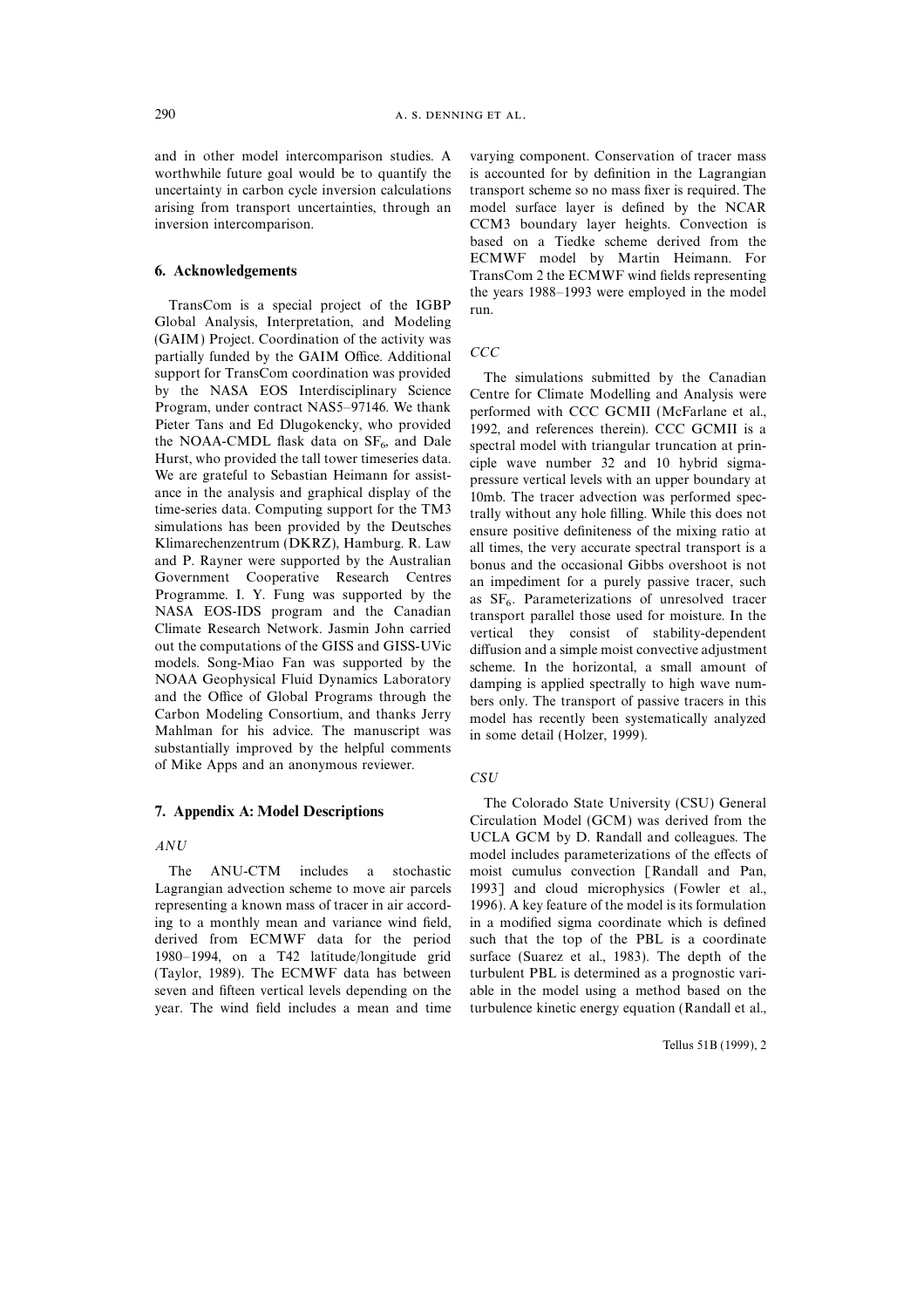on-line using the Simple Biosphere Model (SiB2, et al. (1995). Sellers et al., 1996; Denning et al., 1996a). The present standard version has 40 vertical

and sub-grid scale vertical transport by penetrative 0.08, 0.27, 0.74, 1.4, 2.2, 3.1, 4.1, 5.2, 6.5, 7.8, 9.1, cumulus convection, dry convective mixing, and 10.5, and 12.0 km altitude over the sea, and with boundary-layer turbulence and entrainment the lowest 10 levels following surface topography. (Denning et al., 1995, 1996b). Cumulus convection It has a horizontal grid size of 3° latitude by 3.6° originates in multiple model layers, and transports longitude. The model uses specified values of sea tracer in a penetrative manner to any higher layer surface temperature but calculates land temperin the troposphere. Tracer advection is calculated ature prognostically. The model calculates the by a second-order, centered-in-space, leapfrog-in- moisture content prognostically. time scheme. At the PBL top, a first-order The SKYHI model calculates radiative transfer upstream scheme is applied separately for turbu- and the absorption and emission of radiation by lent entrainment and loss of tracer mass from the  $O_3$ , H<sub>2</sub>O and CO<sub>2</sub> molecules, and clouds. The lent entrainment and loss of tracer mass from the  $O_3$ ,  $H_2O$  and  $CO_2$  molecules, and clouds. The PBL due to cumulus mass flux. After each 10 radiation was calculated for time interval of 4 h leapfrog timesteps, a Matsuno step is performed in the  $SF<sub>6</sub>$  experiment. Ozone and cloud distribu-<br>to suppress the computational mode. TransCom ion and ice-free surface albedo are prescribed. to suppress the computational mode. TransCom  $SF<sub>6</sub> experiments were integrated on a 4° × 5° grid$  Surface exchanges of heat, moisture, and with 17 levels, at a time step of 5 min. momentum are parameterized, based on the

winds and a consistent total column precipitation subgrid-scale transports uses horizontal diffusivity field that was generated by a parent general that is proportional to the magnitude of the circulation model (GCM) integrated for 1 year horizontal velocity deformation, and uses vertical without diurnal insolation [see Section 2. of diffusivity that is proportional to the magnitude Mahlman and Moxim (1978) for details]. of the vertical wind shear and is a function of the Therefore, the GCTM can not realistically simu- moist bulk Richardson number. In a recent modilate atmospheric fluctuations with periods shorter fication of the SKYHI model, maximum vertical than 6 h or examine interannual variability. Both diffusivity is calculated for chemical tracers that the parent GCM and the GCTM have the same is allowed by the centered differencing scheme resolution, a horizontal grid size of  $\sim$  265 km, and without numerical instability, and is used to rep-11 vertical levels at standard pressures of 990, 940, resent the rapid vertical mixing of  $SF<sub>6</sub>$  under 835, 685, 500, 315, 190, 110, 65, 38, and 10 mb. unstable conditions (J. Mahlman, personal The GCTM includes parameterizations designed communication). to incorporate the effects of horizontal sub-grid scale transport, as well as vertical mixing by dry GISS and moist convection throughout the troposphere and a vertical wind-shear dependent turbulent The GISS tracer model was developed in the transport in the boundary layer (for details see late 1970's and early 1980's, and its design reflected

grid size and advection scheme (Mahlman et al., is by the linear upstream scheme of Russell and

Tellus 51B (1999), 2

1992). Surface fluxes of momentum, energy, water, 1984; Mahlman et al., 1994). Climatology of the and carbon at land grid points are calculated SKYHI model is described in detail in Hamilton

Tracer transport includes large-scale advection layers, with the lowest thirteen layers centered at

momentum are parameterized, based on the Monin-Obhukov similarity theory, with bulk GFDL-GCTM aerodynamic formulas. Sea surface roughness is calculated from wind stress while land roughness The GCTM is driven by 6-hour time-averaged is a constant specified value. Parameterization of unstable conditions (J. Mahlman, personal

Appendix A in Levy et al. (1982), and Section 2 the computational capabilities of that era. The in Kasibhatla et al. (1993)). circulation commonly used is derived from the 1984 version of the GISS GCM (Hansen et al., 1983), run at a resolution of  $4^{\circ}$  latitude  $\times 5^{\circ}$ <br>longitude with 9 sigma levels in the vertical. The The GFDL SKYHI model has a long history horizontal mass fluxes from the GCM were accuof development, and has a variety of options for mulated over 4 h periods and archived. Advection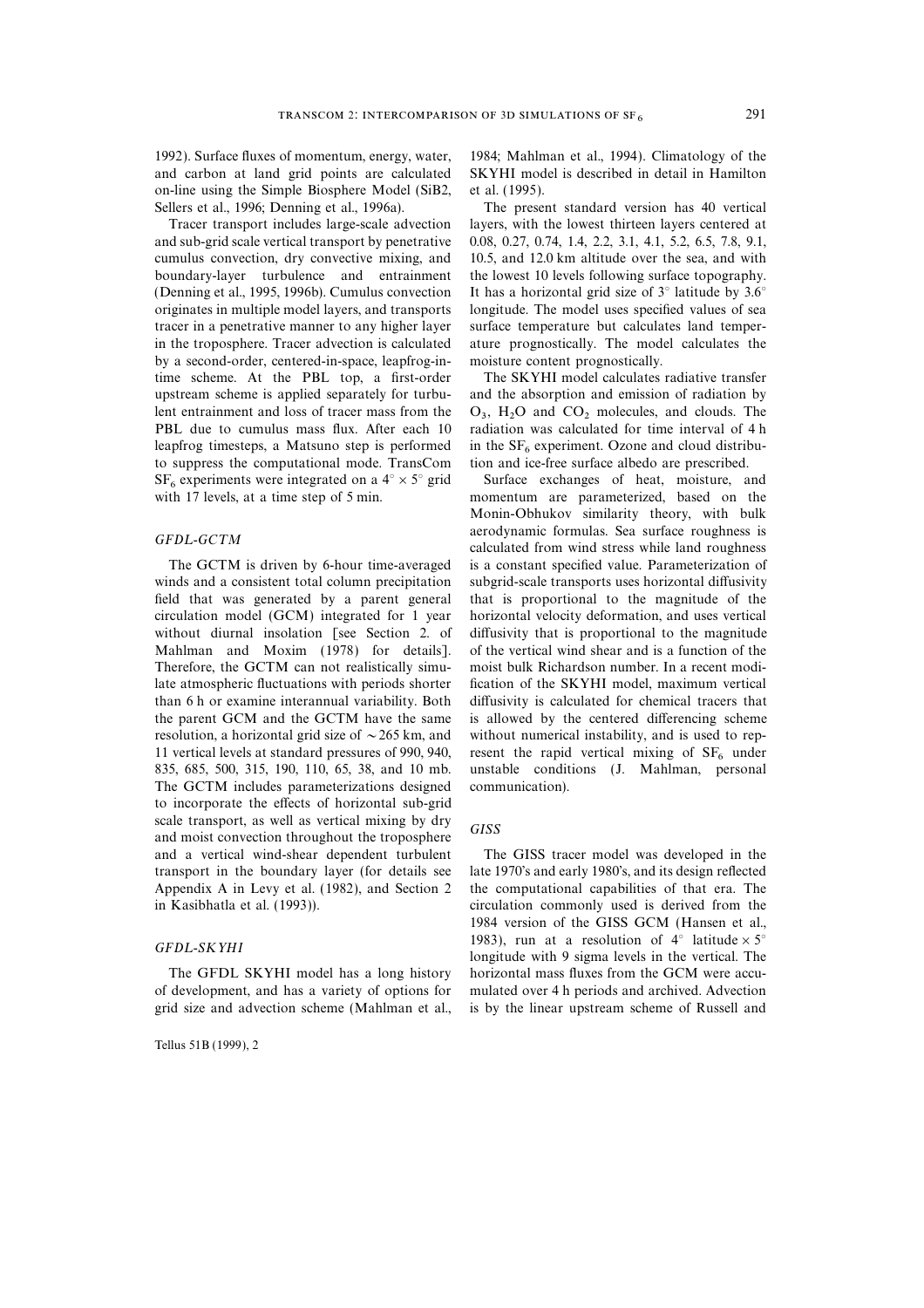of mixing events in a month between two vertical ary layer is archived every hour. No explicit layers is recorded for moist and dry convection. horizontal or vertical diffusion is included. The monthly convective frequency is then translated into a fraction of the gridbox air mass that  $MUTM$  mixes every time step (4 h). The approach was mixes every time step (4 h). The approach was<br>necessitated by computer memory limitations and<br>was adopted to reproduce on-line GCM simula-<br>tions of tracer concentrations at monthly means,<br>but not at higher frequencies. To The version of the GISS tracer model used for<br>TransCom 1 employs the same GCM circulation<br>of the mass fluxes expected to the mass fluxes<br>statistics at  $4 \times 5$  resolution, but the mass fluxes<br>were aggregated to  $8 \times 10$ . I model was run at the GCM resolution of  $4 \times 5$ .

The GISS-UVic tracer model is derived from the 1996 version of the GISS GCM (Hansen et al., NIRE 1996). The resolution of the GCM and the tracer NIRE-CTM–96 is a modified version of NIRE-<br>model is  $4 \times 5$  with 9 sigma levels in the vertical. CTM 03 (Taguchi 1996). Major modifications model is  $4 \times 5$  with 9 sigma levels in the vertical.<br>The 1996 version of the GCM has many improved<br>treatments of atmospheric physics compared to<br>the 1984 version. Important for tracers is the<br>parameterization of moist co Yao, 1993) is linked to mass flux closure as well as stability of the column; convective downdrafts, and mesoscale cirrus anvils are included. From The Tracer Model version 2 is modified from the GCM, large scale fields of horizontal mass TM1, which was adapted by Heimann and Keeling fluxes are archived every hour for calculation of (1989) from the GISS model, for use with analyzed large scale advection in the tracer model. The winds. TM2 is an offline CTM which differs from linear upstream scheme of Russell and Lerner TM1 in its subgrid-scale parameterized vertical (1981) is used. At every GCM physics time step transport. TM2 simulates vertical transport by (1 h for moist and dry convection), the tracer stability-dependent vertical diffusion following model duplicates exactly the GCM calculation of Louis (1979), and by cumulus convection followmixing by moist convection and dry convection. ing Tiedke (1989). Advection by the mean flow is For moist convection, this is achieved by archiving calculated using the slopes scheme (Russell and the 3D fields of temperature and humidity just Lerner, 1981). The experiments described in the before the hourly call to moist convection in the present paper were performed on a horizontal grid GCM, and repeating the GCM moist convection of  $7.5^{\circ} \times 7.5^{\circ}$  (latitude–longitude), with 9 levels in subroutine in the tracer code, which then mixes, the vertical, and a time step of 3 h. Resolved entrains and detrains tracers in addition to temper- transport was forced with winds specified from ature and humidity according to the conditions ECMWF analyses for 1993, which were updated captured in the temperature and humidity profiles. every 12 h.

Lerner (1981). From the GCM, the total number For dry convection, the height of planetary bound-

for moisture. Convective transport is parameterized based on daily convection statistics from  $GISS-UVic$  the  $GCM$ .

the vertical, and a time step of 3 h. Resolved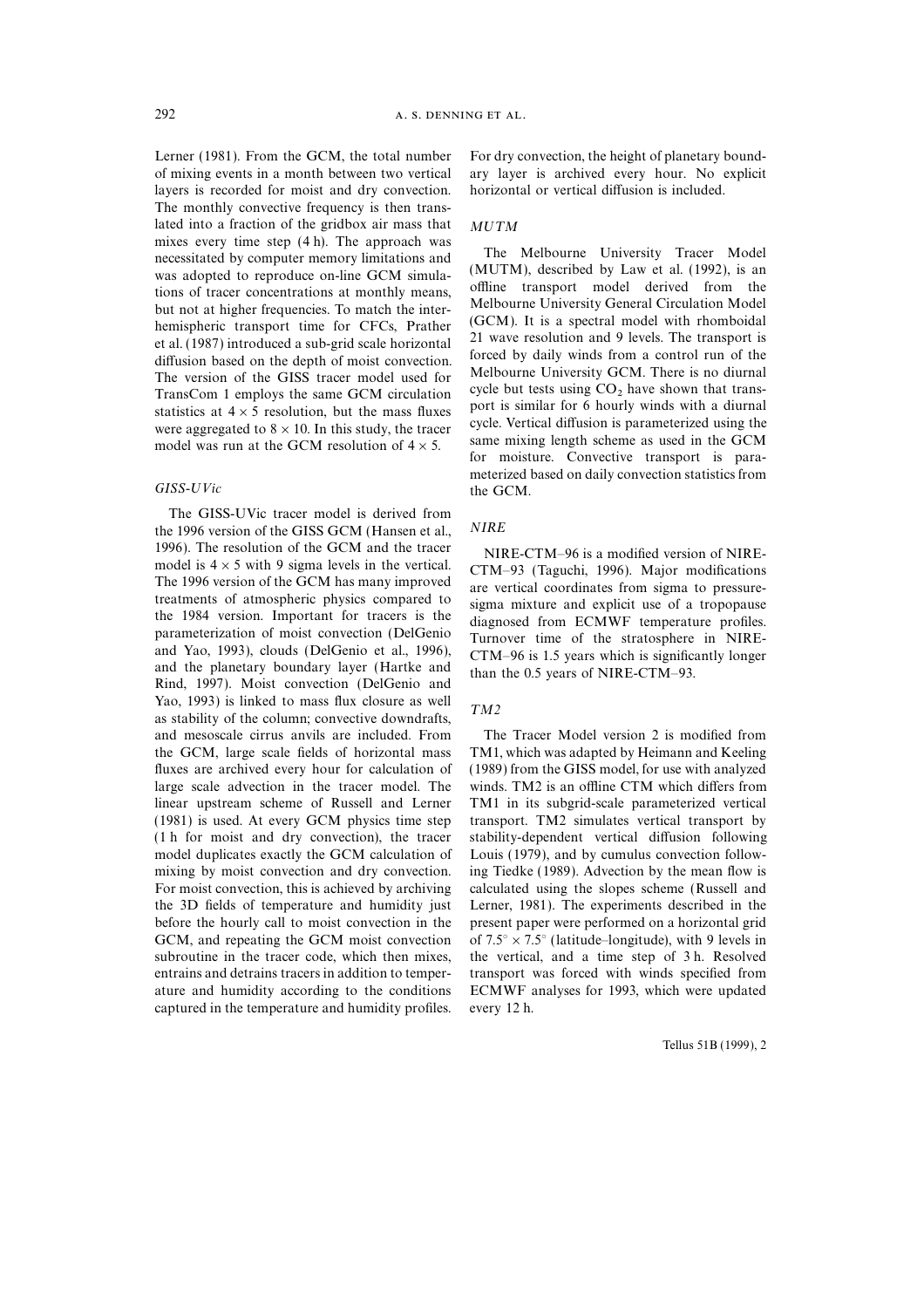| Diagnostic                                                                                             | Descrption                                                                                                                                                    |
|--------------------------------------------------------------------------------------------------------|---------------------------------------------------------------------------------------------------------------------------------------------------------------|
| $\chi_{\rm sfc}$                                                                                       | mole fraction of $SF_6$ at surface or in lowest layer (pptv)                                                                                                  |
| $\int_{a}^{p_2} C^+ \, \mathrm{d}p/g$                                                                  | mean mass per unit area of $SF_6$ between $p_1$ and $p_2$ (kg m <sup>-2</sup> )<br>3 maps: (sfc to 700 mb), (700 to 250 mb), (350 mb to top)                  |
| $\int_{0}^{p_2} uC^+ \, \mathrm{d}p/g$                                                                 | resolved zonal flux of $SF_6$ between $p_1$ and $p_2$ (kg m <sup>-1</sup> s <sup>-1</sup> )<br>3 maps: (sfc to 700 mb), (700 to 350 mb), (350 mb to top)      |
| $\int_{\eta}^{p_2} v C^+ \, \mathrm{d}p/g$                                                             | resolved meridional flux of $SF_6$ between $p_1$ and $p_2$ (kg m <sup>-1</sup> s <sup>-1</sup> )<br>3 maps: (sfc to 700 mb), (700 to 350 mb), (350 mb to top) |
| $\beta \omega C^+ g$                                                                                   | resolved vertical (downward) flux of $SF_6$ (kg m <sup>-2</sup> s <sup>-1</sup> )<br>2 maps: at $700$ mb and $350$ mb                                         |
| $\int_{a}^{p_2} u \, \mathrm{d}p/g$                                                                    | zonal mass flux <i>of air</i> between $p_1$ and $p_2$ (kg m <sup>-1</sup> s <sup>-1</sup> )<br>3 maps: (sfc to 700 mb), (700 to 350 mb), (350 mb to top)      |
| $\int_{r}^{p_2} v \, dp/g$                                                                             | meridional mass flux of air between $p_1$ and $p_2$ (kg m <sup>-1</sup> s <sup>-1</sup> )<br>3 maps: (sfc to 700 mb), (700 to 350 mb), (350 mb to top)        |
| $\beta\omega/g$                                                                                        | vertical (downward) mass flux of air (kg m <sup>-2</sup> s <sup>-1</sup> )<br>2 maps: at $700$ mb and $350$ mb                                                |
| $\frac{1}{g} \int_{r_1}^{p_2} \frac{\partial^2 C}{\partial y^2} dp$                                    | $SF_6$ tendency due to meridional diffusion (kg m <sup>-2</sup> s <sup>-1</sup> )<br>3 maps: (sfc to 700 mb), (700 to 350 mb), (350 mb to top)                |
| $\frac{1}{g} \int_{r_1}^{p_2} k_z \frac{\partial^2 C}{\partial z^2} dp$                                | $SF6$ tendency due to vertical diffusion (kg m <sup>-2</sup> s <sup>-1</sup> )<br>3 maps: (sfc to 700 mb), (700 to 350 mb), (350 mb to top)                   |
| $\int_{n}^{p_2} \left( \frac{\partial C}{\partial t_{\text{cumulus}}} \right) \frac{\mathrm{d}p}{g}$   | $SF_6$ tendency due to cumulus convection (kg m <sup>-2</sup> s <sup>-1</sup> )<br>3 maps: (sfc to 700 mb), (700 to 350 mb), (350 mb to top)                  |
| $\int_{p_1}^{p_2} \left(\frac{\partial C}{\partial t_{\text{dry}}}\right) \frac{\mathrm{d}p}{g}$       | $SF_6$ tendency due to dry convection (kg m <sup>-2</sup> s <sup>-1</sup> )<br>3 maps: (sfc to 700 mb), (700 to 350 mb), (350 mb to top)                      |
| $\int_{p_1}^{p_2} \left( \frac{\partial C}{\partial t_{\text{subgrid}}} \right) \frac{\mathrm{d}p}{g}$ | all vertical sub-grid scale processes (kg m <sup>-2</sup> s <sup>-1</sup> )<br>3 maps: (sfc to 700 mb), (700 to 350 mb), (350 mb to top)                      |

Table 5. Required output: monthly mean diagnostic maps

the surface to the top of the atmosphere (100 hPa). temporal resolution of the input fields.

Tellus 51B (1999), 2

 $T M3$  The meteorology used in the  $SF<sub>6</sub>$  simulations is from a T42 control run of the ECHAM3 climate<br>model, stored at a temporal resolution of 6 h. The Tracer Model version 3 is the successor of model, stored at a temporal resolution of 6 h.<br>the atmospheric transport model TM2 (Heimann, Resolved transport is computed numerically with<br>1995). It computes in an off-line 3-dimensional meteorological analyses or from the  $\frac{1}{979}$  by stability dependent vertical diffusion (Louis, output of an atmospheric general circulation 1979) and cloud convection (Tiedke, 1989). Both model. The versi model. The version used in the TransCom 2 schemes are identical to the schemes employed in experiments has a horizontal resolution of  $5^{\circ}$  the "parent" climate GCM. There is no horizontal experiments has a horizontal resolution of  $5^\circ$  the "parent" climate GCM. There is no horizontal longitude by  $3.8^\circ$  latitude and a hybrid (sigma-<br>diffusion. Diurnal cycles are only marginally diffusion. Diurnal cycles are only marginally pressure) vertical coordinate with 19 layers from resolved in the present version due to the coarse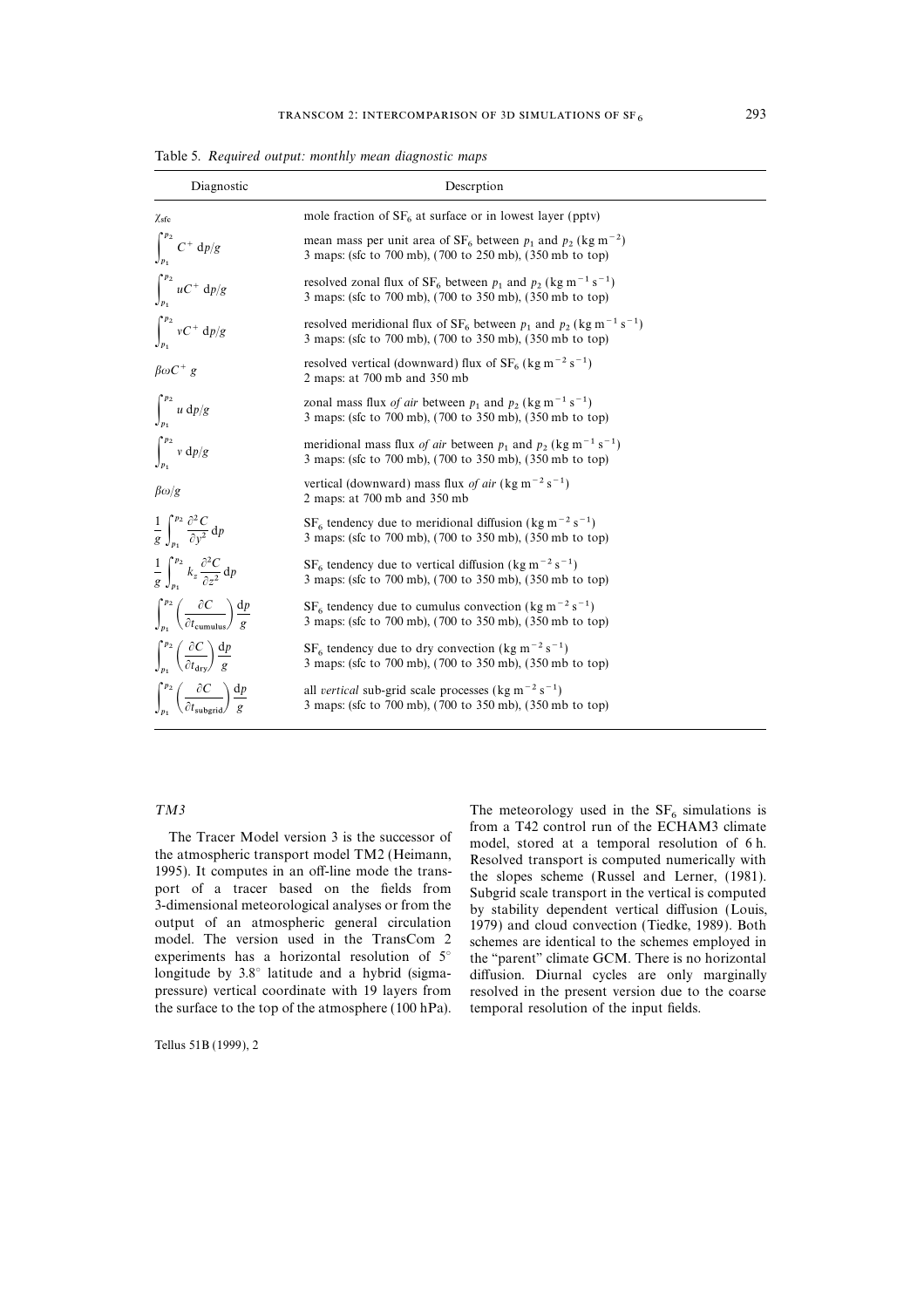| Diagnostic                                                                             | Descrption                                                                                 |
|----------------------------------------------------------------------------------------|--------------------------------------------------------------------------------------------|
| $[\bar{\chi}]^R$                                                                       | mole (volume) fraction of $SF_6$ (pptv)                                                    |
| $\lceil \overline{v} \rceil^R$                                                         | meridional velocity component (m $s^{-1}$ )                                                |
| $\left[\overline{vC^+}\right]^R$                                                       | meridional mass flux of $SF_6$ (m s <sup>-1</sup> )                                        |
| $\left[k_y \frac{\partial^2 C}{\partial y^2}\right]^R$                                 | $SF_6$ tendency due to meridional diffusion (kg kg <sup>-1</sup> s <sup>-1</sup> )         |
| $\left[k_z \frac{\overline{\partial^2 C}}{\partial z^2}\right]^R$                      | $SF_6$ tendency due to vertical diffusion (kg kg <sup>-1</sup> s <sup>-1</sup> )           |
| $\left\lceil \frac{\overline{\partial C}}{\partial t_{\text{cumulus}}} \right\rceil^R$ | $SF_6$ tendency due to cumulus convection (kg kg <sup>-1</sup> s <sup>-1</sup> )           |
| $\left[\frac{\overline{\partial C}}{\partial t_{\rm dry}}\right]^R$                    | $SF_6$ tendency due to dry convection (kg kg <sup>-1</sup> s <sup>-1</sup> )               |
| $\left[\frac{\overline{\partial C}}{\partial t_{\text{subgrid}}}\right]^R$             | tendency due to <i>all</i> sub-grid scale processes (kg kg <sup>-1</sup> s <sup>-1</sup> ) |
| $\bar{[B]}$                                                                            | zonal mean terrain mask (see appendix)                                                     |

Table 6. Required output: monthly mean zonal mean diagnostic cross-sections on pressure surfaces

Table 7. Required output: monthly mean zonal mean meridional profiles of decomposed transport components

| Diagnostic                                                  | Descrption                                                                   |
|-------------------------------------------------------------|------------------------------------------------------------------------------|
| $\int_{a}^{p_2} [\bar{\beta}] [\bar{v}]^R [\bar{C}]^R dp/g$ | transport by the mean circulation (kg m <sup>-1</sup> s <sup>-1</sup> )      |
| $\int^{p_2} [\bar{\beta}] [\bar{v}'\bar{C}^*]^R dp/g$       | transport by the stationary eddies (kg m <sup>-1</sup> s <sup>-1</sup> )     |
| $\int^{p_2} [\bar{\beta}] [\bar{v'C'}]^R dp/g$              | transport by the transient circulation (kg m <sup>-1</sup> s <sup>-1</sup> ) |

to monthly means for each month in 1993) of  $SF<sub>6</sub>$  integrals over pressure slabs. Care was taken to mole fraction at the surface and 12 transport exclude unphysical locations where terrain interdiagnostics (Table 5). Transport diagnostics were sected given pressure surfaces (Boer, 1982). integrated over three vertical slabs (low-level, Recognizing the importance of meridional transdefined as surface to 700 hPa; mid-level, defined port in the  $SF<sub>6</sub>$  problem (especially as it relates to as 700 hPa to 350 hPa; and upper-level, defined the simulation of the interhemispheric gradient of as  $350$  hPa to the top of the model). Interpolation to pressure levels was performed at a high sam-

8. Appendix B: Required diagnostics pling rate (every 6 h or more). Monthly averages were then computed for the full diagnostics and Each group provided 12 maps (corresponding archived as zonal averages (Table 6) or maps of exclude unphysical locations where terrain interthe simulation of the interhemispheric gradient of  $CO<sub>2</sub>$ ), the resolved meridional flux was decomposed into components related to the mean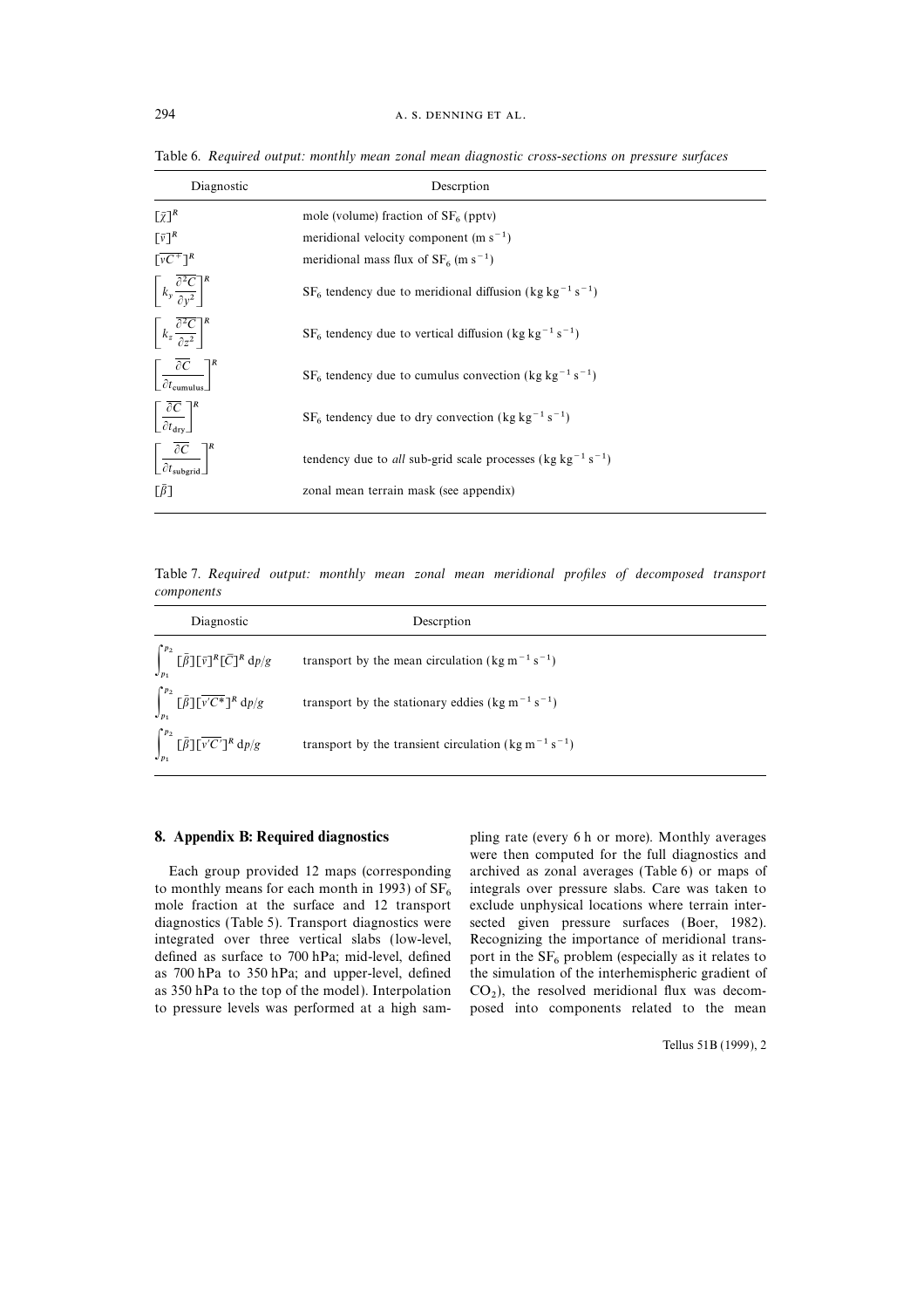motion, standing eddies, and transient eddies month of 1993. Finally, hourly time series were port by each of these processes were computed are available. for each vertical slab in each model for each

(Table 7). Meridional profiles of zonal mean trans- saved for 20 locations where observational data

### **REFERENCES**

- 
- atmospheric transport models on inferring sources and Fung, I., Prentice, K., Matthews, E., Lerner, J. and Russinks of atmospheric  $CO_2$ . Tellus 48B, 568-582.
- Francey, R. J. 1995. A large northern hemisphere terrestrial CO<sub>2</sub> sink indicated by the <sup>13</sup>C/<sup>12</sup>C ratio of 1281–1294. atmospheric CO<sub>2</sub>. Science 269, 1098-1102.
- Crutzen, P. J., Elansky, N. F., Hahn, M., Golitsyn, G. S., I. B., Maiss, M., Bergamaschi, P., Roeckmann, T., Grisenko, A. M. and Sevostyanov, V. M. 1998. Trace exchange time. Geophys. Res. Lett. 24, 675-678. gas measurements between Moscow and Vladivostok Hamilton, K., Wilson, R. J., Mahlman, J. D., and
- Czeplak, G. and C. Junge, 1974: Studies of interhemi- model. J. Atmos. Sci. 52, 5–43, spheric exchange in the troposphere by a diffusion Hansen, J., Russell, G., Rind, D., Stone, P., Lacis, A.,
- parameterization for long-term climate studies: The Models I and II. Mon. Wea. Rev. 111, 609–662. GISS scheme. In Representation of cumulus convec-<br>tion in numerical models (K. A. Emanuel and D. A. Borenstein, S., Brown, E., Cairns, B., Caliri, G.,
- DelGenio, A. D., M.-S. Yao, W. Kovari and K. K.-W.
- 
- J. A. Berry, P. J. Sellers, G. D. Colello and D. A. pp. 233–272. Springer-Verlag, Heidelberg, Germany. bolism and atmospheric  $CO<sub>2</sub>$  in a general circulation<br>model. Part 1: Surface carbon fluxes. Tellus **48B**,
- Denning, A. S., Randall, D. A., Collatz, G. J., and Sellers, Hartke, G. J. and D. Rind (1997). Improved surface and ism and atmospheric  $CO_2$  in a general circulation Space Studies general model. Part 2: Spatial and temporal variations of Res. 102, 16407-16442. model. Part 2: Spatial and temporal variations of atmospheric  $CO<sub>2</sub>$ . Tellus **48B**, 543-567.
- of atmospheric  $CO_2$ . Tellus 47B, 35–52.
- Feichter, J. and Crutzen, P. J. 1990. Parameterization of vertical tracer transport due to deep convection and Heimann, M., Keeling, C. D. and Fung, I. Y. 1986.<br>its evaluation with <sup>222</sup>Radon measurements. Tellus Simulating the atmospheric carbon dioxide distribu-
- Boer, G. J., 1982. Diagnostic equations in isobaric coord- Fowler, L. A., Randall, D. A. and Rutledge, S. A., 1996. inates. Mon. Weather Rev. 110, 1801–1820. Liquid and ice cloud microphysics in the CSU General Bousquet, P., Ciais, P., Monfray, P., Balkanski, Y., Circulation Model. Part I: Model description and Ramonet, M. and Tans, P. 1996. Influence of two simulated microphysical processes. J. Clim 9, 489–529.
- sell, G. 1983. Three-dimensional tracer model study of Ciais, P., Tans, P. P., Trolier, M., White, J. W. C. and atmospheric CO<sub>2</sub>: Response to seasonal exchanges Francey, R. J. 1995. A large northern hemisphere ter-<br>with the terrestrial biosphere. J. Geophys. Res. 88, atmospheric  $CO<sub>2</sub>$ : Response to seasonal exchanges
	- Geller, L. S., Elkins, J. W., Lobert, J. M., Clarke, A. D., Hurst, D. F., Butler, J. H. and Myers, R. C. 1997. Brenninkmeijer, C. A. M., Scharffe, D. H., Berlikov, Tropospheric  $SF<sub>6</sub>$ : Observed latitudinal distribution I. B., Maiss. M., Bergamaschi, P., Roeckmann, T., and trends, derived emissions and interhemispheric
	- using the Trans-Siberian Railroad, J. Atmos. Chem. Umscheid, L. J. 1995. Climatology of the SKYHI tro-29, 179–194. posphere-stratosphere-mesosphere general circulation
- model. Adv. Geophys. 18B, 57-72. Lebedeff, S., Ruedy, R. and Travis, L. (1983). Efficient DelGenio, A. D. and M.-S. Yao (1993): Efficient cumulus three-dimensional global models for climate studies:
- Borenstein, S., Brown, E., Cairns, B., Caliri, G., Raumopnd, eds.). AMS Meteor, Monograph 24, no. 46, Campbell, M., Curran, B., de Castro, S., Druyan, L., pp. 181–184. American Meteorological Society. Fox, M., Johnson, C., Lerner, J., McCormick, M. P., elGenio, A. D., M.-S. Yao, W. Kovari and K. K.-W. Miller, R., Minnis, P., Morrison A., Pandolfo, L., Ram-Lo (1996): A prognostic cloud water parameterization berran, I., Zaucker, F., Robinson, M., Ruseell, P., Shah, for global climate models. J. Clim. 9, 270–304. K., Stone, P., Tegen, I., Thomason, L., Wilder, J. and K., Stone, P., Tegen, I., Thomason, L., Wilder, J. and Denning, A. S., Fung, I. Y., and Randall, D. A. 1995. Wilson, H. (1996). A Pinatubo climate modeling Latitudinal gradient of atmospheric  $CO_2$  due to sea-<br>sonal exchange with land biota. Nature **376**, 240–243. on the atmosphere and climate (G. Fiocco, D. Fua and on the atmosphere and climate (G. Fiocco, D. Fua and Denning, A. S., J. G. Collatz, C. Zhang, D. A. Randall, G. Visconti. eds.) NASO ASI Series, vol. I, 42,
	- Harnisch, J., Borchers, R., Fabian, P. and Maiss, M. 1996. Tropospheric trends of  $CF_4$  and  $C_2F_6$  since 1982 model. Part 1: Surface carbon fluxes. Tellus **48B**, derived from  $SF_6$  dated stratospheric air. Geophys. Res.<br>521–542 Lett. 23, 1099.
	- P. J. 1996b. Simulations of terrestrial carbon metabol-<br>isom and atmospheric CO<sub>2</sub> in a general circulation Space Studies general circulation model. J. Geophys.
- Hartley, D., Williamson, D. L., Rasch, P. J. and Prinn, Enting, I. G., Trudinger, C. M., and Francey, R. J. 1995. R., 1994. Examination of tracer transport in the NCAR A synthesis inversion of the concentration and  $\delta^{13}$ C CCM2 by comparison of CFCl<sub>3</sub> simulations with ALE/GAGE observations. J. Geophys. Res. 99, 12885-12896.
	- Simulating the atmospheric carbon dioxide distribu-42B, 100–117. tion with a three-dimensional tracer model. In: The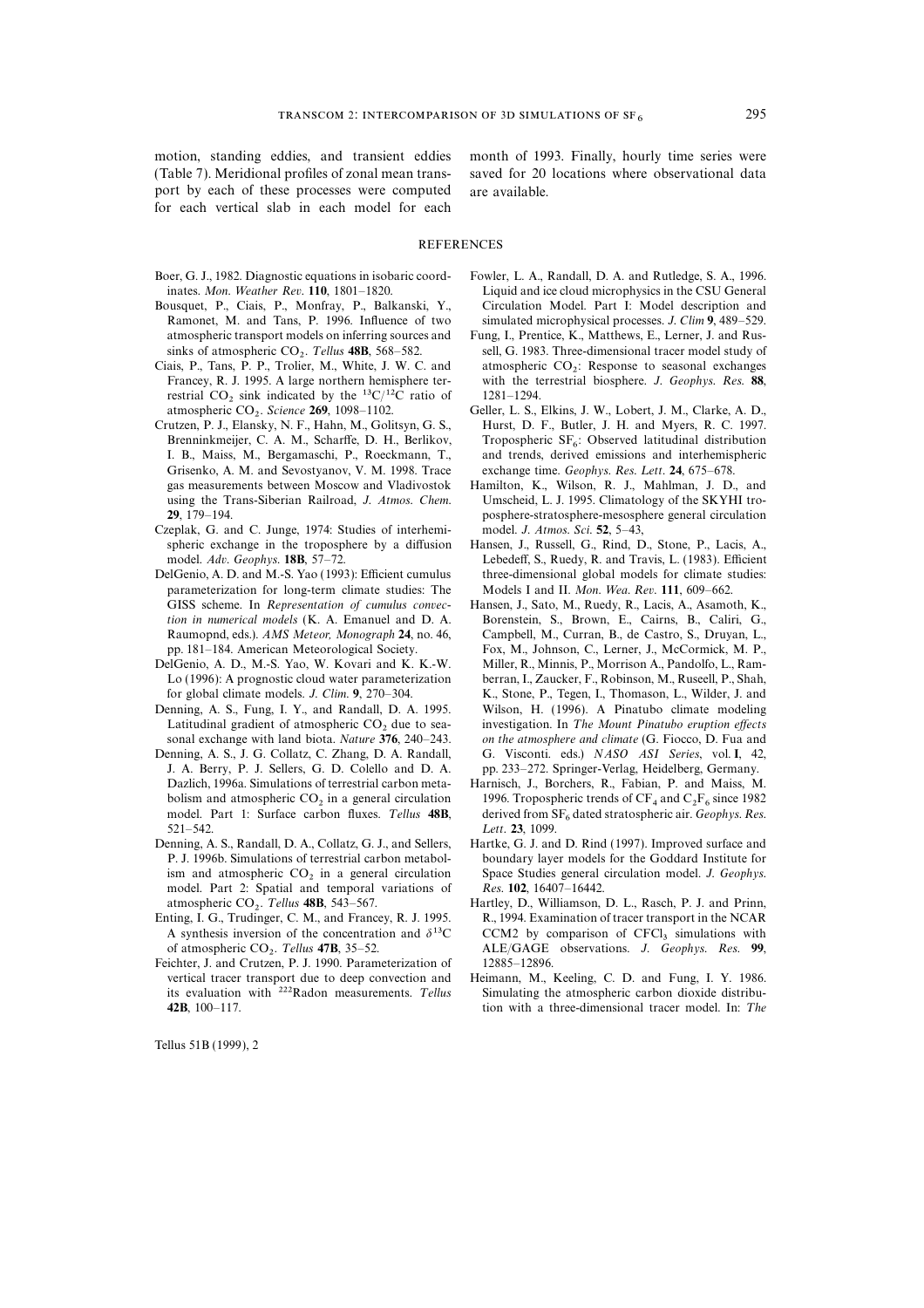16–49. 1987.

- Heimann, M. and Keeling, C. D. 1989. A three- Louis, J. F., 1979. A parametric model of vertical eddy based on observed winds: 2. Model description and simulated tracer experiments. In: Aspects of climate Mahlman, J. D., and Moxim, W. J. 1978. Tracer simula-<br>variability in the Pacific and Western Americas (ed. tion using a global general circulation model: results Geophysical Union, Washington, DC, 237–275. J. of the Atmos. Sci. 35, 1340–1374, Heimann, M. 1995. The TM2 Tracer Model, Model Mahlman, J. D. and L. J. Umscheid,
- 
- Holzer, M., 1999. Analysis of passive tracer transport as and Matsuno, T.). Terra Scientific, pp. 501–525,
- J. W. 1997. Behavior of trace gas mixing ratios on a
- Jacob, D. J., Prather, M. J., Wofsy, S. C. and McElroy. M. B. 1987: Atmospheric distribution of <sup>85</sup>Kr simu-<br>lated with a general circulation model. J. Geophys. observed in the atmosphere. Geophys. Res. Lett. 21,<br> $Res$  **92** 6614–6626 669–572  $R_{ex}$  92, 6614–6626.
- Jacob, D. J. and Prather, M. J., 1990. Radon-222 as a Maiss, M., Steele, L. P., Francey, R. J., Fraser, P. J., test of boundary-layer convection in a general circula-<br>Langenfelds, R. L., Trivett, N. B. A. and Levin, I. 199
- Jacob, D. J., Prather, M. J., Rasch, P. J., Shia, R.-L., tracer. Atmos. Environ. 30, 1621–1629.<br>Balkanski, Y. J., Beagley, S. R., Bergmann, D. J., Black- McFarlane, N. A., Boer, G. J., Blanchet, J. P. and Lazare. Balkanski, Y. J., Beagley, S. R., Bergmann, D. J., Blackatla, P. S., Kohler, I., Kritz, M., Law, K., Penner, J. E., Ramonet, M., Reeves, C. E., Rotman, D. A., Stockwell, Ramonet, M., Reeves, C. E., Rotman, D. A., Stockwell, Patra, P. K., Lal, S., Subbaraya, B. H., Jackman, C. H.<br>D. Z., van Velthoven, P. F. J., Verver, G., Wild, O., and Rajaratnam, P. 1997. Observed vertical profile of Yang, H. and Zimmerman, P. 1997. Evaluation and  $\qquad$  sulfur hexafluoride (SF<sub>6</sub>) and its atmospheric applica-<br>intercomparison of global atmospheric transport ions. J. Geophys. Res. **102**, 8855–8859. intercomparison of global atmospheric transport models using  $^{222}$ Rn and other short-lived tracers.
- Kasibhatla, P. S., Levy II, H. and Moxim, W. J., 1993. stituents. J. Geophys. Res. 93, 15897-15913.  $G$ lobal  $NO_x$ ,  $HNO_3$
- Law, R. M., Simmonds, L. and Budd, A. 1992. Application of an atmospheric tracer model to the high south-<br>
ern latitudes. Tellus 44B, 358–370.<br> *port models.* Report of a Scientific Symposium, World
- Law, R. M., Rayner, P. J., Denning, A. S., Erickson, D., Climate Research Programme, Report No. 24. 186 pp. Heimann, M., Piper, S. C., Ramonet, M., Taguchi, S., Randall, D. A., Shao, Q. and Moeng, C.-H. 1992. A Taylor, J. A., Trudinger, C. M. and Watterson, I. G. second-order bulk boundary-layer model. *J. Atmos.* 1996. Variations in modelled atmospheric transport of Sci. 49, 1903–1923.<br>carbon dioxide and the consequences for CO<sub>2</sub> inver-<br>Randall, D. A. and Pa
- hexafluoride  $(SF_6)$ . J. Geophys. Res. 101, 16745–16755. Boston, 137–144.
- Levy II, H, Mahlman, J. D. and Moxim, W. J. 1982. Randall, D. R., Sellers, P. J., Berry, J. A., Dazlich, D. A., Tropospheric  $N_2O$  variability. J. Geophys. Res. 87,
- changing carbon cycle: a global analysis, (eds Trabalka, Levy II, H. and W.J. Moxim, Fate of US and Canadian J. R. and Reichle, D. E.). Springer-Verlag, New York, combustion nitrogen emissions. Nature 328, 414–416, 16–49
- dimensional model of atmospheric  $CO_2$  transport fluxes in the atmosphere. Boundary Layer Meteorol.<br>based on observed winds: 2. Model description and 17.187–202
- tion using a global general circulation model: results Peterson, D. H.). *Geophysical Monograph* 55, American from a midlatitude instantaneous source experiment.
- Mahlman, J. D. and L. J. Umscheid, 1984. Dynamics of Description and User Manual. Technical Report, the middle atmosphere: Successes and problems of the No. 10, ISSN 0940-9327, Deutsches Klimarechenzen-<br>GFDL "SKYHI" general circulation models. In: No. 10, ISSN 0940-9327, Deutsches Klimarechenzen-<br> *GFDL* "SKYHI" general circulation models. In:<br> *Dynamics of the Middle Atmosphere* (eds Holton, J. R. Dynamics of the Middle Atmosphere (eds Holton, J. R.
- modelled by an atmospheric general circulation model. Mahlman, J. D., Pinto, J. P. and Umscheid, L. J. 1994. Jour. Clim., in press. Transport, radiative, and dynamical effects of the Hurst, D. F., Bakwin, P. S., Myers, R. C. and Elkins, Antarctic ozone hole: A GFDL "SKYHI" model<br>J. W. 1997. Behavior of trace gas mixing ratios on a experiment. J. Atmos. Sci. 51. 489–508
	- very tall tower in North Carolina. J. Geophys. Res. Mahowald, N. M., Rasch, P. J. and Prinn, R. G. 1995. 102, 8825–8835. Cumulus parameterizations in chemical transport cob. D. J., Prather, M. J., Wofsv. S. C. and McElrov. models. J. Geophys. Res. 100, 26173–16190.
		-
	- Langenfelds, R. L., Trivett, N. B. A. and Levin, I. 1996. tion model. Tellus 42B, 118-134. Sulfur hexafluoride — a powerful new atmospheric
	- shear, M. B., Chiba, M., Chipperfield, J. d G., Dignon, M. 1992. The Canadian Climate Centre second genera-J. E., Feichter, J., Genthon, C., Grose, W. L., Khasib-<br>atla P. S. Koblet J. Kritz M. Law K. Penner J. F. mate J. Clim 5, 1013–1044
		- and Rajaratnam, P. 1997. Observed vertical profile of
	- models using <sup>222</sup>Rn and other short-lived tracers. Plumb, R. A. and D. D. McConalogue, 1988: On the *J. Geophys. Res.* **102**, 5953–5970. meridional structure of long-lived tropospheric con-
	- Prather, M., McElroy, M., Wofsy, S., Russel, G. and fossil-fuel combustion emissions: A model study, Rind, D. 1987. Chemistry of the global troposphere:<br> *J. Geophys. Res.* **98**, 7165–7180 Fluorocarbons as tracers of air motion. *J. Geophys.* Fluorocarbons as tracers of air motion. J. Geophys.<br> $Res. 92.6579-6613.$ 
		- port models. Report of a Scientific Symposium, World
		- second-order bulk boundary-layer model. J. Atmos.
- carbon dioxide and the consequences for  $CO_2$  inver-<br>since and Randall, D. A. and Pan, D.-M., 1993. Implementation of<br>the Arakawa-Schubert parameterization with a prothe Arakawa-Schubert parameterization with a pro-Levin, I. and Hesshaimer, V. 1996. Refining of atmo-<br>spheric transport model entries by the globally Convection in Numerical Models (eds Emanuel, K. and spheric transport model entries by the globally Convection in Numerical Models (eds Emanuel, K. and observed passive tracer distributions of <sup>85</sup>Kr and sulfur Raymond, D.). American Meteorological Society,
	- Tropospheric N<sub>2</sub>O variability. *J. Geophys. Res.* **87**, Zhang, C., Collatz, J. A., Denning, A. S., Los, S. O.,  $3061-3080$ . Field. C. B., Fung. L. Justice. C. O. and Tucker. Field, C. B., Fung, I., Justice, C. O. and Tucker,